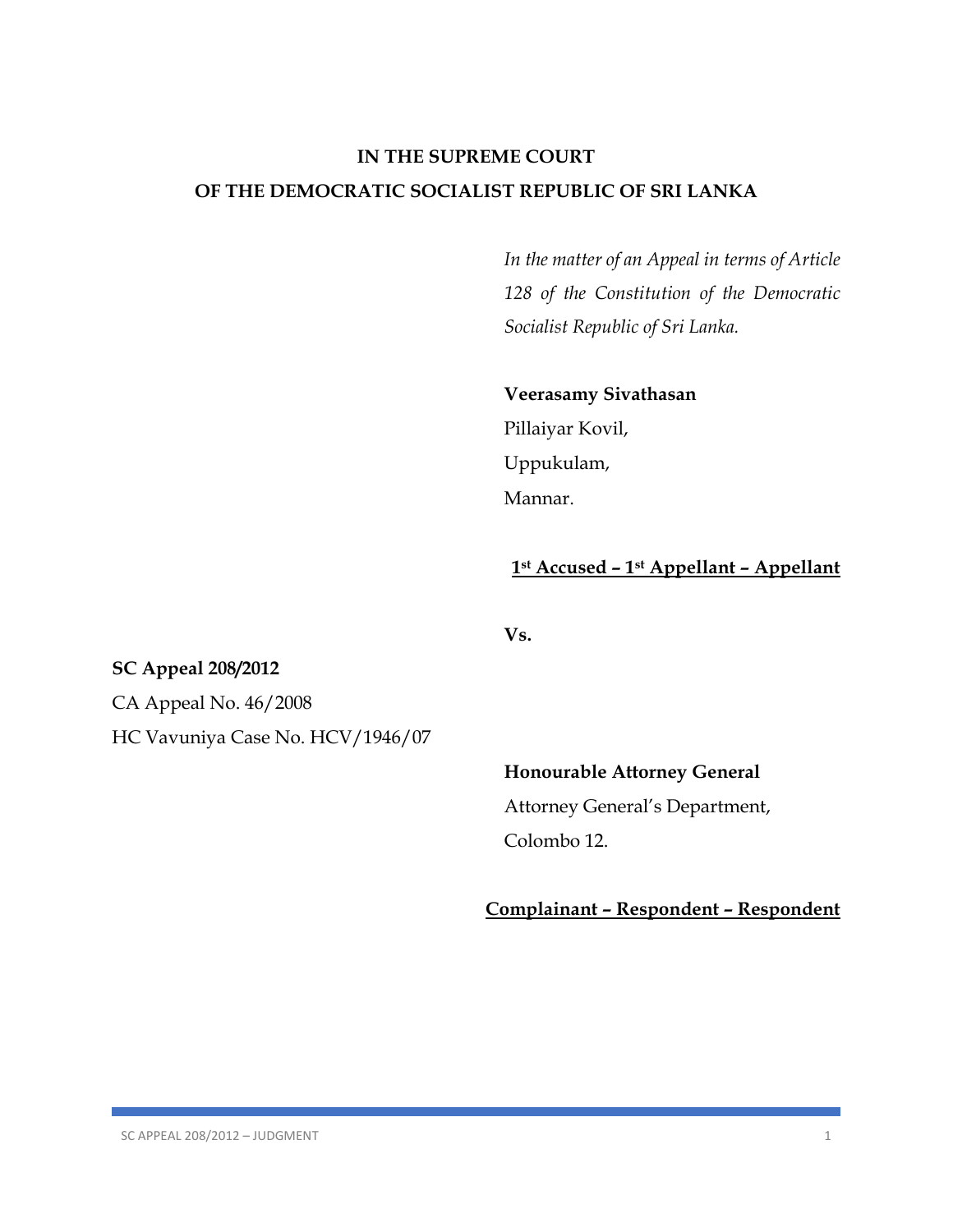| <b>Before</b> | $\mathbf{I}$ : $\mathbf{I}$ | B.P. Aluwihare, PC, J                                          |
|---------------|-----------------------------|----------------------------------------------------------------|
|               |                             | Yasantha Kodagoda, PC, J                                       |
|               |                             | Janak De Silva, J                                              |
| Appearance:   |                             | Anil Silva, PC with Nandana Perera, instructed by Gowry        |
|               |                             | Thavarasha for the $1st$ Accused $-1st$ Appellant - Appellant. |

Ayesha Jinasena, PC, Additional Solicitor General with Chathuranga Bandara, State Counsel for the Complainant – Respondent - Respondent.

**Argued on:** 22nd January, 2021

### **Written Submissions:**

For the 1<sup>st</sup> Accused – 1<sup>st</sup> Appellant – Appellant filed on  $4<sup>th</sup>$  January 2013 and 16th February 2021. For the Complainant - Respondent - Respondent filed on 16<sup>th</sup> February 2021.

**Decided on:** 15th December, 2021

## **Yasantha Kodagoda, PC, J**

This judgment relates to an Appeal against a judgment of the Court of Appeal. The impugned judgment of the Court of Appeal resulted in the dismissal of an Appeal against a conviction and sentence imposed on the Appellant before this Court (1st Appellant before the Court of Appeal) by the High Court of Vavuniya. By the same judgment, the Court of Appeal had allowed the Appeal of the 2nd Appellant before the Court of Appeal, and accordingly acquitted him.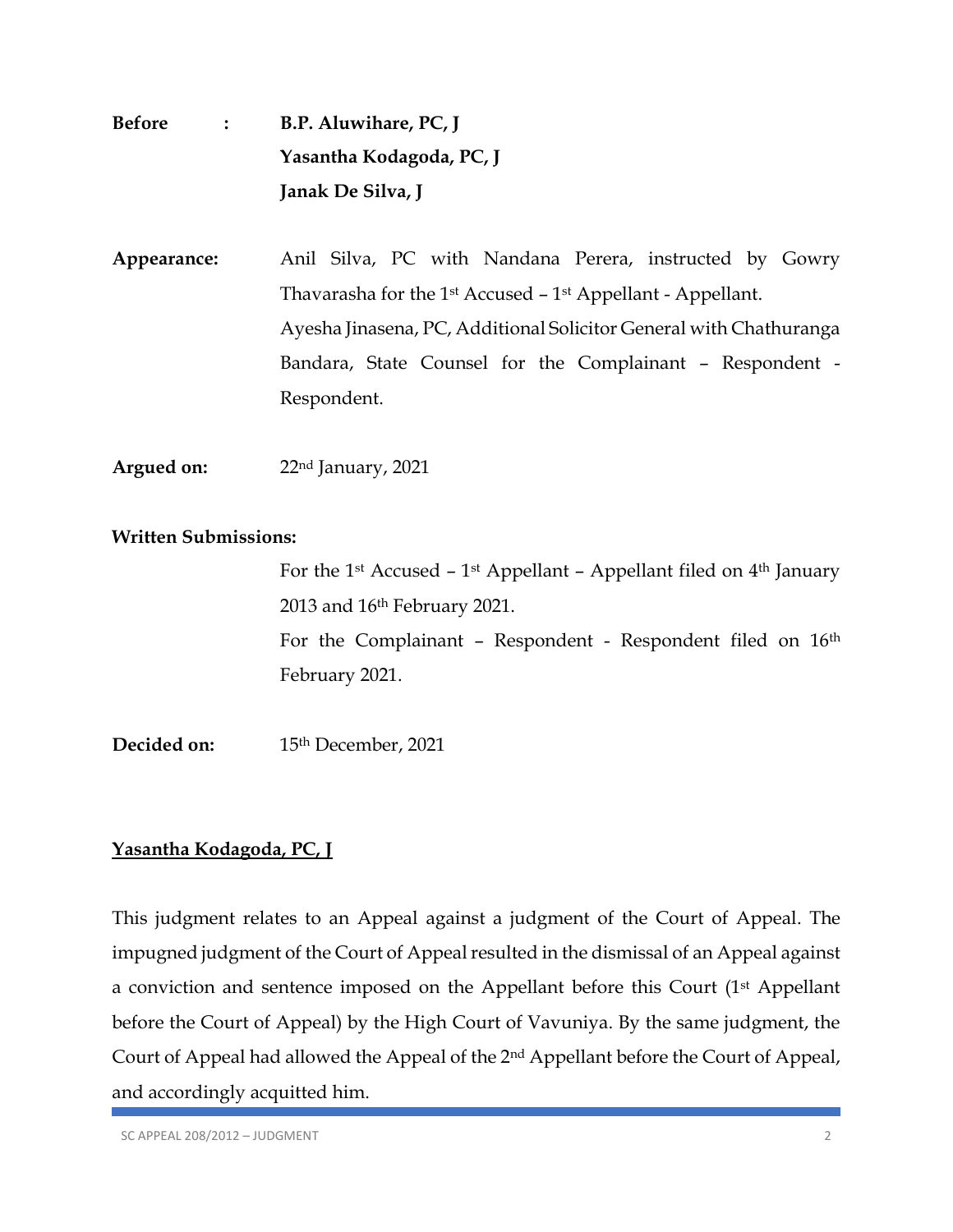The two Appellants before the Court of Appeal had been indicted in the High Court of Vavuniya by the Honourable Attorney-General for having on or about 16th August 2004, in Mannar, trafficked 1,503 grammes of Diacetyl Morphine (Heroin) and in the course of the same transaction, for having possessed the same quantity of heroin. Thereby, the Honourable Attorney-General had alleged that both accused had committed offences in terms of sections 54A (b) and 54A (d), respectively, of the Poisons, Opium and Dangerous Drugs Ordinance, as amended by Act No. 13 of 1984. It is common ground that the two accused who are brothers were indicted on the footing that these offences had been committed by them jointly. Following a trial before the High Court of Vavuniya, both Accused were found *"guilty"* of having committed the afore-stated offences. Accordingly, they were convicted, and sentenced to serve life imprisonment. Both Accused appealed to the Court of Appeal against their convictions and sentences, and following argument, the Court of Appeal allowed the Appeal presented on behalf of the 2nd Accused – 2nd Appellant, and set aside his conviction and sentence. The conviction and sentence of the 1st Accused (the present Appellant) was affirmed, and accordingly his Appeal was dismissed.

Having considered a Petition seeking Special Leave to Appeal against the aforementioned judgment of the Court of Appeal, this Court has been pleased to grant Special Leave to Appeal on the following three questions of law, which are reproduced verbatim:

- (i) Did the learned Judges of the Court of Appeal misdirect themselves in not considering the defence version at all, and affirming the conviction of the Appellant?
- (ii) Did the learned Judges of the Court of Appeal misdirect themselves when they failed to consider that although credibility of a witness is primarily the function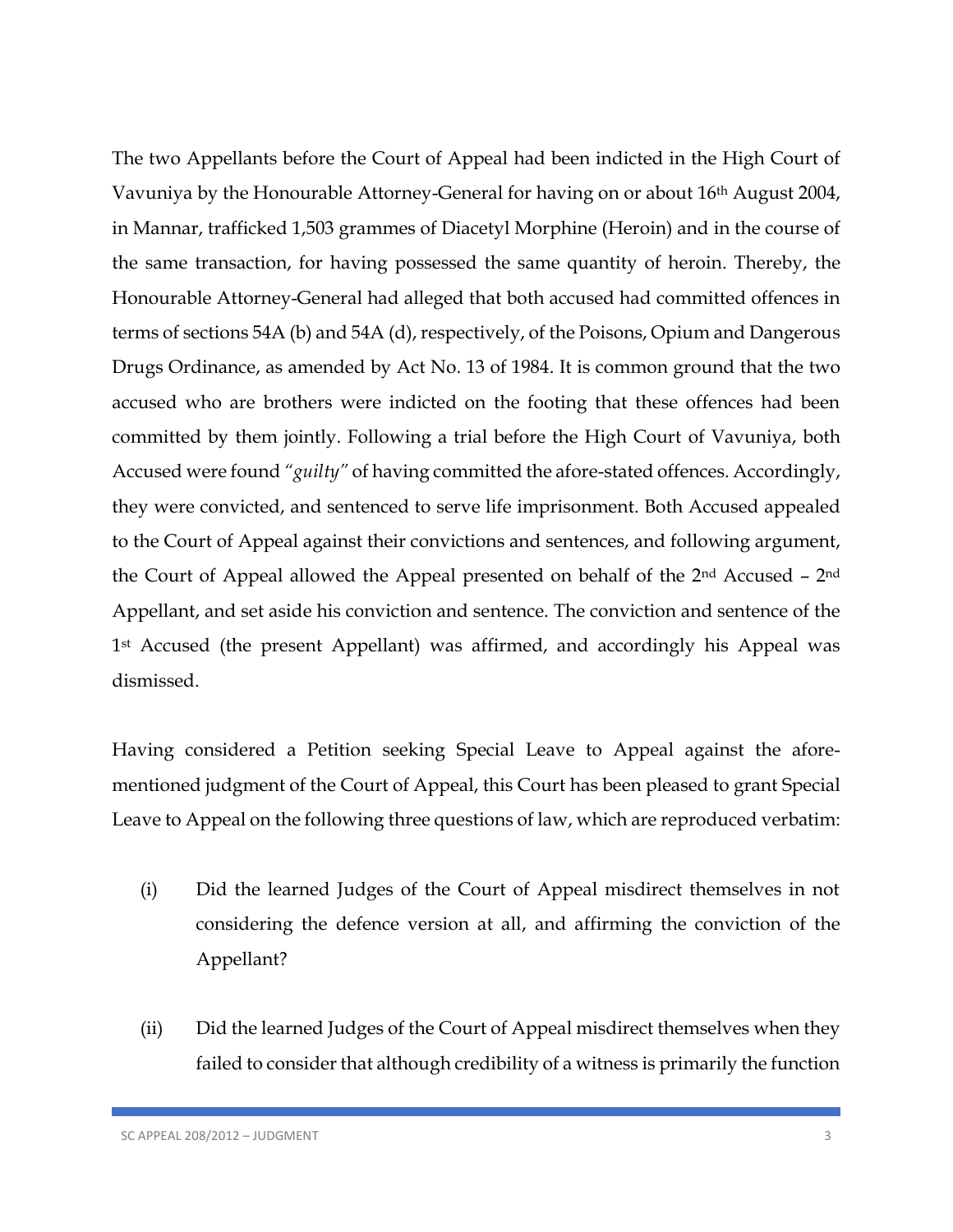of the trier of facts, when the said trier of facts has failed to analyse the defence evidence and has deprived the accused of his constitutional protection to a *fair trial*, a duty is cast on the Court of Appeal to ensure that a miscarriage of justice does not occur?

(iii) Did the learned Judges of the Court of Appeal misdirect themselves when they failed to appreciate that the learned trial judge did not analyse the evidence led by the prosecution with caution resulting in a miscarriage of justice?

### **Case for the prosecution**

Albeit brief, the case for the prosecution is that the commission of the offences of trafficking and possession of heroin, jointly committed by the two accused was detected on 16th August 2004, in Mannar, by officers of the Police Narcotics Bureau (PNB). According to prosecution witnesses Inspector of Police (IP) C.K. Welagedera and Woman Sub Inspector of Police (WSI) Dayanee Gamage (who had been promoted as a Woman Inspector of Police at the time of the trial), the commission of offences was detected sequel to an information received by WSI Gamage from a personal informant of hers and an ensuing raid (planned detection of the committing of the offence) conducted by officers of the PNB.

Upon receipt of information, WSI Gamage had communicated its contents to IP Welagedera. On 15<sup>th</sup> August 2004, a team of police officers of the PNB which included IP Welagedera and WSI Gamage left Colombo to Mannar. On the way, at Medawachchiya (located on the Anuradhapura – Mannar Road), WSI Gamage met with the informant and discussed matters with him. Thereafter, the informant proceeded to Mannar. On the early hours of the 16<sup>th</sup>, WSI Gamage received further information from the informant, and accordingly, the PNB officers also proceeded to Mannar. They met the informant near the Mannar Hospital.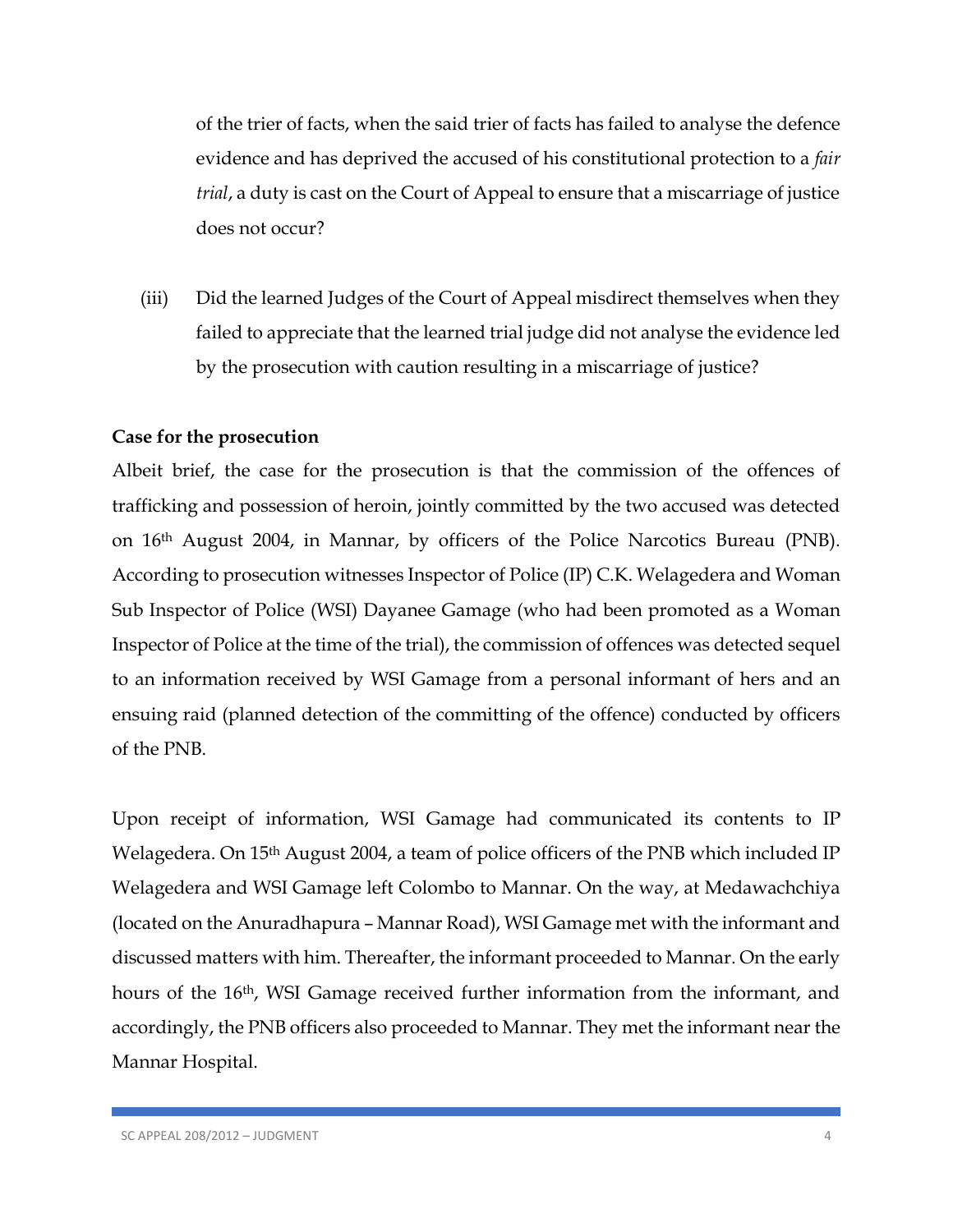Based on the guidance given by the informant (who proceeded with them), the team had gone up to the Pillaiyar Kovil (also referred to as the *Sithy Vinayagar Alayam Kovil*) in Uppukulam, Mannar. According to the testimony of WSI Gamage, they stopped the van in which they were travelling near a culvert opposite the kovil. Two persons were seen standing in front of the entrance to the kovil. The informant pointed them out and said that they were the drug traffickers he previously referred to, and that there was heroin in the bag one of them was carrying. (As the informant did not testify at the trial, the contents of the information received are inadmissible and hence were not treated as substantive evidence against the accused. However, it is admissible and relevant for the limited purpose of providing an explanation of the conduct of the two PNB officers. Thus, the afore-stated reference to what the informant told the two PNB officers.) Consequently, IP Welagedera and WSI Gamage got down from the van. The driver of the van was asked to drive the van away to Mannar town and drop off the informant.

According to IP Welagedera, the two accused were seen initially standing near some pillars that were at the entrance to the kovil, and was subsequently seen walking out of the kovil. IP Welagedera saw the 1st Accused carrying a bag (referred to by him as a *'polysack bag'* and by WSI Gamage as a *'manure bag'*, which is evidently colloquial synonyms) and the 2<sup>nd</sup> accused walking besides him. IP Welagedera approached the 1<sup>st</sup> accused, introduced who he was to the two accused, and attempted to apprehend him while taking control of the bag the 1st Accused was carrying. Both accused resisted. The 2<sup>nd</sup> Accused started assaulting IP Welagedera and attempted to regain control of the bag, which by that time was under the control of IP Welagedera. Meanwhile, the 1<sup>st</sup> Accused put his hand around the neck of IP Welegedera and clutched his neck. WSI Gamage intervened. In the ensuing struggle, WSI Gamage bit the hand of the 1st Accused and thereby relieved IP Welegedera. In the meantime, she apprehended the 2nd Accused and hand-cuffed him. Soon thereafter, IP Welagedera arrested the 1<sup>st</sup> Accused. At this time, two other persons came towards IP Welagedera and WSI Gamage. The two police officers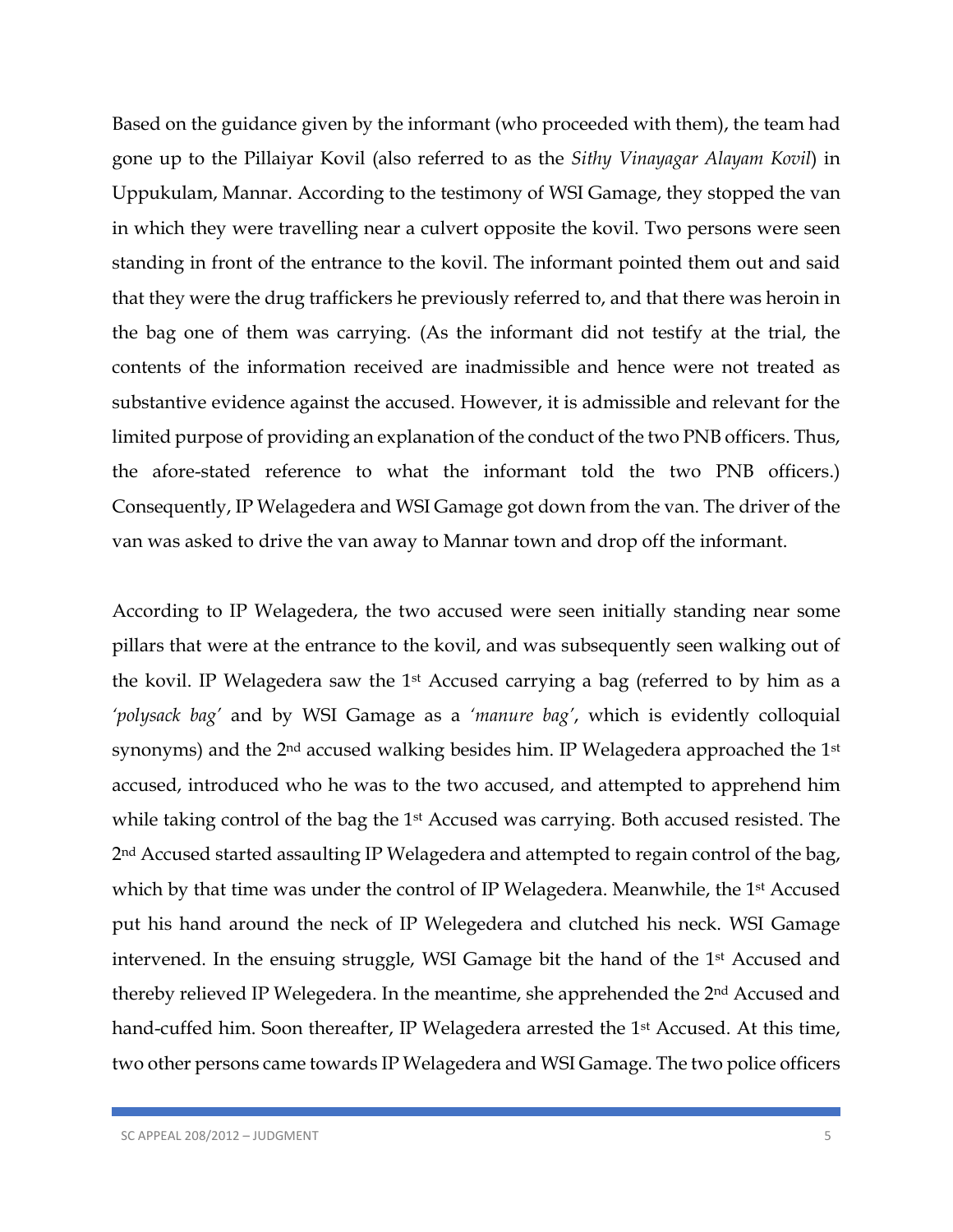assumed that they came to aid the two apprehended accused. Thus, two police sergeants of the PNB team who had previously got down from the van, arrested those two persons as well. PNB officers were able to apprehend them (Veerasamy Sivabalan and Wickremasinghe Gunasinghe) without much difficulty.

According to prosecution witnesses, the incident involving the arrest of the two accused and the other two suspects had given rise to a commotion in the area. There is some evidence that IP Welagedera was assaulted. In the circumstances, the officers had concerns about their security. Thus, they rushed away from the scene along with the four suspects in the two vans they travelled in, and proceeded initially to Medawachchiya. WSI Gamage reported what had happened to SSP Pujitha Jayasundera who was their superior officer (at that time, the officer-in-charge of the PNB). On his instructions, on the same day they proceeded to Anuradhapura, and instead of producing the suspects before the Magistrate of Mannar (before whom, ordinarily the suspects ought to have been produced), they produced all four suspects before the Magistrate of Anuradhapura. On the request of the PNB (made in terms of section 82(3) of the Poisons, Opium and Dangerous Drugs Ordinance), the learned Magistrate had issued permission for the PNB to detain the suspects in police custody for a period not exceeding seven days. Subsequently, the suspects had been brought to Colombo and detained at the PNB Headquarters. This had been to facilitate the conduct of further investigations. On the 19<sup>th</sup>, the suspects had been taken to Mannar, and on the 20<sup>th</sup> produced before the Magistrate of Mannar. On an application by the PNB, the learned Magistrate had discharged suspect Sivabalan from the proceedings. The other suspects had been placed in remand custody. On a subsequent occasion, once again on an application by the PNB, suspect Wickremasinghe Gunasinghe had also been discharged by Court.

The position of IP Welagedera supported by the testimony of WSI Gamage is that, on an examination of the *polysack* bag*,* it transpired that inside the bag was a black colour parcel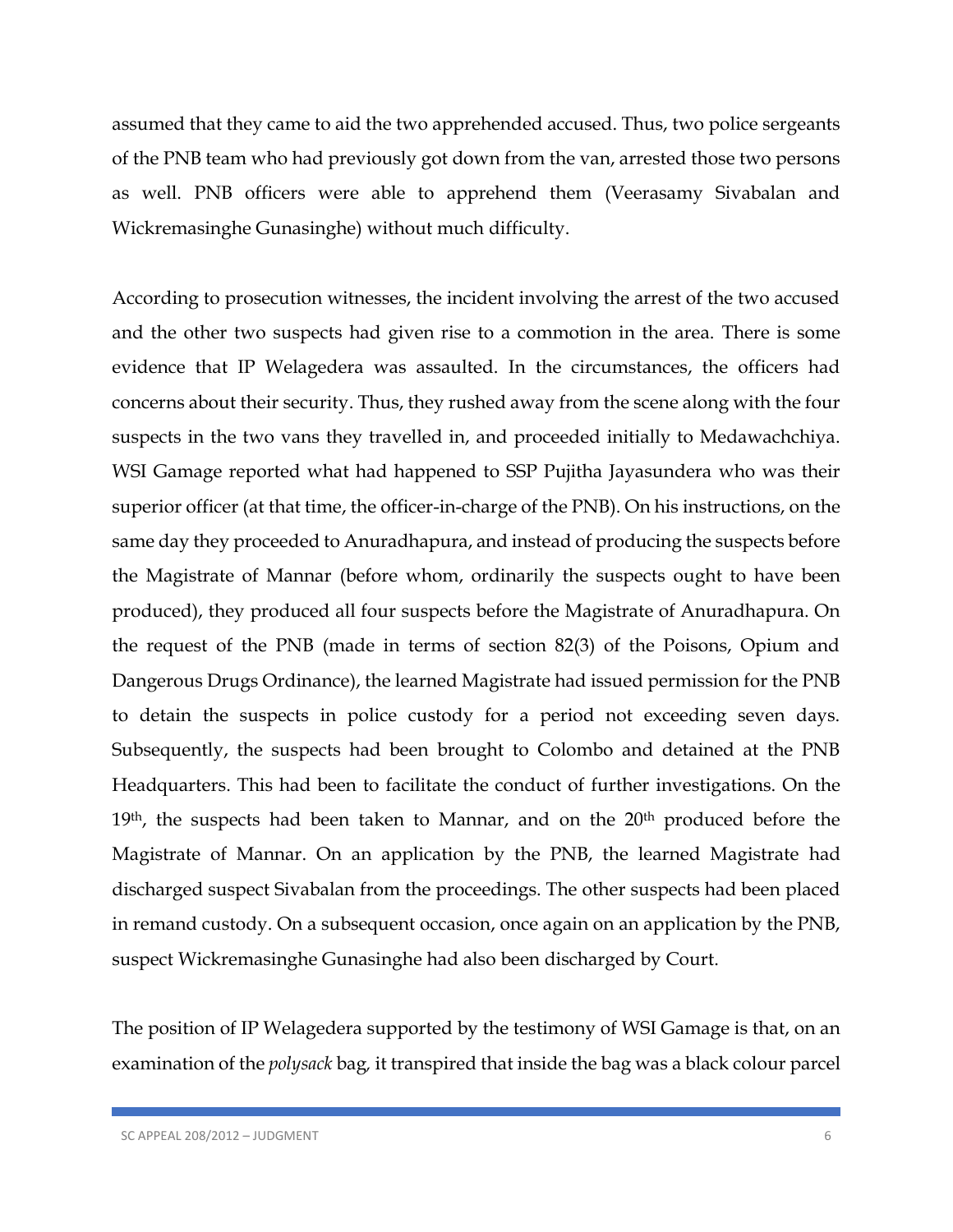on which the term *'tulip'* was printed. This parcel was found to contain four smaller parcels containing a brown colour powder, which they believed to be heroin. Subsequent investigations conducted using a field test kit had revealed that the powder which the 1st accused was carrying inside the *polysack* bag contained heroin. These parcels were later sealed and forwarded directly by the PNB to the Government Analyst, for analysis and report. By his report dated 5<sup>th</sup> October 2004 (produced by the prosecution marked "P9"), the Government Analyst had reported that the gross weight of the powder that was received by his department inside sealed parcels, weighed 4,120 grammes. An analysis of the powder revealed that it contained 1,503 grammes of Diacetyl Morphine (heroin). The evidence relating to the submission of the productions recovered during the raid to the Government Analyst (the integrity of the chain of evidence regarding the productions) and the findings and related expert opinion of the Government Analyst has not been challenged by the Defence.

### **Case for the defence**

Three witnesses including the two accused, testified for the defence. The first defence who testified was Veerasamy Sivabalan - the elder brother of the accused. It is necessary to note that the trial procedure pertaining to the receipt of the defence evidence had been flawed, in that, Sivabalan had been permitted to testify before the two accused testified. Section 201 of the Code of Criminal Procedure Act regulates the receipt of defence evidence in a criminal trial in the High Court presided over by a judge of the High Court sitting without a jury. Though section 201 does not specifically state so, when the defence is called and the accused indicates that he will be giving evidence either from the witness box or by making a statement from the dock, the testimony of the accused must be first received by Court, before permitting other defence witnesses to testify. That procedure is adopted to prevent the accused from listening to the testimonies of other defence witnesses and then shaping his evidence in a particular manner, so as to make it compatible with the testimonies of other defence witnesses who testified before him. In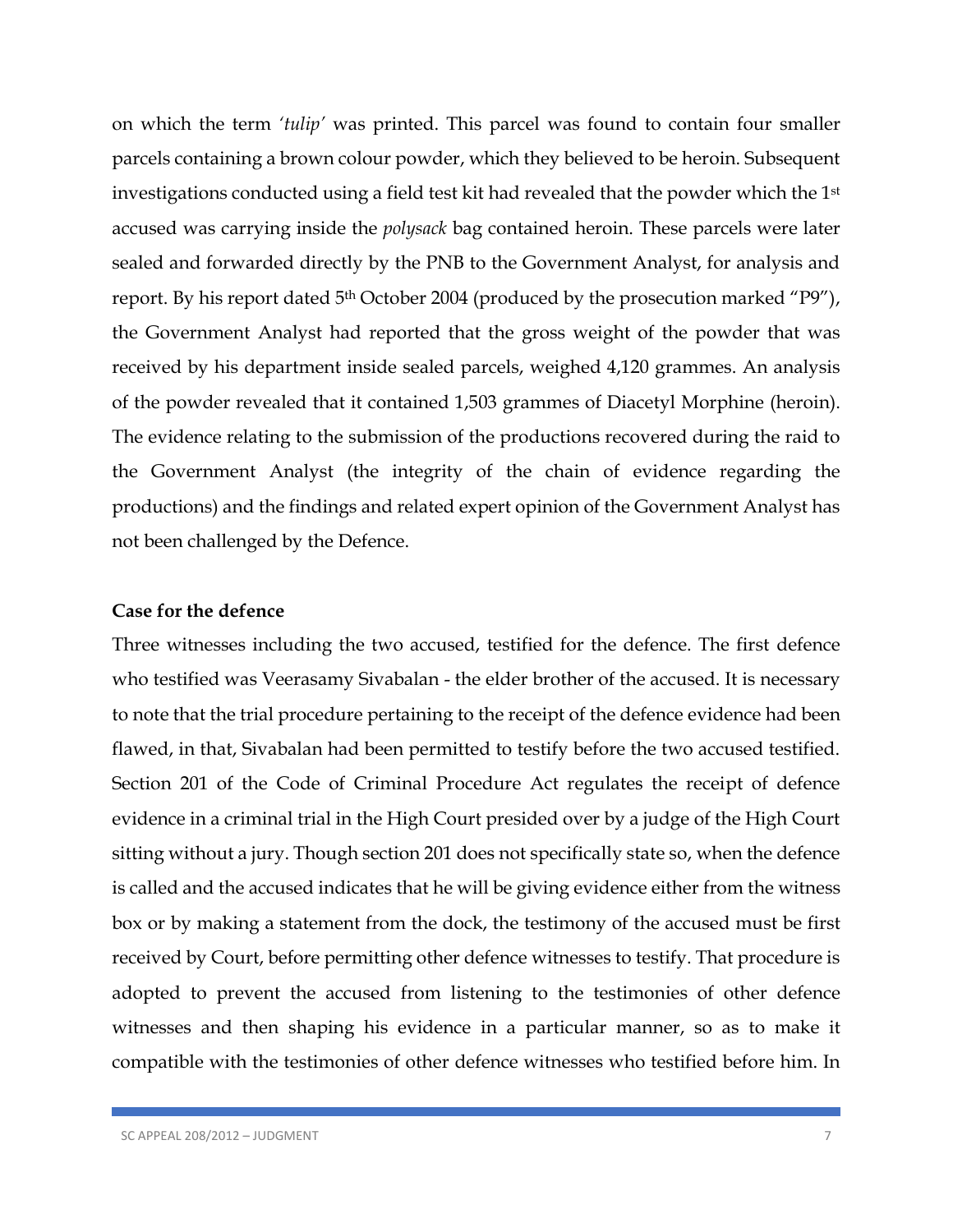*The Queen v. Tennakone Mudiyanselage Appuhamy, 60 NLR 313,* Chief Justice Basnayake has observed that permitting an accused to testify after other defence witnesses have testified, is contrary to the practice of both our country and England. Requiring the accused to give evidence (if he chooses to) before other witnesses on his behalf testify, should be necessarily adhered to, unless due to attendant circumstances, doing so is not possible. Where this procedure has not been followed and following the correct procedure was possible, as in this case, the evidence of the accused would be of little value.

Be that as it may, according to Sivabalan, his residence is situated very close to the Sithy Vinayagar Alayam Kovil. The two accused lived with him. On 16th August 2004 around 11.00 – 11.45am, as a child of his had not returned from school, he ventured out in search of the child. On that occasion, he saw three people dragging a known person - one Wickremasinghe Gunasinghe *alias* Ragu and attempting to put him into a van. Sivabalan went up to them, and made inquiries. Then, he had also been apprehended by a member of the team that had apprehended Ragu, and bundled him into the van. He shouted for his safety. His brothers (the two accused) who were at the nearby kovil, came running towards the van. A fight erupted between them and those who apprehended Ragu and him. In the process, Sivabalan had been assaulted. He had also heard a gunshot. Consequently, the group had put the two brothers of the witness (the two accused) into the van, and the van had left the area. The witness denies that any heroin was found in the possession of either of the accused or from the possession of anyone else. Subsequently, all four of them had been taken to the Anuradhapura police station. He had been questioned and his statement had been recorded. The rest of the narrative regarding subsequent events is similar to evidence given by prosecution witnesses.

The second witness for the defence was the 1<sup>st</sup> accused (Appellant) Sivathasan. According to his testimony, he and his younger brother Pavadasan, are Davil players. They regularly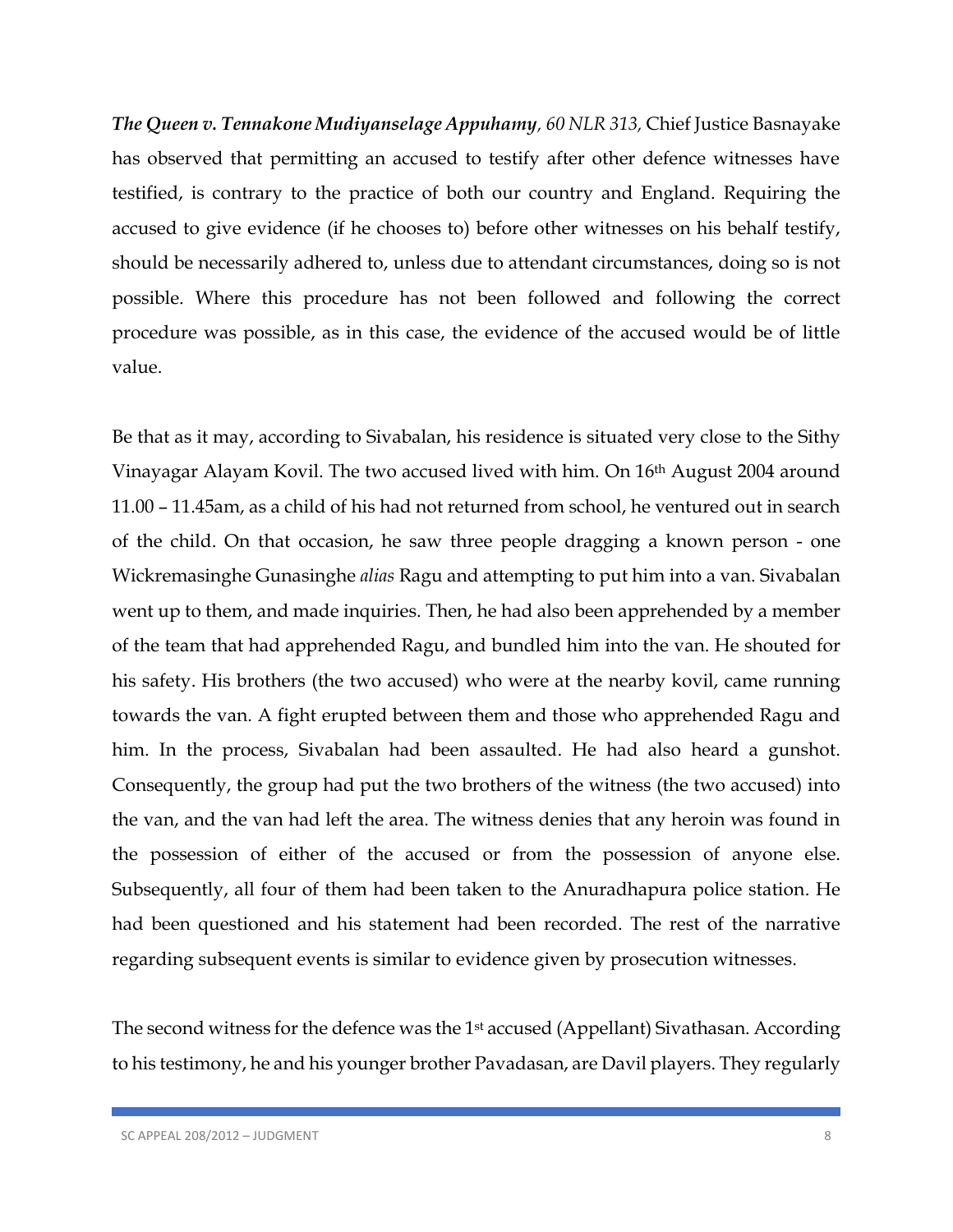perform at the kovil. At the time of the incident, he and Pavadasan had been inside the kovil. When he heard his elder brother Sivabalan shouting, he along with Pavadasan had rushed out. He saw Sivabalan being dragged into a van by some persons. He went up to the group of persons and started to assault them. Subsequently, he and his brother had also been bundled into the van and taken away. He denies that at the time he was apprehended, he had in his possession any offensive substance.

The testimony of the 2nd accused – Pavadasan, is parallel to that of Sivathasan. He too denies having along with Sivathasan, been in possession of heroin.

### **Submissions made on behalf of the Appellant**

Learned President's Counsel for the Appellant submitted that, as in the instant matter, when there are two divergent narratives as to how the incident occurred, the trier of facts (High Court judge) without superficially looking at the evidence presented by the prosecution, should have carefully analysed the evidence, including that of the defence, and arrived at a final decision. His position is that the learned judge of the High Court had believed the evidence of the two prosecution witnesses on the basis that there were no *'reasonable contradictions observed'* (quoting words contained in the judgment of the learned judge of the High Court). On the other hand, the learned judge had disbelieved the testimony of defence witness Sivabalan, notwithstanding the absence of any contradictions *per-se*; that being, notwithstanding Sivabalan having made a prompt statement in a hostile situation. Learned President's Counsel further submitted that in those circumstances, the evidence of Sivabalan should not have been rejected.

Turning on to the prosecution evidence, learned counsel for the Appellant submitted that the two key witnesses for the prosecution, namely Welagedera and Gamage were experienced officers of the PNB, and had been trained to give evidence based on notes purported to have been written immediately after the raid. Under such circumstances, he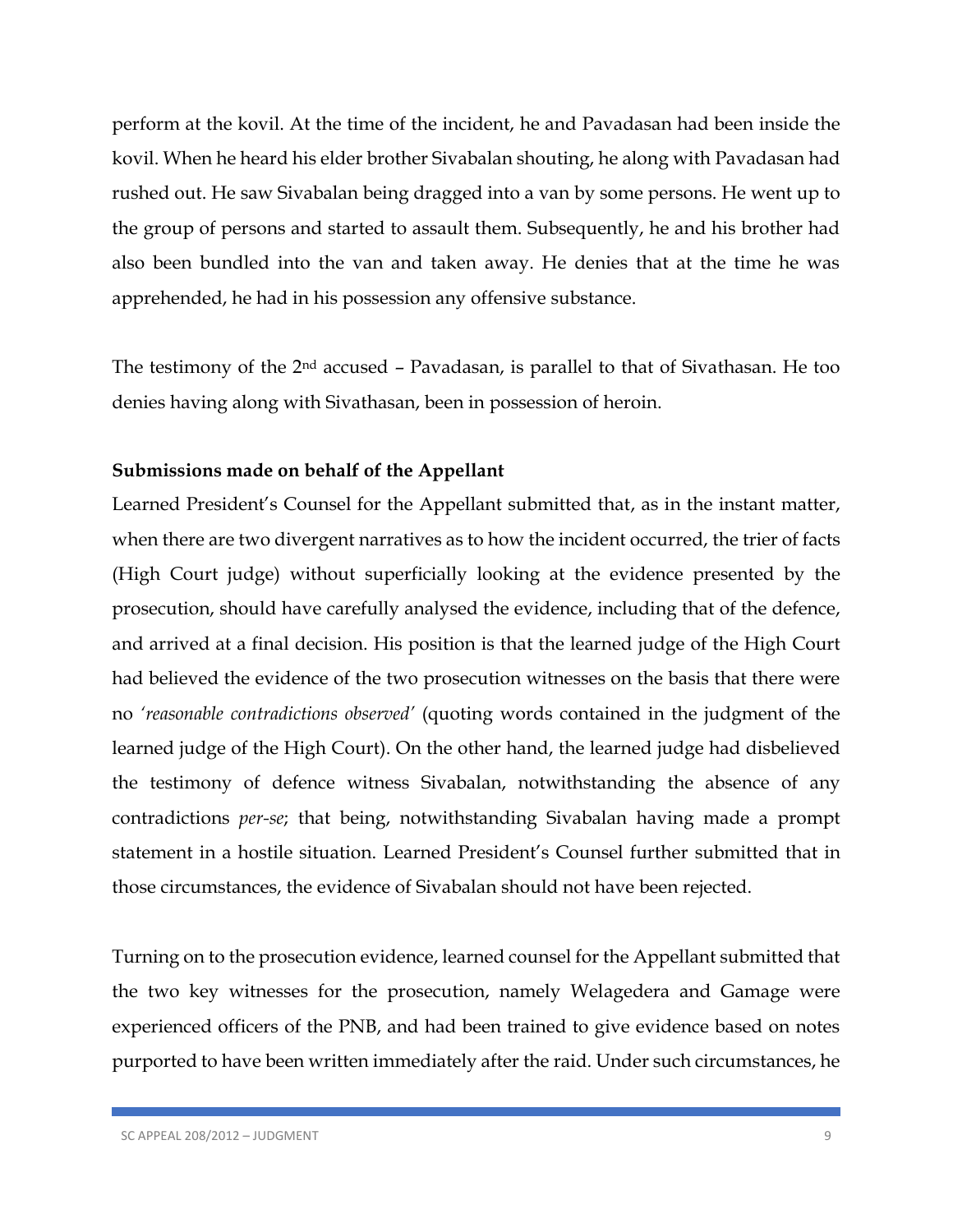submitted that it would in any event be difficult to find contradictions in their testimonies. He submitted that therefore, the testimonies of prosecution witnesses should have been considered cautiously. He further submitted that there were *inter-se*  contradictions between the testimonies of IP Welagedera and WSI Gamage, regarding the manner in which accused were arrested. Learned judge of the High Court had 'brushed them aside', on the basis that, *'what one person had seen the other witness need not necessarily have seen'*. Counsel's position was that the learned judge had gravely misdirected himself in assessing the evidence of the two prosecution witnesses, which in the circumstances of the case amounted to a denial of a *fair trial*.

Learned President's Counsel for the Appellant also submitted that the learned judge of the High Court had misdirected himself in having formed the view that there existed a contradiction between the testimonies of Sivabalan and the Appellant. This purported contradiction arose due to the cross-examination of Sivabalan, regarding the alleged existence of a 'room' or a *'mudam'* for the two accused, inside the kovil. It was submitted that, the Appellant had testified that while he did not have a 'room' inside the kovil, they had been given a *'mudam'* which was situated within the kovil premises. According to Sivabalan too, the accused did not have a 'room' inside the kovil but they had been given a *'mudam'* by the kovil authorities, which was situated within the kovil 'premises' on the Kovil Road. He thus submitted that Sivabalan had not contradicted himself, nor had a contradiction arisen between the testimonies of Sivabalan and the Appellant. He submitted that this purported non-existent contradiction was not a valid ground for the rejection of Sivabalan's testimony.

Learned counsel also submitted that, if Sivabalan's evidence is accepted, at the lowest, it creates a *'reasonable doubt'* regarding the case for the prosecution, and hence the Appellant would be entitled to an acquittal.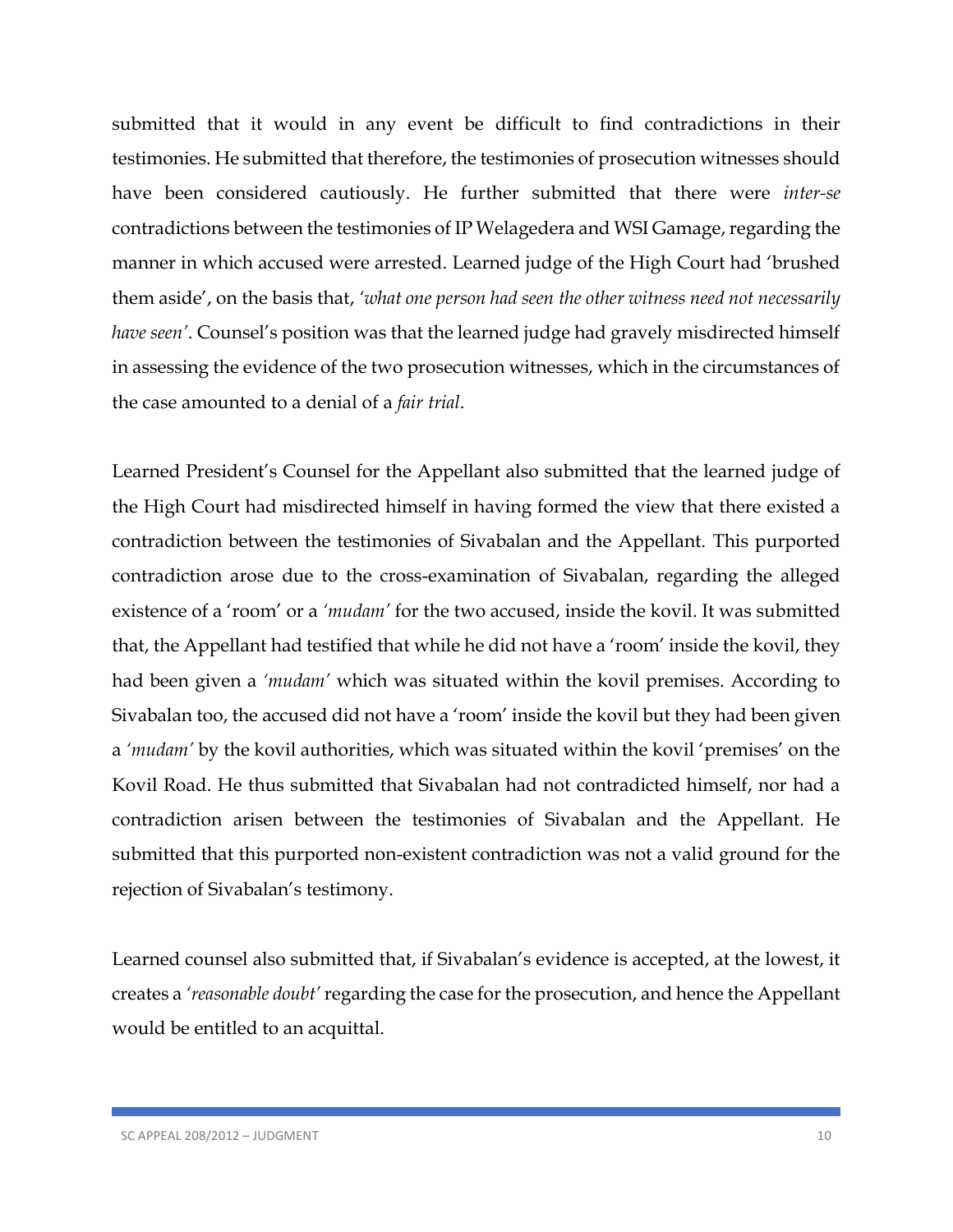It was further submitted by the learned President's Counsel, that the Appellant (1st accused) and the 2nd Accused gave evidence under oath and were subjected to crossexamination. Their evidence did not give rise to any contradictions or omissions, and there were no contradictions *inter-se* between their testimonies. He submitted that therefore, there was no basis for the Court to have rejected their testimonies.

Finally, learned President's Counsel submitted that the failure on the part of the Appellant to show a reason for the officers of the PNB to have fabricated a story and falsely implicate him and the 2nd Accused, should not be viewed as a factor that strengthens the case for the prosecution or *ipso facto* justifies the rejection of the case for the defence.

In view of the foregoing submissions, learned President's Counsel for the Appellant submitted that the conviction of the Appellant cannot be sustained in law, and hence should be set aside and the Appeal be allowed.

### **Submissions made on behalf of the Respondent**

Learned Additional Solicitor General representing the Respondent prefaced her submissions by submitting that the questions of law raised on behalf of the Appellant were based on *'frivolous and unsupported grounds'*, and therefore should be answered by this Court in the negative. She submitted that the duty of an appellate court is to be satisfied affirmatively, that the prosecution's case was *'substantially true'* and that the guilt of the appellant has been *'established beyond reasonable doubt'*. Unless the appellant has on reasonable grounds satisfied the appellate court that the trial judge had erred in arriving at the finding of guilt, the Court of Appeal cannot reverse the finding of the trial judge. She highlighted that in this matter, the Court of Appeal had arrived at its findings, having carefully examined the evidence placed before the High Court by the prosecution and by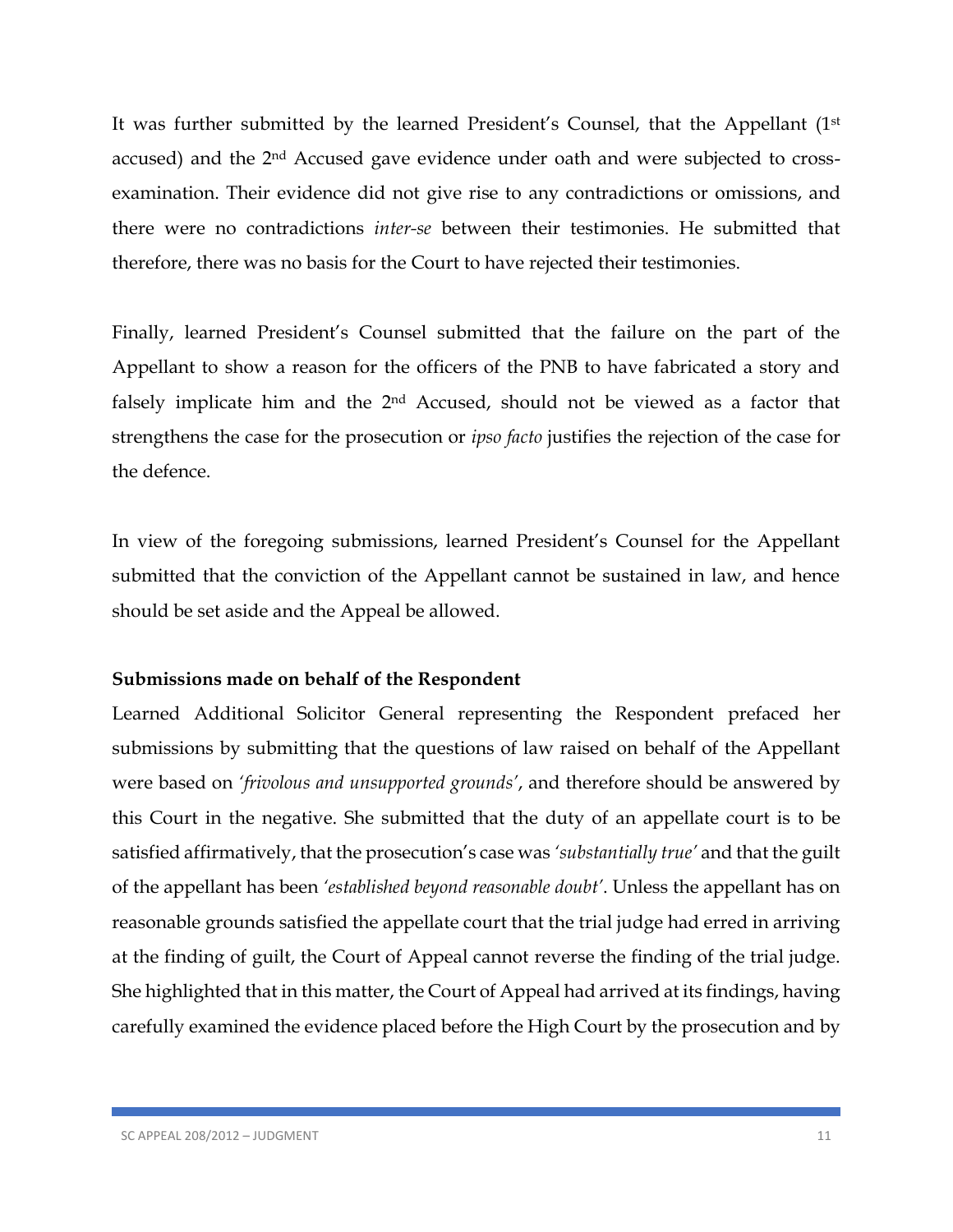the defence. She submitted that when considering the evidence, the Court of Appeal had been conscious of the denial of the commission of the offence by the defence.

Learned ASG submitted that the Court of Appeal had initially considered the credibility of prosecution witnesses, and satisfied itself regarding the credibility of the two key witnesses, namely Inspectors Welagedera and Gamage. The Court of Appeal had considered the particular aspect of the case which revolved around WSI Gamage's testimony that she bit the hand of the 1st accused and thereby relieved IP Welagedera from the firm grip of the 1<sup>st</sup> accused, and that aspect of the prosecution's narrative not having been testified to by IP Welagedera. Citing certain observations of Justice Shiranee Tilakawardane in *The Attorney General v. Sandanam Pitchi Mary Theresa, [2011] 2 Sri L.R. 292,* and those contained in *Bharwada Bhoginbhai Hirjibhai v. State of Gujarat,* AIR 1983 SC 753, the learned Additional Solicitor General submitted that *"it was human for IP Welagedera to not have recalled the incident of 'biting', which resulted in his release of the 1st Accused – Appellant who had tightened the grip"*. She further submitted that in the impugned judgment, the Court of Appeal has observed that, *"… when things occurred in rapid succession it would not be possible for some witnesses to observe as well as certain other witnesses, the sequence and the things that happened."* She submitted that, as concluded by both the High Court and the Court of Appeal, this particular omission in IP Welagedera's testimony had not affected the credibility of prosecution witnesses and the overall case for the prosecution.

Learned Additional Solicitor General further observed that the learned trial judge had the benefit of observing the demeanour and deportment of both key witnesses for the prosecution. They had been subjected to lengthy cross-examination. She submitted that *"their Lordships had been mindful of the priceless advantage the trial judge had over the Court of Appeal in observing the demeanour and deportment of the witnesses … their Lordships had been reluctant to disturb the findings of the learned trial judge …".* Learned Additional Solicitor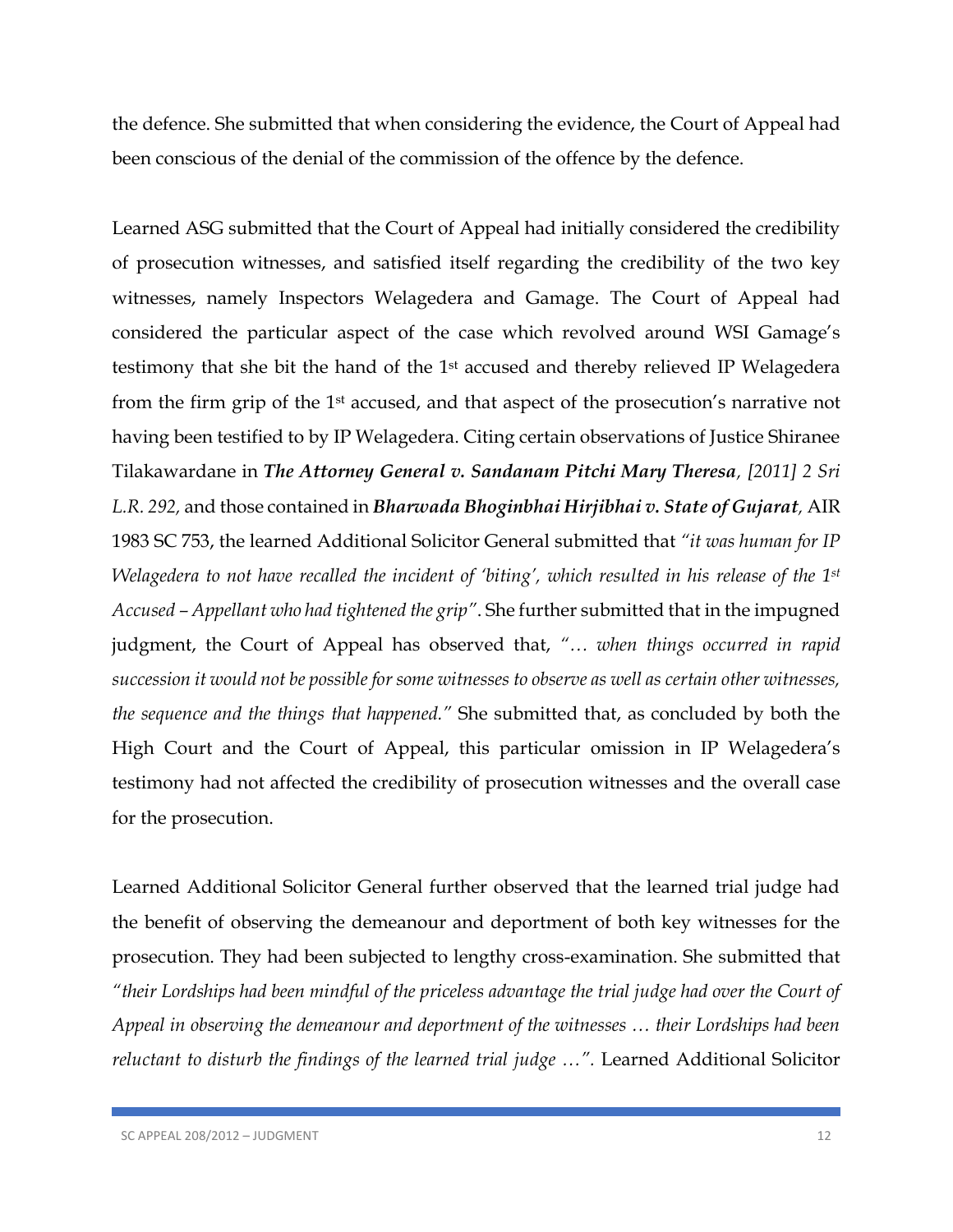General brought to the attention of this Court the following paragraph in the impugned judgement:

*"A witness may not observe and remember better than another, the manner in which the incident took place, especially when he was the person who was attempting to subdue and overpower a criminal in order to apprehend him with the contraband, rather than a witness who observes the incident. The person really involved may sometimes be oblivious to the blows he received and the injuries suffered or how and the manner in which he received and suffered, his primary concern being the arrest of the accused, come what may."*

Learned ASG submitted that in view of the prosecution having established *"a very strong prima facie case against the accused … the defence had to offer an explanation for their conduct"*. She submitted that the Court of Appeal had given due consideration to the evidence presented on behalf of the defence. She quoted the following passage contained in the impugned judgment of the Court of Appeal:

*"… in considering the totality of the evidence, the judge could not be faulted for his conclusions and findings with regard to the 1st Accused – Appellant."*

Learned Additional Solicitor General in her post-argument written submissions submitted that *"… although their decision confined to a single sentence, a careful perusal of the judgment proves that their Lordships had arrived at this conclusion only after giving due consideration to the culpability of the two accused and their conduct".* Referring to the acquittal of the 2nd accused by the Court of Appeal, learned ASG submitted that, *"… judges of the Court of Appeal did not disbelieve the prosecution witnesses or doubted their credibility in entering the acquittal, but had purely acted in abundance of caution".* 

Due to the defence of 'denial of the commission of the offence', learned ASG submitted that it was necessary to consider whether there was any basis to doubt whether prosecution witnesses had falsely implicated the accused due to some personal animosity. She submitted that the accused being previously unknown to the prosecution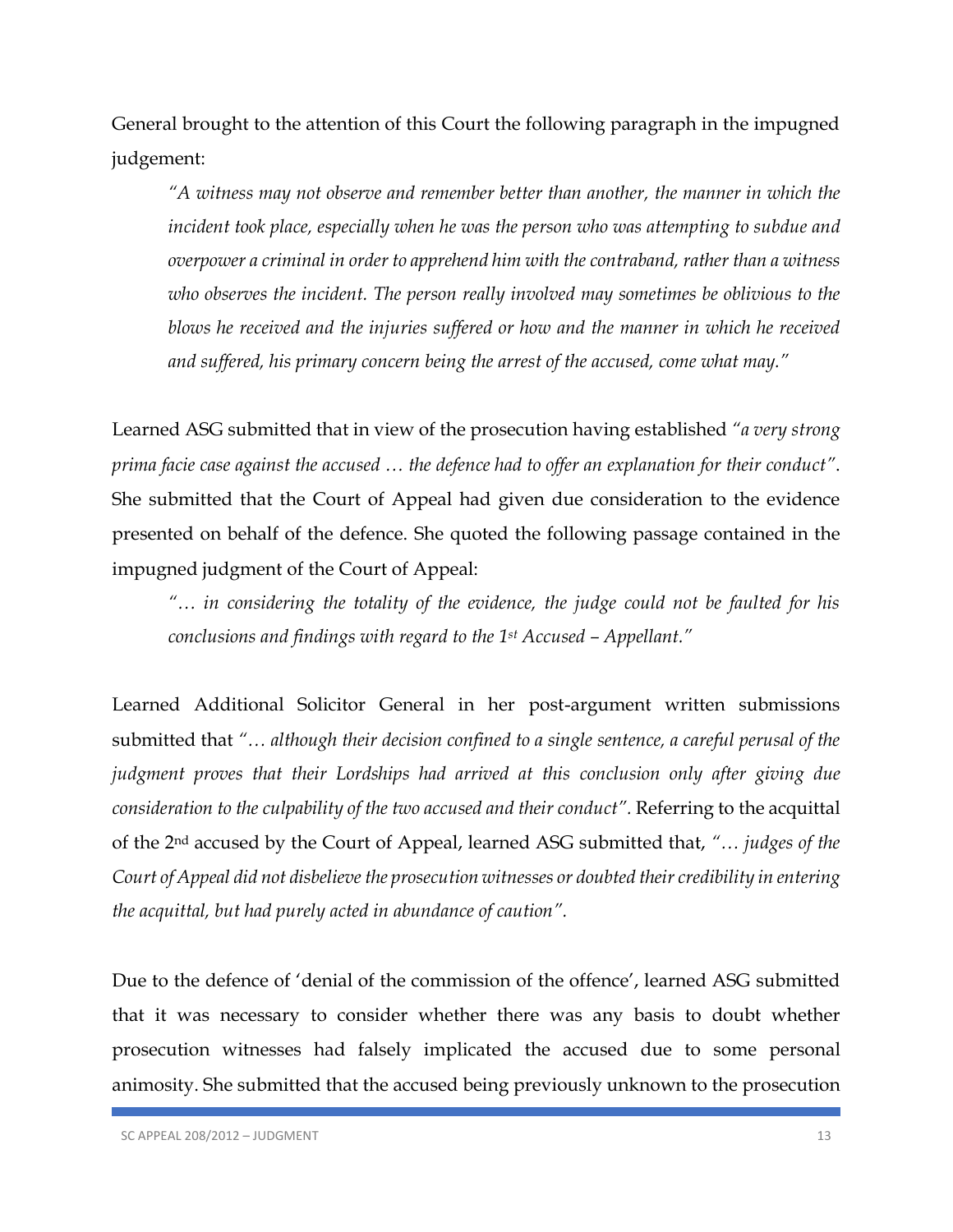witnesses, and the detection having been conducted in Mannar whereas the witnesses were from Colombo, militates against the possibility of a false implication of the accused by PNB officers. Furthermore, that the gross quantity of heroin detected being 4.12 kg (with a net weight of 1,503 grammes of pure heroin), necessitates the possibility of an 'introduction' being ruled out. She further submitted that the Court of Appeal had observed that there was no reason suggested by the Accused – Appellants as to the motive or a very good reason to foist such a large quantity of heroin on the 1<sup>st</sup> accused and then arrest the  $1<sup>st</sup>$  and  $2<sup>nd</sup>$  accused – Appellants.

Referring to the position of the defence, learned ASG submitted that the defence version was presented to the High Court for the first time only after the case for the defence commenced, and that the position of the defence was not suggested to the two main witnesses for the prosecution during their cross examination.

#### In this regard, the learned ASG submitted the following:

*"It is to be noted that courts have considered the importance of a party putting its case in crossexamination to the witnesses of the other party. This will facilitate the opposing party to challenge such positions. It is a rule of essential justice that whenever the opponent has declined to avail himself of the opportunity to put his case in cross examination, it must follow that the evidence tendered on that issue ought not to be accepted. Sri Lankan Courts have followed this line of thinking with approval."*

Learned ASG also highlighted the fact that the defence did not present the testimony of Wickremasinghe Gunasinghe *alias* Ragu, who could have supported the defence position, particularly as he was, according to the defence, the first person to have been apprehended by PNB officers.

In conclusion, learned ASG submitted that, the Court of Appeal had very carefully examined the evidence submitted by both the prosecution as well as the defence and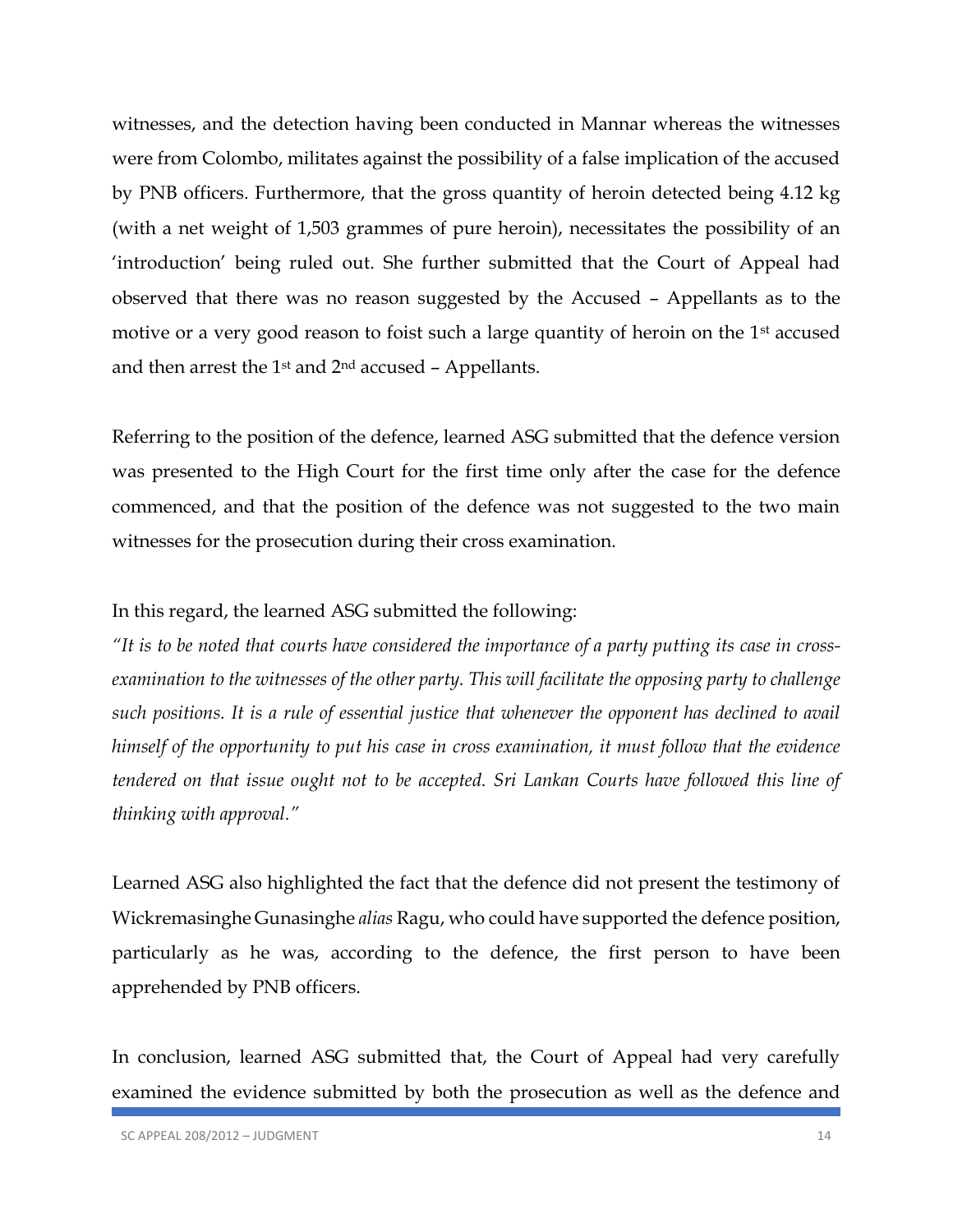following careful consideration had decided that the decision of the learned trial judge to convict the 1st Accused – Appellant was correct and can be justified.

In view of the foregoing, learned ASG for the Respondent submitted that the questions raised by the Appellant should be answered in the negative, and that this Appeal should be dismissed.

## **Consideration and analysis of the evidence**

The Appellant launched challenges against his conviction, from two frontiers.

- (i) That the version presented by the prosecution is not credible, and hence should be rejected in toto. This assertion was made by learned President's Counsel alternative to the main submission that the prosecution had failed to prove its case beyond reasonable doubt. In both these scenarios, if the Appellant is successful, the accused-appellant would be entitled to an acquittal.
- (ii) That the defence version gives rise to a minimum of a reasonable doubt regarding the case for the prosecution, and hence the Appellant should have been acquitted. This assertion is premised upon the footing that, should the case for the defence give rise to a reasonable doubt, the accused would be entitled to an acquittal.

These two issues are necessarily inter-related. A case for the prosecution not being proven beyond a reasonable doubt, arises out of the existence of a reasonable doubt emanating from the case for the prosecution itself. Nevertheless, for clarity, I will deal with these two issues separately. The second argument will be considered first, and consideration will be given to whether the defence version is credible and gives rise to a minimum of a reasonable doubt regarding the case for the prosecution.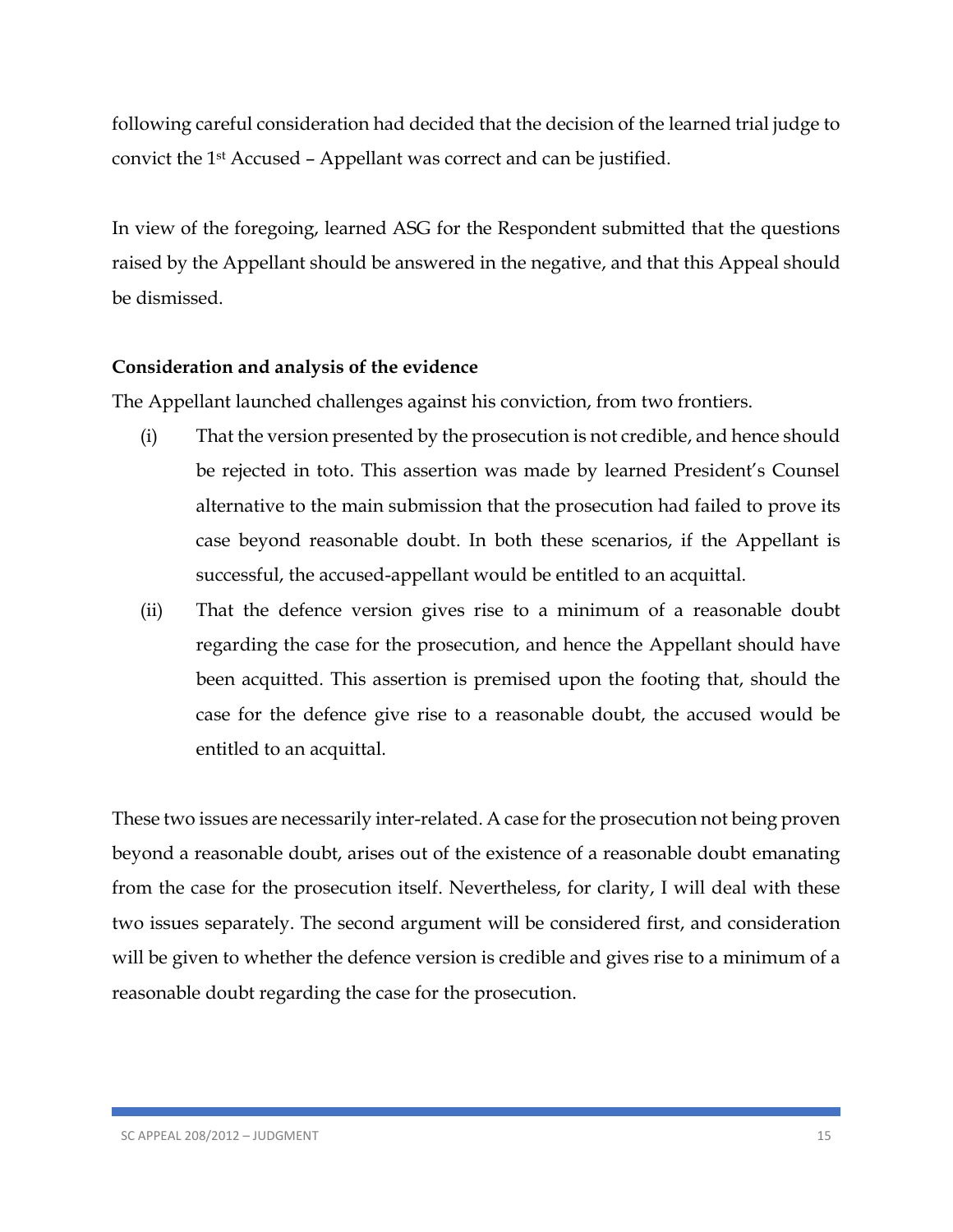#### **Does the case for the defence give rise to a minimum of a reasonable doubt?**

A reasonable doubt is a real or actual and a substantial doubt, as opposed to an imaginary or flimsy doubt that may arise in the mind of the decider of facts (judge or the jury, as the case may be), following an objective consideration of all the attendant facts and circumstances. It is a doubt founded on logical and substantial reasoning (well-founded) which a normal prudent person with not less than average intelligence and learnedness in men, matters and worldly affairs, would naturally and inevitably develop in his mind following a comprehensive, objective, independent, impartial and neutral consideration of the totality of the evidence and associated attendant circumstances. It is a doubt that makes the case for the prosecution significantly less probable to have occurred than in the manner purported to have occurred.

A reasonable doubt is not the type of doubt that arises due to incorrect, abnormal or unreasonable comprehension of testimonies and other material which amount to evidence presented at the trial, or due to irrational fear, inappropriate sympathy, or unjustifiable mercy. It is not a doubt that develops in the mind of an imbecile, indecisive or timid person, or in a weak or vacillating mind. A shadow of a doubt, an imaginary doubt, a vague doubt or a speculative or trivial doubt should not be confused with a reasonable doubt. A reasonable doubt is not a doubt that a partisan individual with vested interests would entertain in his mind, or a doubt that such a person would advocate that purportedly exists.

The principle that the prosecution must prove its case beyond reasonable doubt and the accused is entitled to an acquittal if there exists a reasonable doubt, has been engraved in the criminal justice system of this country and in the rest of the common law world. That is to ensure that only those actually guilty of having committed crimes are convicted and the innocent are acquitted. Thus, the application of this principle should cause the advancement of the primary objective of criminal justice (that being 'the conviction of the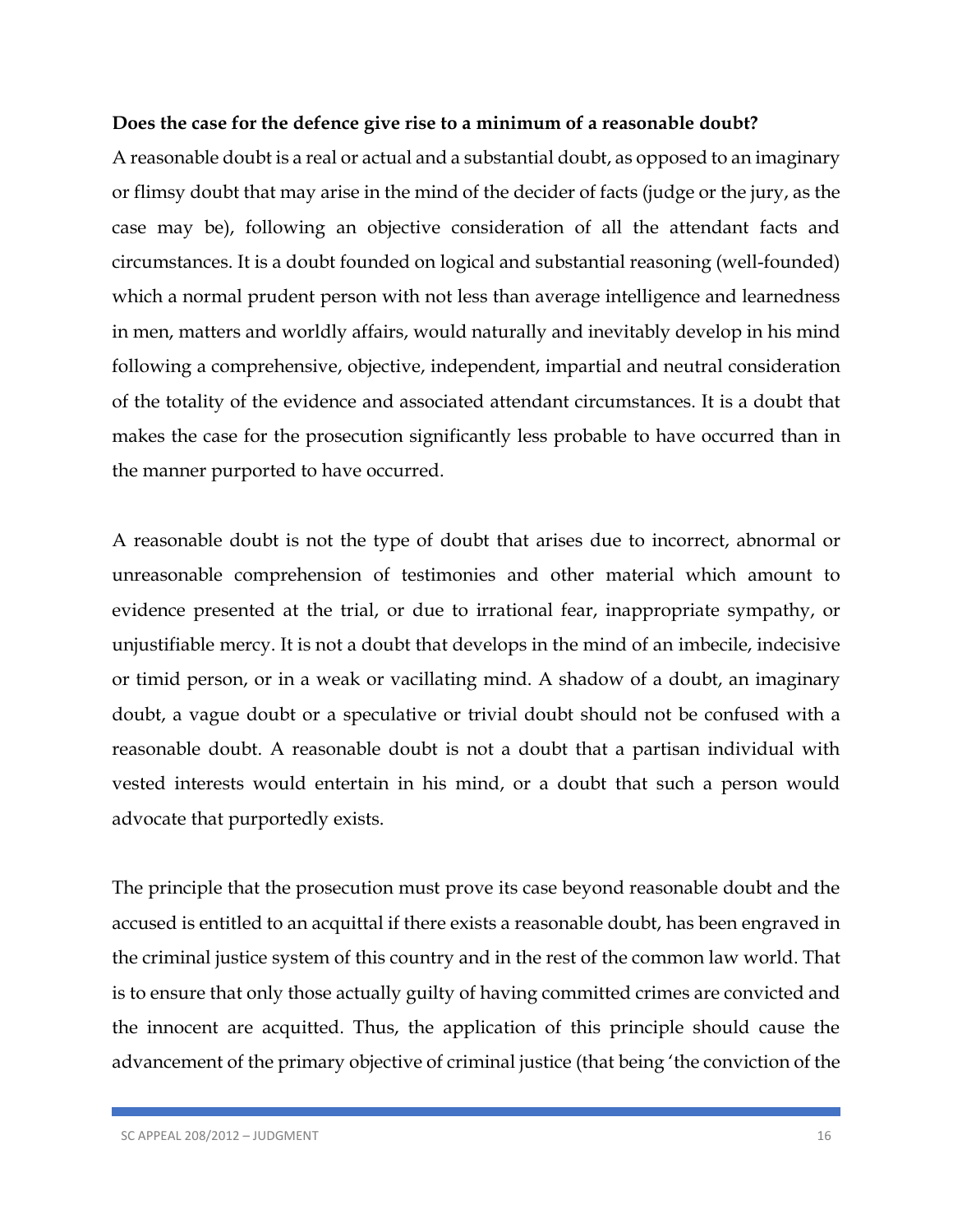guilty through a lawful and fair trial and if found guilty the imposition of an appropriate punishment, and the acquittal of the innocent) and not frustrate it.

In *Shivaji Sahebrao Bobade & Anr. v. State of Maharashtra, AIR 1973 SC 2622,* the Supreme Court of India has commented that, *"the cherished principles of the golden thread of proof beyond reasonable doubt which runs through the web of our law should not be stretched morbidly to embrace every hunch and degree of doubt. … Only reasonable doubts belong to the accused. Otherwise any practical system of justice will break down and lose credibility with the community."* 

In *Dharm Das Wadhwani v. The State of Uttar Pradesh, 1974 Cri. LJ (SC) 1249,* the Supreme Court of India has observed that, *"… The rule of benefit of reasonable doubt does not imply a frail willow bending to every whiff of hesitancy. Judges are made of sterner stuff and must take a practical view of legitimate inferences flowing from evidence, circumstantial or direct. …"*

In *Wijesekera (Excise Inspector) v Arnolis, (1940) [17 CLW 138],* Justice Wijeyewardene has held that *"… it is not every kind of doubt the benefit of which an accused person is entitled. An accused person could claim only the benefit of a reasonable doubt. It is always possible to conjure up a doubt of a very flimsy nature. But an accused person cannot be acquitted on the ground of such doubt…The guilt or innocence of an accused person must be determined on evidence and not on some suggestion made in the course of an argument…".*

If the testimonies provided by Sivabalan and the two accused are true, the testimonies of IP Welagedera and WSI Gamage are totally false other than for the fact that the incident in issue occurred on 16th August 2004 near the Pillaiyar Kovil (also known as the *'Sithy Vinayagar Alayam Kovil'*) in Uppukulam, Mannar. Further, if the defence version is true, the arrest and custody of the two accused, Sivabalan and Wickremasinghe Gunasinghe *alias* Ragu had been without any valid reason and had been unlawful. Thus, in those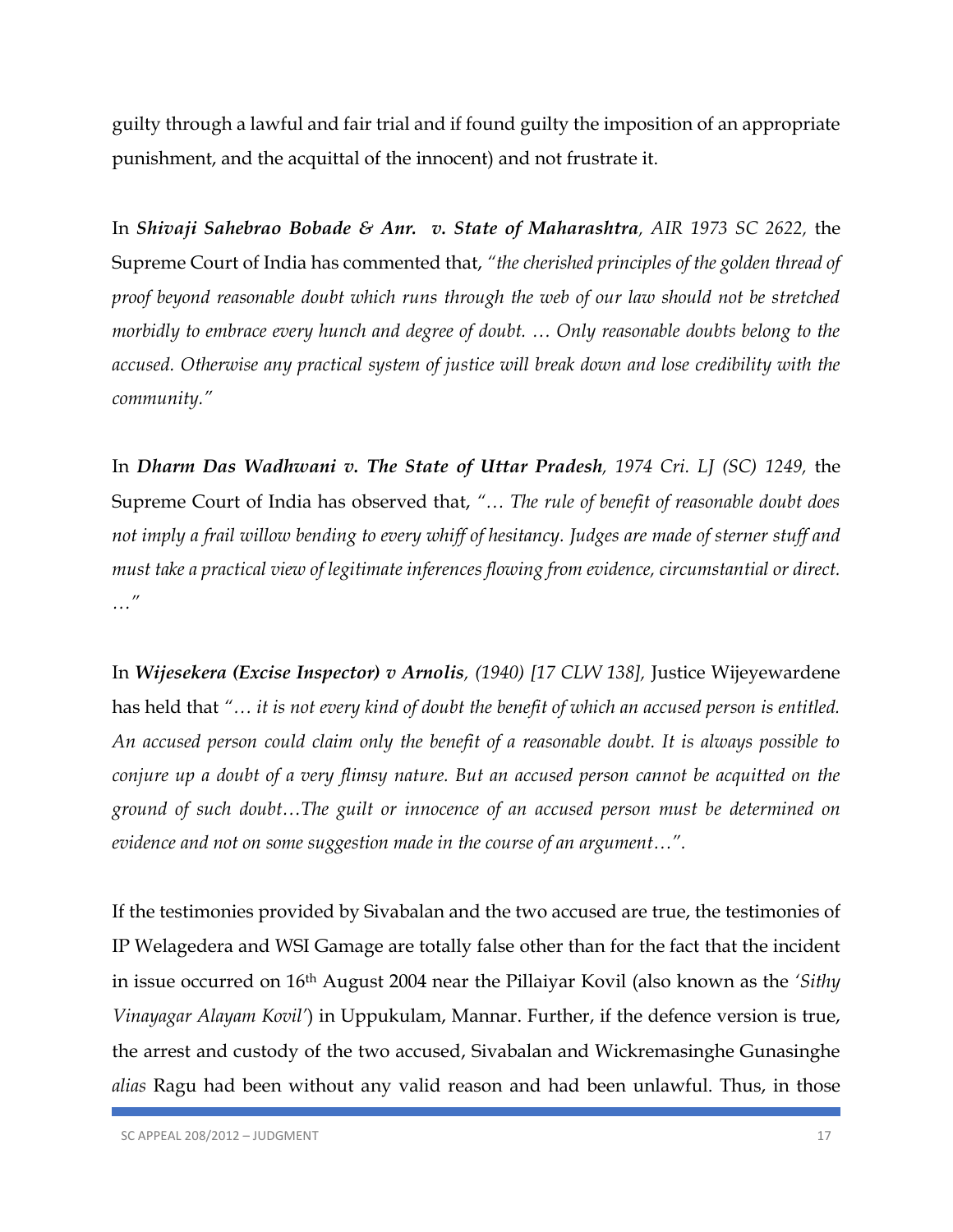circumstances, one would expect them to have reacted in a different manner, without succumbing in silence to the allegedly unlawful conduct of the PNB officers. Had they initiated legal action against the officers for having unlawfully arrested them (which action they were not legally obliged to take), it would have enabled them to have got themselves vindicated. Neither of the accused nor Sivabalan claim to have taken such action. That, to say the least, is somewhat surprising.

According to the defence version, the string of events surrounding the arrest of Wickremasinghe Gunasinghe *alias* Ragu, Sivabalan, and the two accused had commenced when the police team apprehended Wickremasinghe Gunasinghe *alias* Ragu for no valid reason. In fact, the defence version offers no explanation as to why PNB officers would have wanted to apprehend Wickremasinghe Gunasinghe. Thus, the all-important probabilities factor does not support the defence version. Wickremasinghe Gunasinghe would have been in an ideal position to reveal what exactly happened. According to the case record relating to the trial proceedings, the defence has not even attempted to procure his attendance at the trial by moving for the issue of summons on him. As pointed out by the learned Additional Solicitor General, the absence of the testimony of Wickremasinghe Gunasinghe *alias* Ragu in support of the position of the defence, casts a doubt regarding the authenticity of the position of the defence.

Learned Counsel for the Appellant relied heavily on the testimony given by defence witness Sivabalan, who is admittedly the elder brother of the two accused. Therefore, he is to be treated an 'interested witness', who would have certainly wanted to protect his two brothers from being convicted. That a particular witness is an 'interested witness' causes a negative impact on the assessment of that witness's credibility. In *The Attorney General v. Sandanam Pitchi Mary Theresa, [(2011) 2 Sri L.R. 292],* which was brought to the attention of this Court by the learned ASG, Justice Shiranee Tilakawardane has made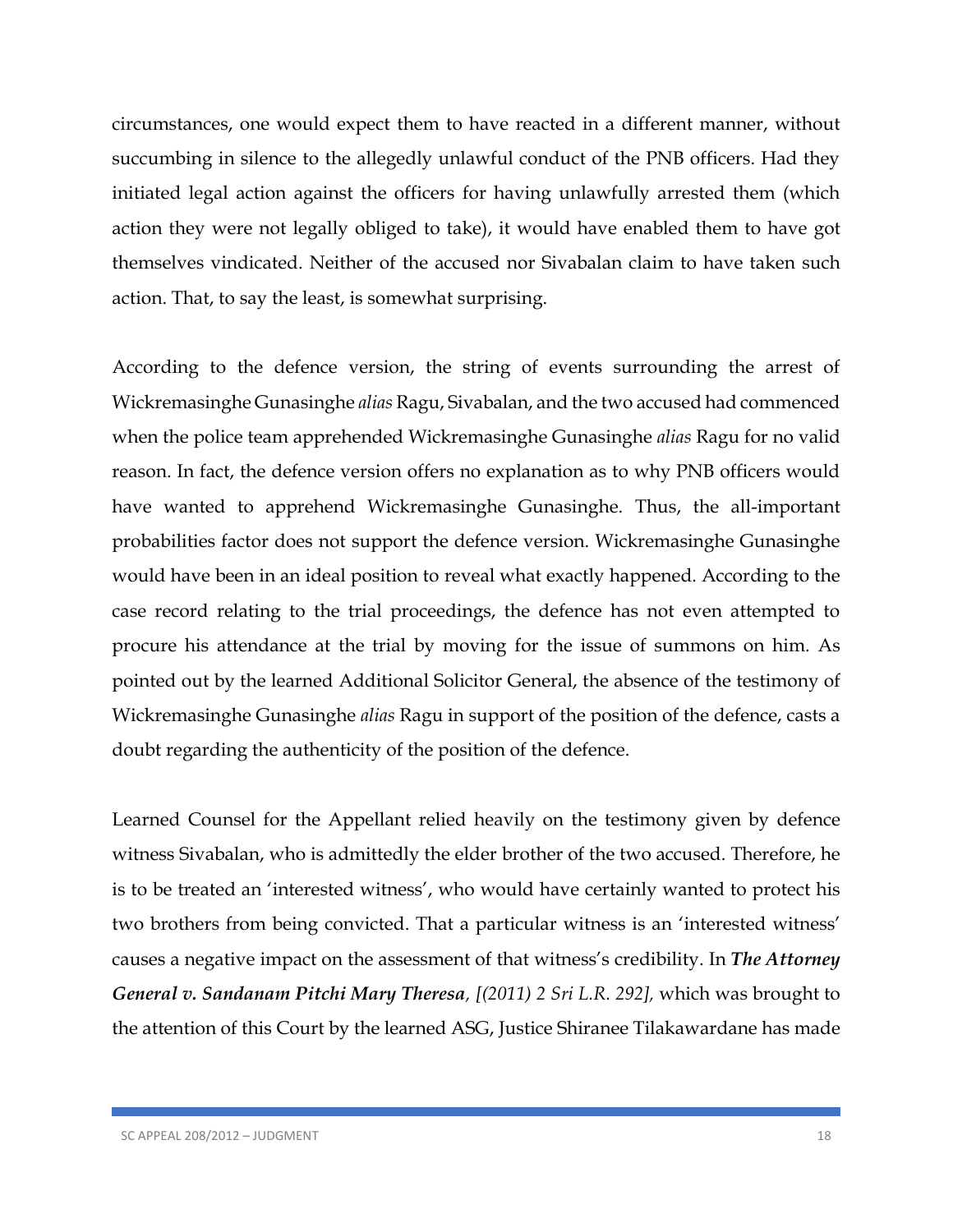the following observations regarding the assessment of credibility of interested witnesses:

*"… not all witnesses are reliable. A witness may fabricate or provide a distorted account of the evidence through a personal interest or through genuine error. … A key test of credibility is whether the witness is an interested or disinterested witness. … when considering the evidence of an interested witness who may desire to conceal the truth, such evidence must be scrutinized with some care. The independent*  witness will normally be preferred to an interested witness in case of conflict. Matters of *motive, prejudice, partiality, accuracy, incentive and reliability have all to be weighed. Therefore, the relative weight attached to the evidence of an interested witness who is a near relative of the accused or whose interests are closely identified with one party may not prevail over the testimony of an independent witness. …"* (Emphasis added by me.)

It is noteworthy that Justice Tilakawardane had made these observations in the course of commenting upon the credibility that may be attached to the testimony given by a defence witness, who in that case was a sister of the accused. In that case, the evidence of an officer of the PNB which was sought to be contradicted by presenting the evidence of this particular defence witness, was rejected by Court, primarily on the footing that she was an interested witness and therefore had reasons to give false evidence to secure the acquittal of the accused. The observations of Justice Tilakawardane in this regard is of particular relevance to this Appeal, as defence witness Sivabalan is a brother of the two accused.

Furthermore, a careful scrutiny of the proceedings of the trial, reveals that the main position taken up by the defence, that (i) Wickremasinghe Gunasinghe *alias* Ragu was initially apprehended for no valid reason, (ii) thereafter when Sivabalan approached the police to find out why Wickremasinghe Gunasinghe *alias* Ragu was being bungled into a van, he was arrested, and (iii) the two accused were thereafter apprehended, has not been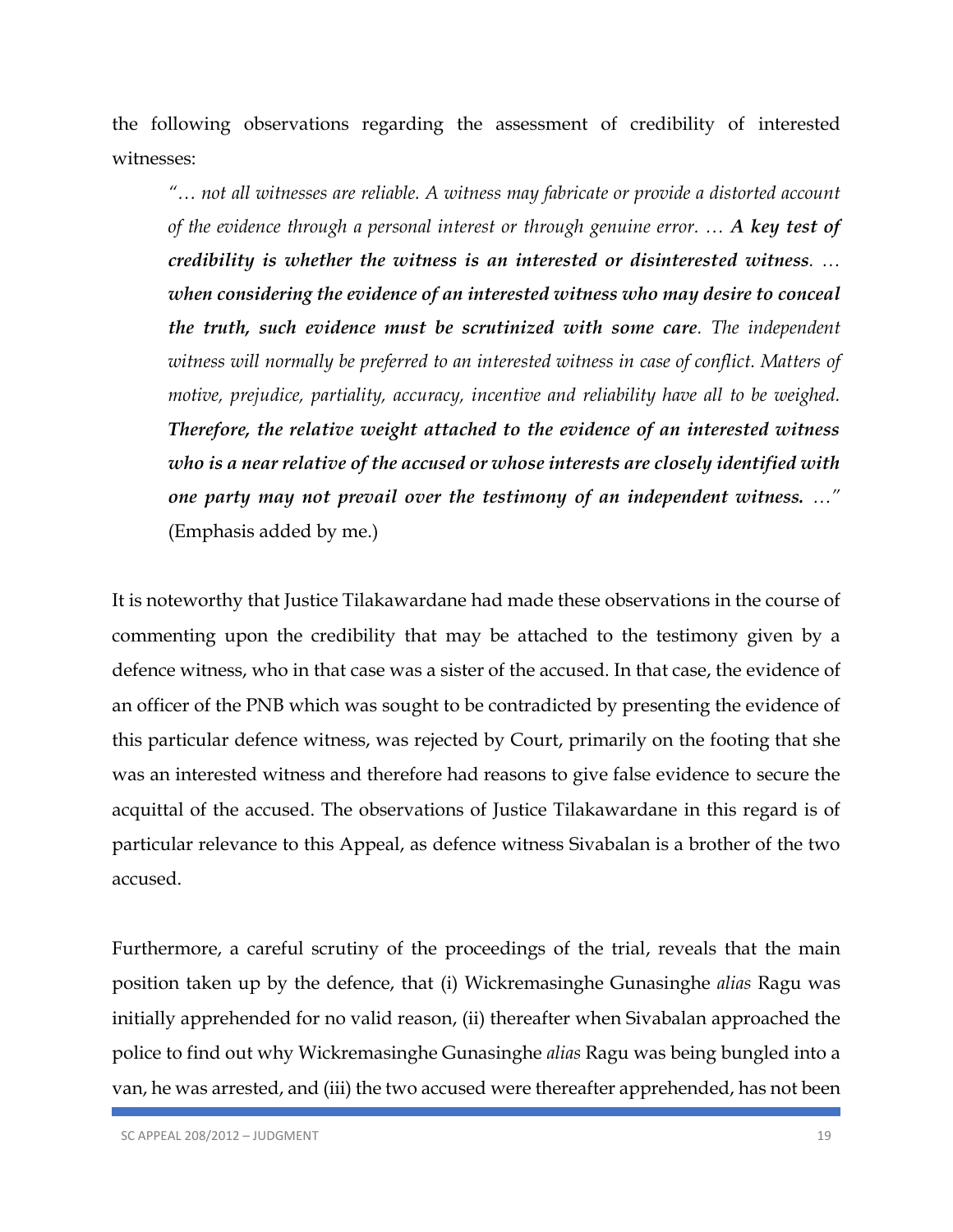put in the form of specific **suggestions** to either IP Welagedera or WSI Gamage, when they testified. It has not been suggested to prosecution witnesses that the team of police officers initially apprehended Wickremasinghe Gunasinghe *alias* Ragu, then apprehended Sivabalan and bungled both of them into the police van, well before the two accused were arrested. All what has been suggested to prosecution witnesses is that at the time the two accused were arrested, they did not have anything offensive in their possession, and thus a mere denial of the accusation against them.

In *Mananage Susil Dharmapala v. Officer-in-Charge, Special Crimes Division, Colombo* (SC Appeal No. 155/14, SC Minutes of 28th June 2021) this Court has observed the following:

*"It is necessary to observe that suggestions are in fact a component of a comprehensive cross-examination. Suggestions are factual assertions or propositions put to a witness during cross-examination by the counsel conducting such cross-examination, for the purposes of (i)impeaching the credibility and testimonial trustworthiness of a witness, (ii) attempting to elicit an item of evidence favourable to the party on whose behalf the cross-examination is being conducted, such as an admission, (iii) indicating to Court the position of the party on whose behalf the cross-examination is being conducted, regarding the testimony given by the particular witness, and (iv) indicating to Court the position of the party on whose behalf the cross-examination is being conducted, the overall case of the opposing party."* (Emphasis added by me.)

It would therefore be seen that **suggestions** to prosecution witnesses are very important, and *inter-alia* serve as an opportunity for the defence to place before prosecution witnesses the position of the defence. It enables the Court to take early cognizance of the position of the defence, and also enable prosecution witnesses to respond to the defence position. That the defence placed before Court their position at the first available opportunity also enables it to satisfy the 'test of spontaneity'. Therefore, it is of importance that the defence uses this opportunity to specifically and in unambiguous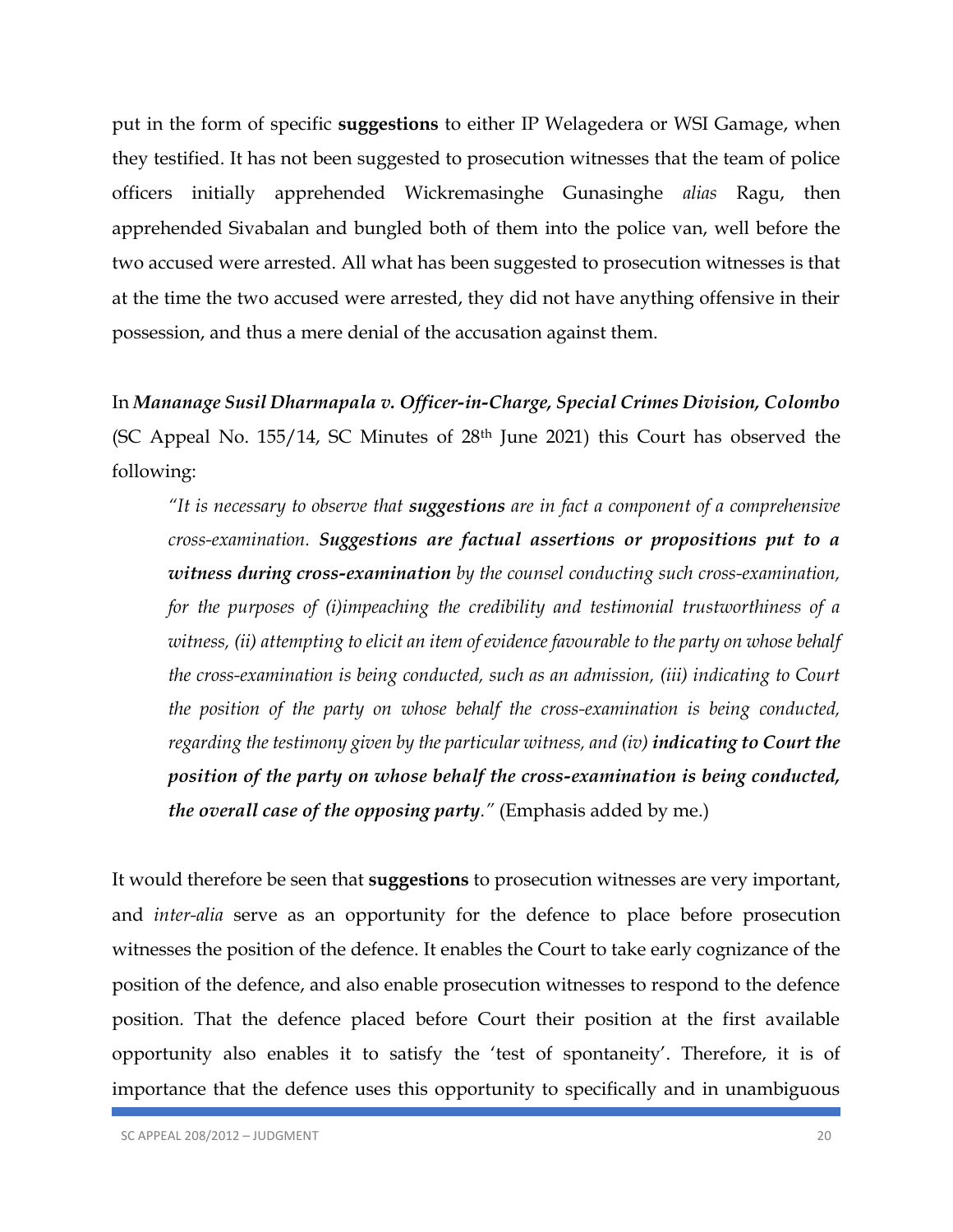terms indicate both to the Court and to prosecution witnesses, the position of the defence. Should the defence not make use of this opportunity and take up a particular position for the first time during the case for the defence, that position will suffer from the weakness of 'belatedness'. Furthermore, when the defence takes up its position belatedly, without putting it to prosecution witnesses, it is not possible to check its veracity. A belatedly taken up defence position would affect the credibility that may be attached to defence witnesses who testify in support of that position, and will also have a negative impact on the evidential weight that could be attached to the position of the defence. I must record my agreement with the submission made in this regard by the learned Additional Solicitor General. Her submission in this regard reflects the *cursus curiae* of both this Court and that of the Court of Appeal on this matter.

According to a suggestion made by learned counsel for the accused to IP Welagedera, the heroin which the prosecution claims to have been in the possession of the 1<sup>st</sup> Accused (Appellant) had been found by the police on a bicycle parked near the kovil. However, none of the defence witnesses have testified that they saw an occurrence to that effect. It is to be noted that the contents of a suggestion unsupported by evidence, does not have any evidential value. In *The King v Andris Silva, [(1940) 41 NLR 433],* Moseley, SPJ held that it was not a misdirection to tell the jury that they must not pay the slightest attention to any suggestion put to a witness in cross-examination, unless such suggestion is supported by proof. Thus, a suggestion unsupported by evidence serves hardly any purpose.

Another suggestion made to IP Welagedera has been, that at the time of the incident the two accused were playing drums inside the kovil. Neither of the accused have testified to that effect. In fact, such suggestions which are not subsequently supported by evidence, negatively affect the *bona-fides* of the party that made such suggestions. Furthermore, in their testimonies, the accused have not explained why they were inside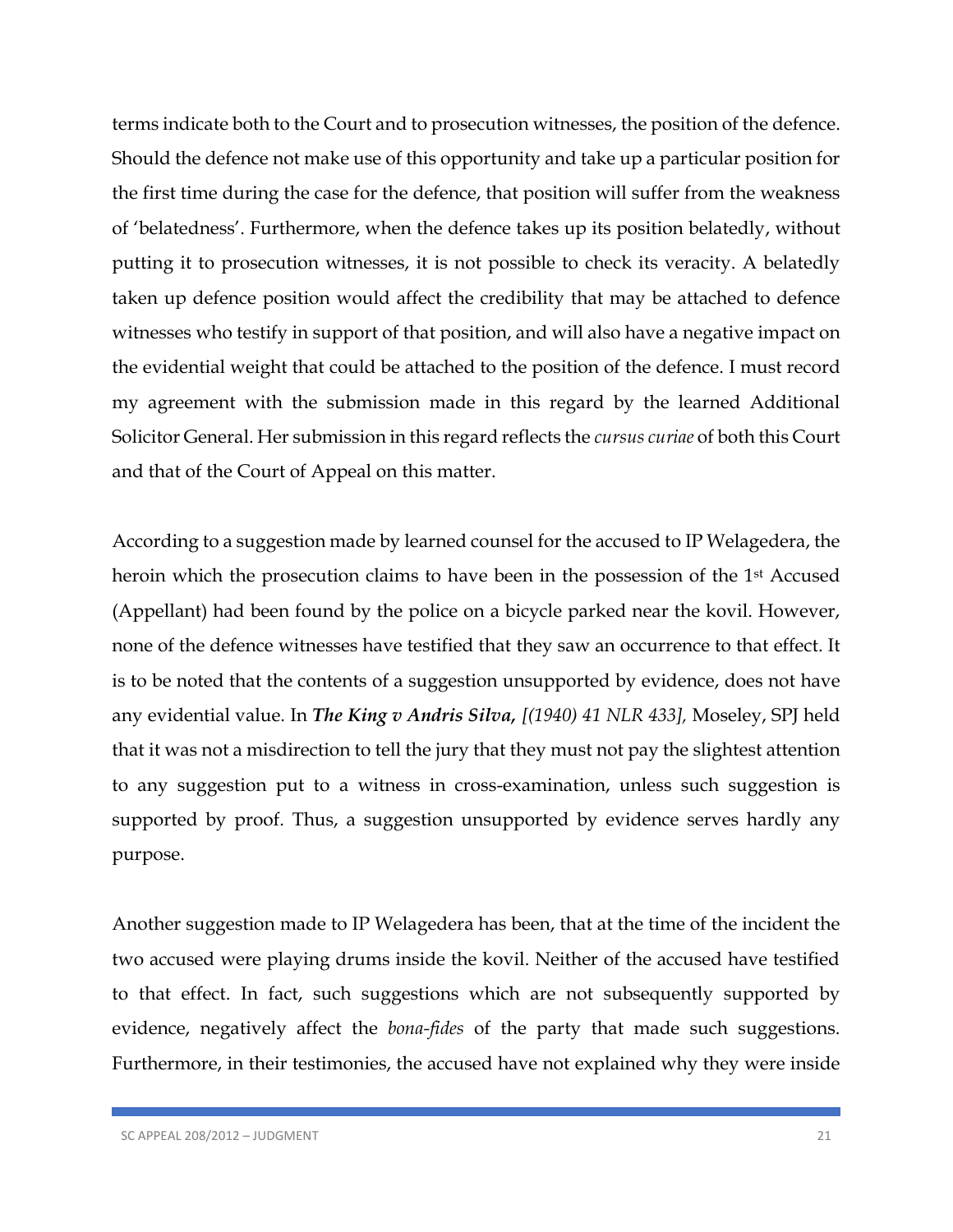the kovil at that particular time. Furthermore, if at the time the other two suspects were apprehended, the two accused were inside the kovil and they came out when they heard their brother Sivabalan shouting *'ayyo'* (as claimed by the accused), they could have provided some corroborative evidence to that effect from an independent person who was at the kovil at that time, such as a *Poosari.* [Also referred to as a *'Pujari'*, a *Poosari* is a Hindu priest who performs *pooja* (temple rituals) in a *Kovil* (Hindu temple).]

Whether or not the two accused had a room inside the kovil proper or whether it was in the form of a *'mudam'* in the compound of the kovil, and whether there existed a contradiction within the testimony of Sivabalan or between the testimonies of the Appellant and Sivabalan, were matters highly debated between the learned President's Counsel for the Appellant and learned Additional Solicitor General for the Respondent. As to whether there are such contradictions cannot be conclusively determined particularly because neither party has clarified whether the term *'mudam'* is synonymous with the word 'room' and the exact coverage which comes within the purview of the 'kovil premises' and the 'compound of the kovil'. Further, the Appellant and Sivabalan had testified in Tamil language and what was used by both the Court of Appeal and the Supreme Court was an English translation of the trial proceedings. In the circumstances, this Court has decided not to pronounce a finding on that matter. In any event, this Court is of the view that a determination on that matter would not be necessary for the final determination of this Appeal, due to the abundance of reasons which justifies the conclusion reached by this Court.

The testimony provided by the defence does not tender any explanation from where the PNB officers had obtained the *polysack bag* containing over 4 kilogrammes of a brown powder (which contained over 1 kilogramme of heroin). Even according to the defence, the PNB officers did not have any pre-existing reason (such as a previous unsuccessful raid) or any animosity which may have propelled the PNB, to foist heroin on the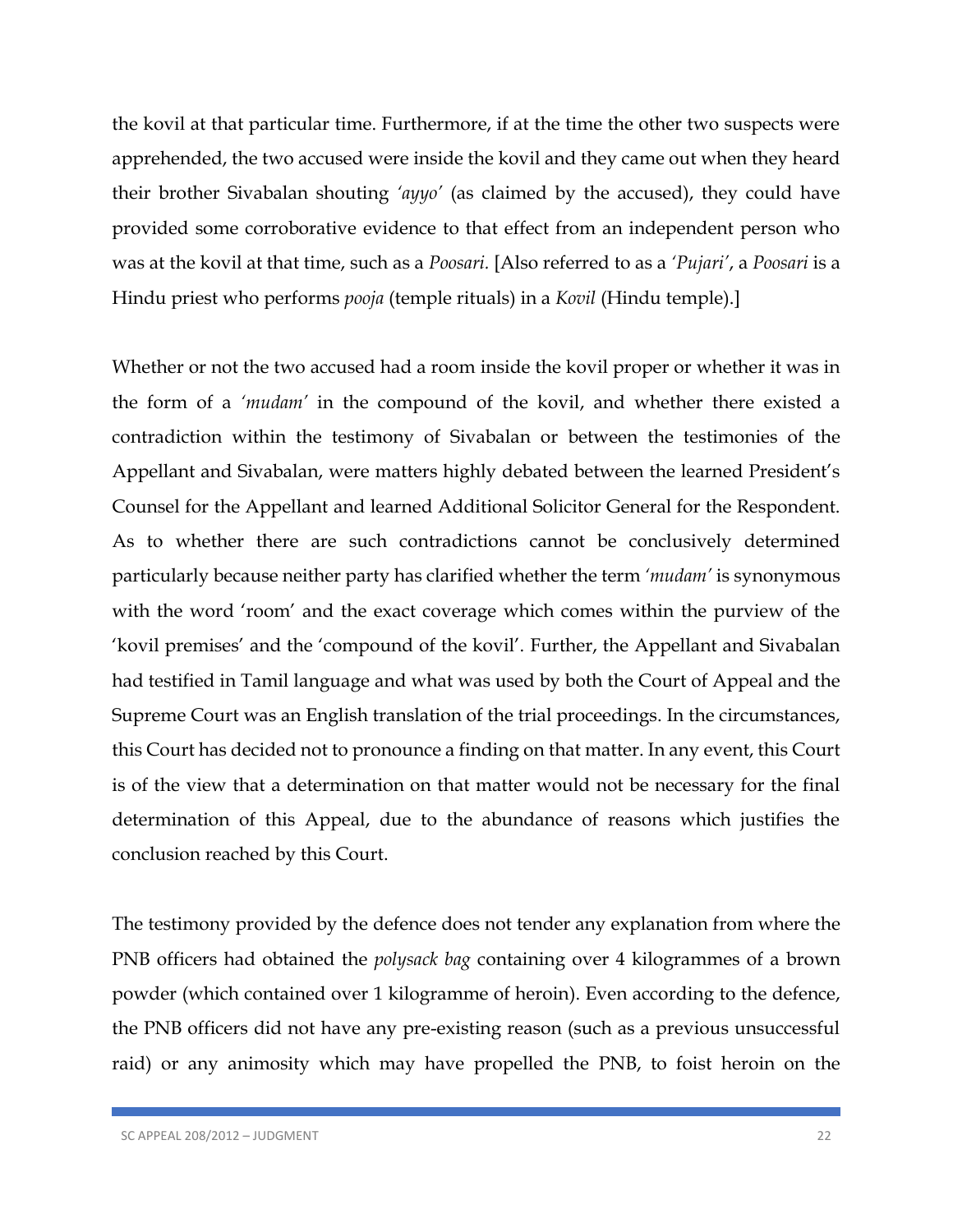Appellant and fabricate a case. It is inconceivable that the PNB officers carried with them this large quantity of heroin from Colombo to be foisted on either the Appellant or any other person. If they found the heroin parcel from the kovil, why should they fabricate a 'story' revealing that the heroin was recovered from the possession of the Appellant? Furthermore, according to the defence version, PNB officers initially apprehended Wickremasinghe Gunasinghe *alias* Ragu. Thus, according to the defence, he had been the prime target of the PNB. If so, why did not PNB officers 'fabricate a story' alleging that it was Wickremasinghe Gunasinghe who had heroin in his possession? Thus, in my view, the version of the defence is riddled with substantial improbabilities and questions which beg answers.

In view of the foregoing, it is necessary to point out that, neither the High Court nor the Court of Appeal can be faulted for not having placed any reliance on the position and alleged version of events presented to the High Court by the defence. Both Courts have in my view, rightly rejected the defence evidence. The conclusion reached by the learned judges, that through the testimonies presented by the three defence witnesses, the defence has not cast a reasonable doubt regarding the case for the prosecution, is in my opinion well-founded.

# **Is the case for the prosecution of such nature that it should be rejected in its totality? In the alternative, has the prosecution proved its case beyond a reasonable doubt?**

The answer to the first question above, should be founded upon a consideration of the totality of the case for the prosecution. If the evidence for the prosecution (i) suffers from inherent improbabilities or is otherwise *ex-facie* incredible and therefore the judge discredits the totality of the evidence on the part of the prosecution, (ii) even if taken at its highest and accepted fully, is insufficient to prove the ingredients of the offence (and thereby the commission of the offence charged against the accused), or (iii) does not give rise to a minimum of a strong *prima-facie* case against the accused, then, the case for the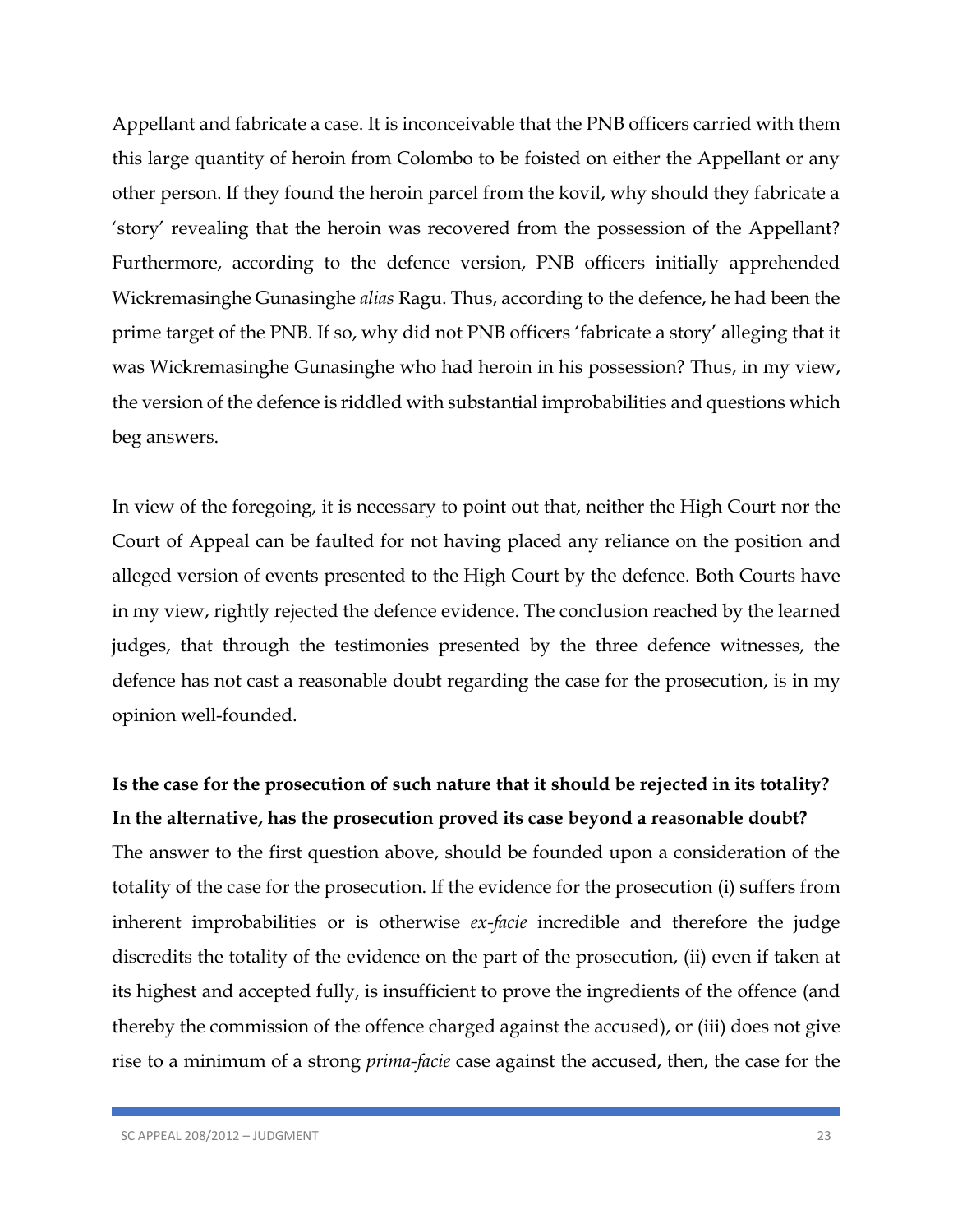prosecution should be rejected, and the accused should be acquitted. That could be done either in terms of section 200 of the Code of Criminal Procedure Act at the end of the case for the prosecution, or following a consideration of the defence evidence if any, at the time of the pronouncement of the verdict. If at the time of the closure of the case for the prosecution, one out of the three afore-mentioned deficiencies in the case for the prosecution is detected, then the learned trial judge shall, acting in terms of section 200 of the Code of Criminal Procedure Act, acquit the accused. The accused should be acquitted, without placing an unnecessary and heavy burden on him of having to continue facing the trial.

Though learned President's Counsel for the Appellant couched and presented an argument alleging that the case for the prosecution should be rejected in its totality, he did not advance a basis for moving for the total rejection of the case for the prosecution. His actual focus was on the ground that the case for the prosecution viewed particularly in the light of the case for the defence, was not credible, and hence the prosecution had failed to prove its case beyond a reasonable doubt. His position was that when viewed from the context of the evidence presented by the defence, the prosecution had failed to prove its case beyond reasonable doubt. Thus, the focus of this part of the judgment would be on whether the prosecution had proven its case beyond reasonable doubt.

Relying on evidence presented to Court by the prosecution, it is the legal duty (burden of proof) of the prosecution to prove its case beyond reasonable doubt. That is to prove its case to an extent which does not leave room for a reasonable doubt to arise. That is a high degree of proof, which gives rise to a mental state of satisfaction, to be convinced that the accused had committed the offence.

Former Chief Justice of India M. Monir in *Law of Evidence* (5<sup>th</sup> edition, 1994) (which is a commentary on the Indian Evidence Act, 1 of 1872), at page 353, has stated the following: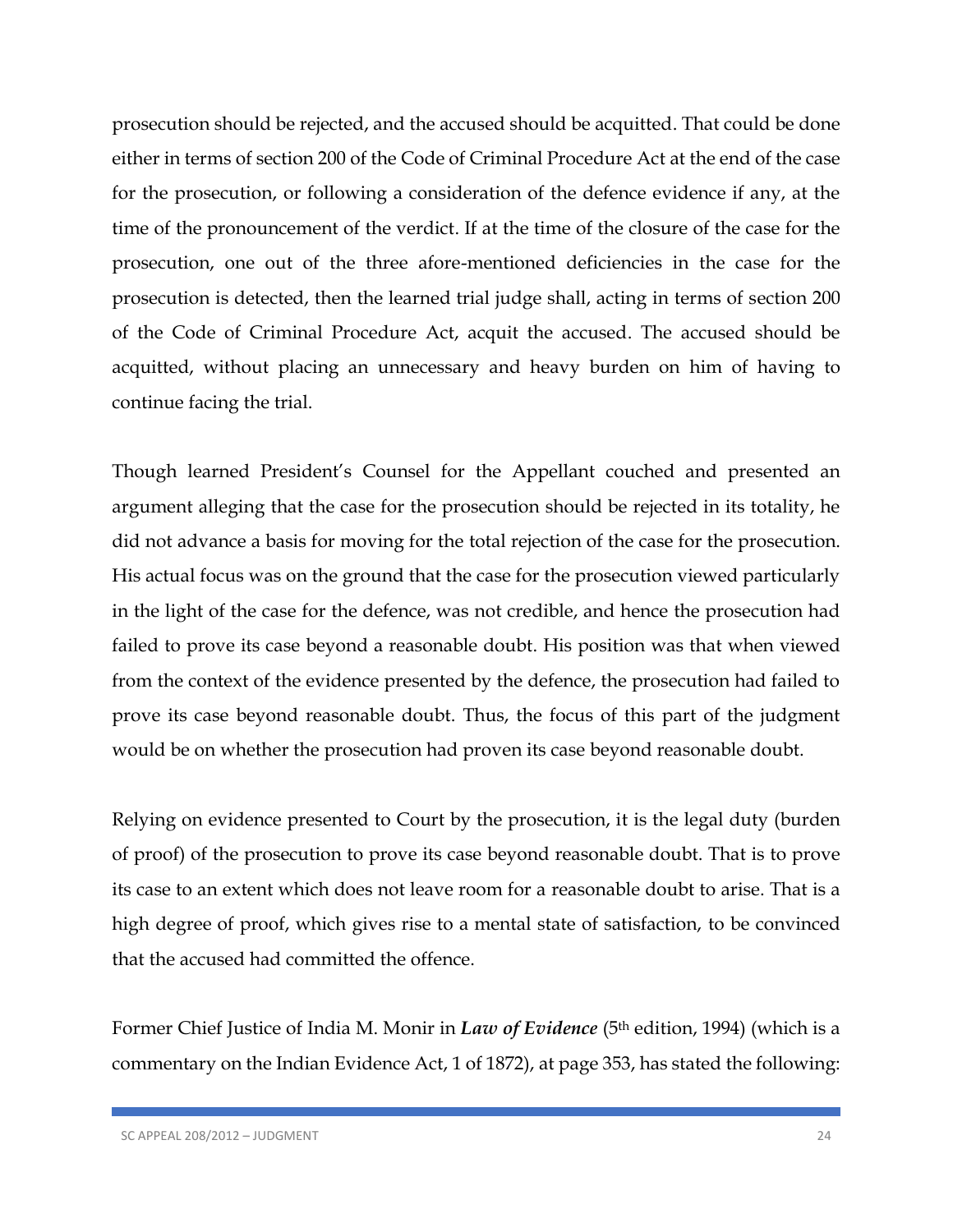"*The basic principle of criminal jurisprudence is that a person must be presumed to be*  innocent until his guilt has been established beyond reasonable doubt. A criminal trial begins with the presumption as to the innocence of the accused, and that presumption *continues right up to the time when, after considering all the evidence, the Court comes to the conclusion that the commission of an offence by the accused has been proved beyond the pale of reasonable doubt. … There is no burden on the accused to prove his innocence. The difficulty of proving the necessary ingredients of the offence is no ground for exempting the prosecutor from that duty."*

Marcus Stone in *Proof of Fact in Criminal Trials* (published by W. Green & Son, 1984, at page 354), has explained 'proof beyond reasonable doubt' in the following manner: *"The standard of proof required for conviction, i.e. beyond reasonable doubt, is stated in terms of belief and not as a degree of probability ... Proof beyond reasonable doubt transcends any acceptance of probability when it produces that state of belief. A tribunal of fact could not convict unless it was actually convinced of guilt to that extent. It must believe in the reality of guilt. A mere mechanical comparison of probabilities, however strong this might point to guilt, would not*  be enough. The criterion is human and not mathematical. It is a *judgment that the facts are established. …*

*The phrase 'beyond reasonable doubt' is the essential verbal formulation which has been devised by law to express the necessary standard of belief for a criminal conviction. Attempts to improve on or to elaborate on that formulation are discouraged by appeal courts. The phrase appears to be as precise as any other words which could be substituted for it. Proof of facts in court inevitably falls short of absolute certainty, as was said by Lord Guthrie: "Outside the region of mathematics, proof is never anything more than probability. It is for the Court in each case to say whether the probability is so slight, or so equally balanced by counter-probabilities, that nothing more results than a surmise; or whether the probabilities are so strong and so one-sided as to amount to legal proof. The abstract possibility of mistake can never be excluded."*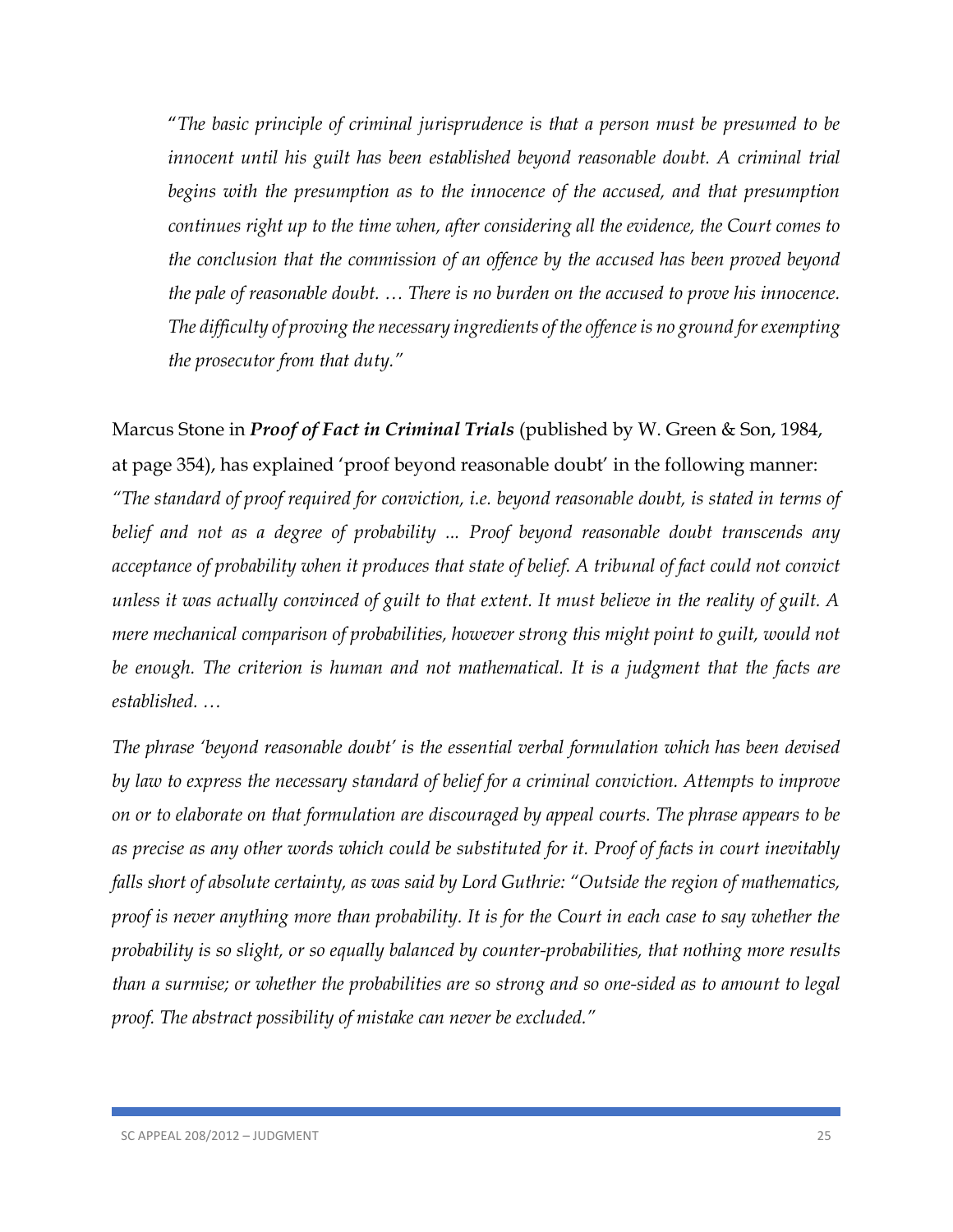*…The standard of proof beyond reasonable doubt refers to the verdict, which is based on the cumulative effect of the whole of the evidence. It may be thought to be a question of law or of logic whether the standard should also apply to each item of evidence upon which a conviction is based…"*

As regards the standard of proof to be satisfied in a criminal case, there is no doubt that the prosecution must prove its case beyond reasonable doubt. However, one must take a realistic and pragmatic view of what can be reasonably expected of a prosecution. It is important in my view to bear in mind that a prosecution cannot be expected to prove its case to a degree of mathematical accuracy or scientific certainty. The degree of accuracy and certainty that a prosecution can be reasonably expected to satisfy is much less. That is quite natural, as prosecutions have to rely primarily on human testimony, which is subject to the inherent frailties associated with human observation, memory, recollection, and verbal articulation through oral testimony.

The following type of questioning and questions, (i) repetitive and unnecessarily lengthy cross-examination, (ii) strategically worded questions founded on non-existent or irrelevant facts, a confusing mixture of facts or on trivial matters, (iii) questions using an inappropriately aggressive tone, reverberating noise or intimidating body language, (iv) questions asked without reasonable grounds, (v) indecent or scandalous questions and (vi) questions intended to insult or annoy, can blur memory, cause confusion, instill fear, embarrass, or cause stress, trauma and strain in the mind of a witness. It is the duty of the trial judge to control proceedings and forbid questions which an Attorney-at-Law is precluded or disentitled in terms of the Evidence Ordinance and professional ethics from asking, or are inappropriate, and are aimed at or may result in the obstruction of the course of justice, causing secondary victimization of victims of crime who testify or denying witnesses the entitlement of testifying at a fair trial. Such questions adversely affect the ability of the witness to provide a truthful and detailed account of the incident with clarity and precision. The impact of such unlawful or inappropriate cross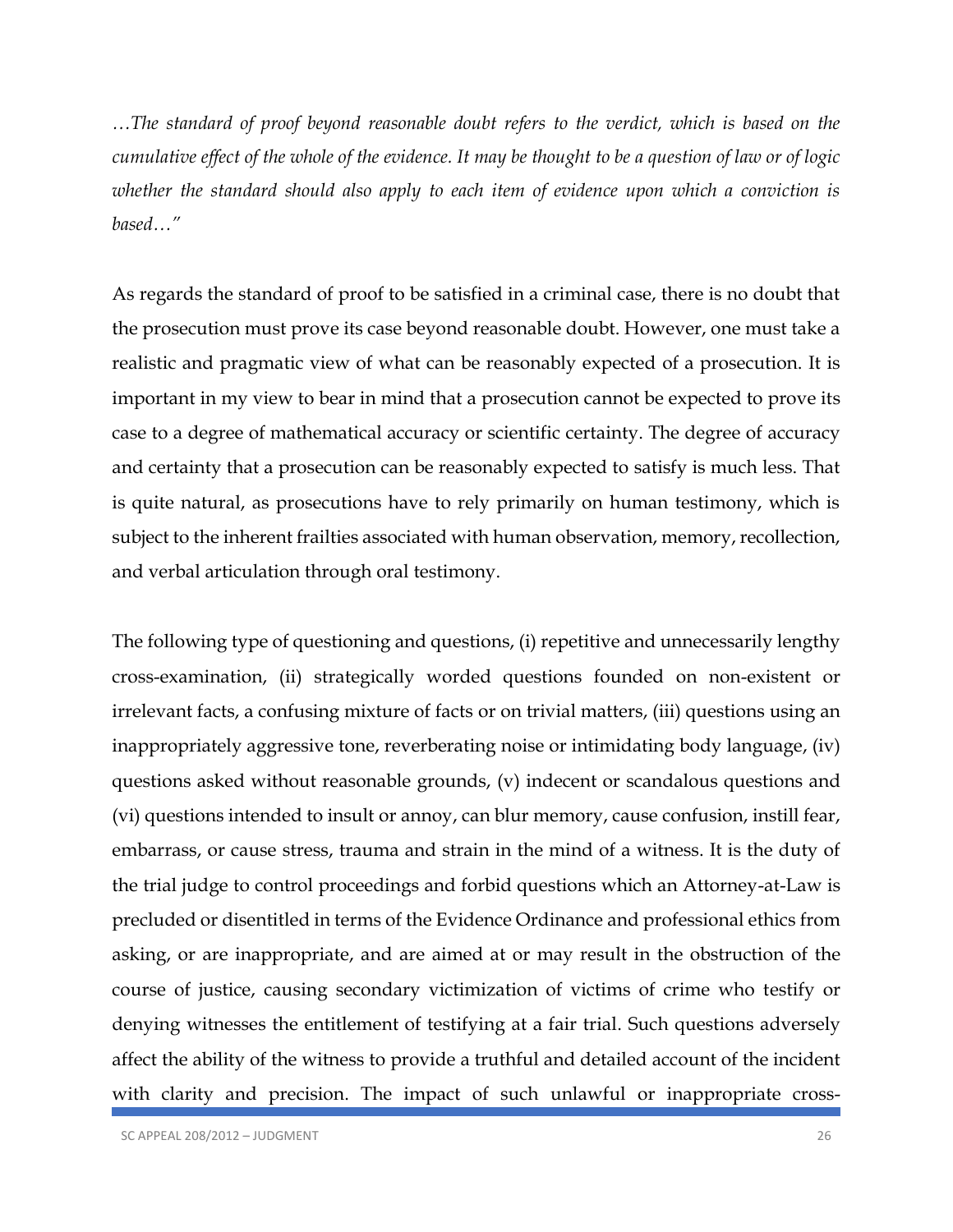examination is compounded by the fact that to most lay witnesses, the sheer atmosphere of our Courts can be quite alien, intimidating and fear generating. It is the duty of the trial judge to prevent or control such unlawful or inappropriate cross-examination, and to provide witnesses a conducive environment in which they could testify without any fear or favour. The absence of a conducive environment can have the effect of subverting the course of justice.

Unfortunate delays in the commencement and completion of criminal trials, and long and unjustifiable intervals between successive trial dates (which must be avoided, particularly as in terms of the proviso to section 263(1) of the Code of Criminal Procedure Act, trials must be conducted on a day-today basis unless doing so is impracticable, in the literal sense of the word 'impracticable') are contributory factors that have an adverse impact on the accuracy and quality of human testimony. This is because human testimony is primarily based on human memory, which tends to fade away and get adversely affected due to the passage of time. Indeed, if the testimony of a witness contains intentionally uttered falsehood, such testimony must be rejected, particularly if there is no legal justification to separate the truth from the falsehood. Nevertheless, unintentional errors which may creep into or be embedded in human testimony should not result in the total rejection of the testimony of any particular witness.

The reasons enumerated above necessitate the adoption of a pragmatic view when assessing and determining the credibility of a witness and the trustworthiness of his testimony. Criteria pertaining to the assessment of credibility and testimonial trustworthiness must be applied, acutely conscious of the backdrop of all the attendant facts and circumstances, including (i) the background and profile of the relevant witness, (ii) circumstances pertaining to the initial observation, (iii) developments that may have occurred during the interval between the initial observation and the giving of evidence,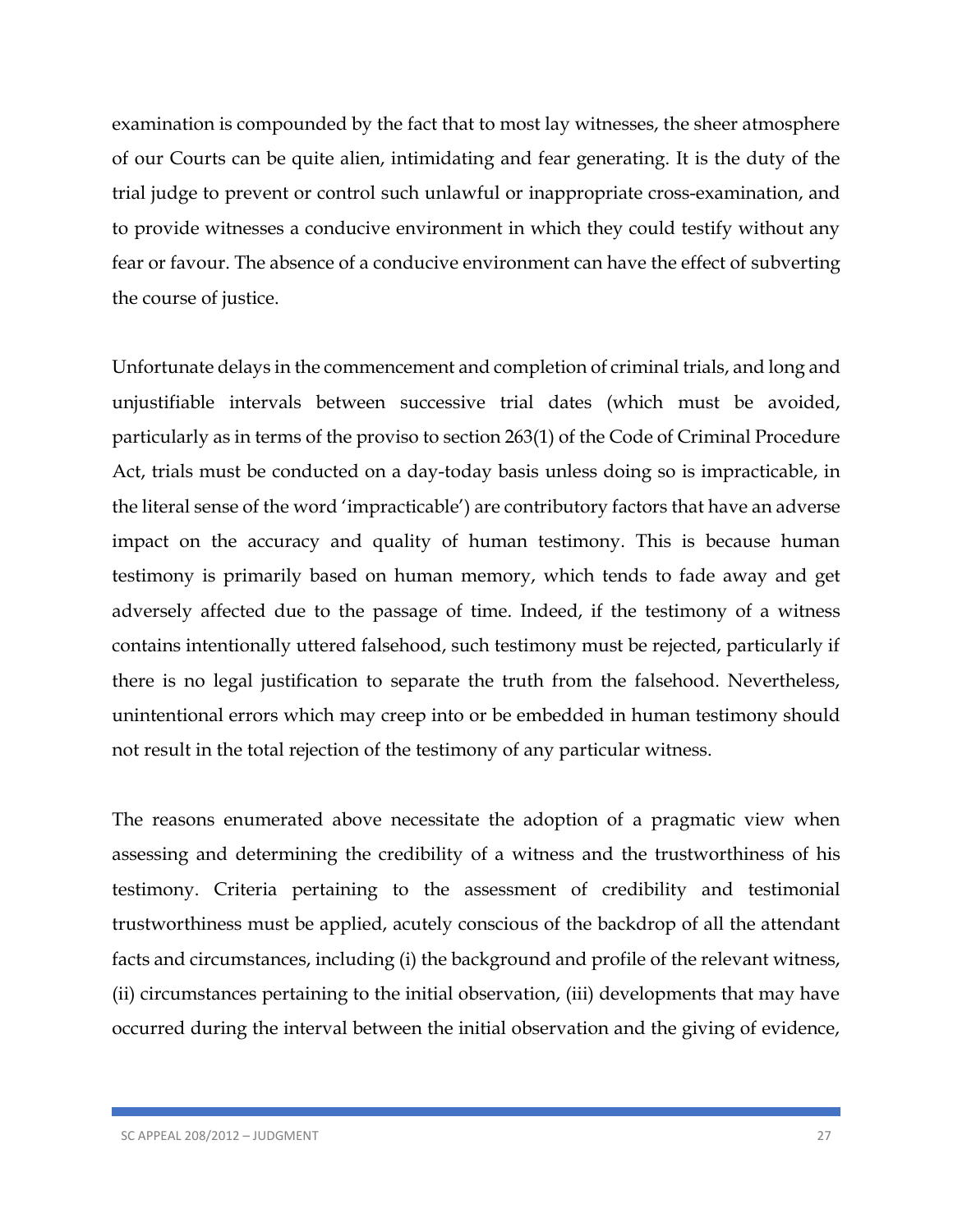(iv) the situation that prevailed when the witness testified, and (v) the nature of the examination-in-chief, cross-examination and re-examination.

Natural defects in human testimony which are to be expected due to the afore-stated factors, should not be misconstrued as giving rise to a reasonable doubt. A reasonable doubt is not a theoretical legal construct which should be applied to enable a perpetrator of crime to secure an acquittal.

In *Miller v. Minister of Pensions, [(1947) 2 A.E.R. 372]* Lord Denning has explained what proof beyond reasonable doubt is, in the following lucid manner:

*"…the evidence must reach the same degree of cogency as is required in a criminal case before an accused person is found guilty. That degree is well settled. It need not reach certainty, but it must carry a high degree of probability. Proof beyond reasonable doubt does not mean proof beyond the shadow of a doubt. The law would fail to protect the community if it admitted fanciful possibilities to deflect the course of justice. If the evidence is so strong against a man as to leave only a remote possibility in his favour which can be dismissed with the sentence, 'of course it is possible, but not in the least probable', the case is proved beyond reasonable doubt, but nothing short of that will suffice."*

The trier of facts as well as appellate court judges should not fall prey to the argumentative theorizing and magnification given to theoretical, flimsy or imaginative doubts developed through a theatrical performance of skillful and robust advocacy of an ingenious counsel. The judge must decide objectively and dispassionately, upon a mature, realistic, pragmatic and fearless consideration of the totality of evidence and the entirety of the attendant facts and circumstances. During such consideration, he must take into account not only the evidence presented by both parties, but inferences and presumptions recognized by the law which arise out of such evidence, and matters in respect of which a judge is entitled to take judicial notice.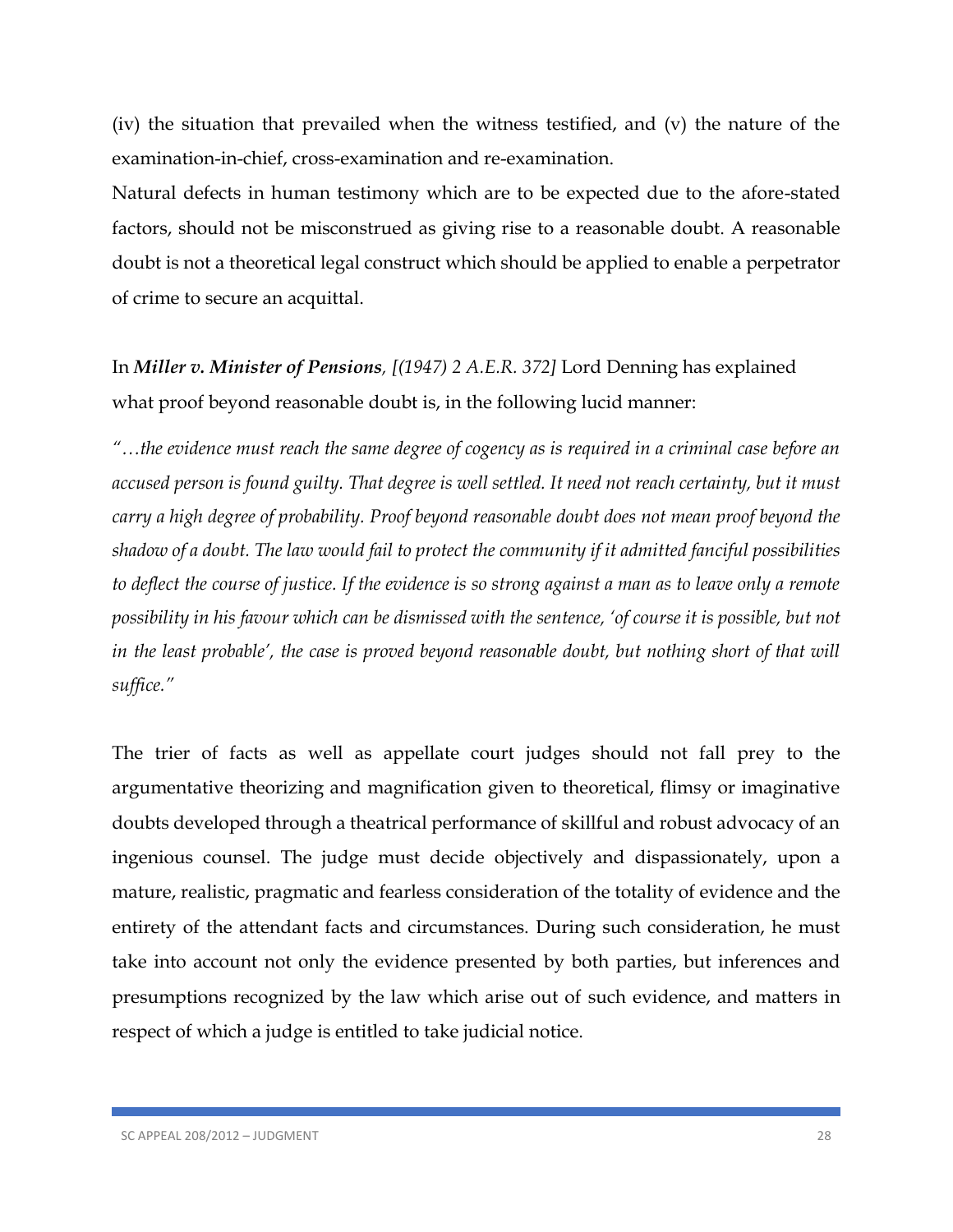If a reasonable doubt exists, the *cursus curiae* of our courts and those of the rest of the common law world which recognize the adversarial system of criminal justice, insist on the 'presumption of innocence', which unequivocally demands that the benefit of that reasonable doubt accrues to the benefit of the accused and that the accused be acquitted.

Learned President's Counsel for the Appellant emphasized that in this case, the prosecution had not proven its case beyond reasonable doubt. In order to prove a case beyond reasonable doubt, the prosecution must present to Court the testimonies of witnesses who are subsequently assessed and determined by the trial judge or the jury, as the case may be, to be 'credible'. The trial Court must be able determine that the prosecution witnesses are not only credible, but that their testimonies are 'trustworthy' as well. For the prosecution to plead that the testimonies of their witnesses be accepted as being truthful of the facts deposed to by such witnesses, those two primary conditions must be satisfied. Thus, the trial judge must be able to assess and determine that prosecution witnesses on whose testimonies the prosecution relied on, are credible and their testimonies are trustworthy. Furthermore, the testimonies so provided by such witnesses must be compliant with section 5 of the Evidence Ordinance, and thus should relate to only 'facts in issue' and 'relevant facts'. Their oral testimonies pertaining to such facts should also be 'admissible'. Such oral evidence testified to by prosecution witnesses, along with other evidence, if any, of the prosecution's case (such as documentary evidence, real evidence, contemporaneous audio-visual recordings and computer evidence) must be capable of proving the ingredients of the offence(s) to the extent provided in section 3 of the Evidence Ordinance.

A consideration of the totality of the evidence should result in the trier of facts being convinced that the case for the prosecution is true, and that the accused is guilty of having committed the offence he has been charged with. Merely developing (i) a case for the prosecution giving rise to suspicion that the accused 'may' have committed the offence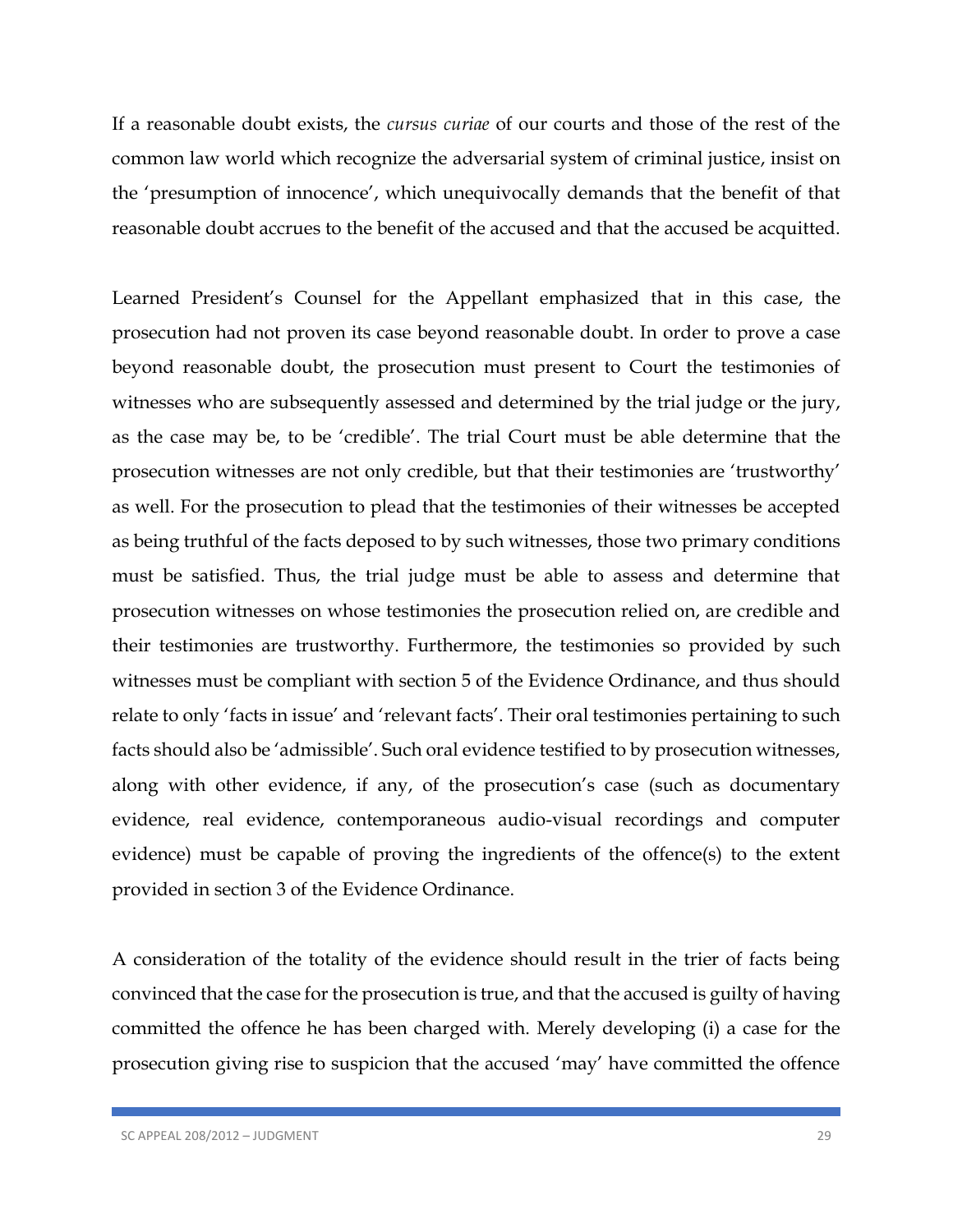or that it is 'probable' that the accused committed the offence, (ii) a case theory founded on 'conjecture' that it was the accused who committed the offence, or (iii) a state of mind in the trial judge or the jury (as the case may be) that the case for the prosecution is 'more probable' than the case for the defence, is wholly insufficient. On a whole, the prosecution must, relying on cogent evidence of a **high degree of probative value** presented to Court through its own witnesses, be capable of proving its case beyond reasonable doubt. That threshold reflects a high degree of **sufficiency of evidence**, which is adequate to eliminate a reasonable doubt and vacate the presumption of innocence.

The prosecution must prove its case beyond reasonable doubt, relying on its own evidence. Colloquially, it is often said that the prosecution must *'stand on its own legs'*.

# The following observations of Justice P.R.P. Perera, in *Karunadasa v OIC, Motor Traffic Division, Police Station, Nittambuwa, [(1987) 1 Sri L.R. 155]* are of great importance.

"*It is an imperative requirement in a criminal case, that the prosecution must be convincing, no matter how weak the defence is, before a court is entitled to convict on it. It has necessarily to be borne in mind that the general rule is that the burden is on the prosecution, to prove the guilt of the accused. The prosecution must prove their case apart from any statement made by the accused or any evidence tendered by him. The weakness of the defence must not be allowed to bolster up a weak case for the prosecution. This rule is based on the principle that every man is presumed innocent until the contrary is proved, and criminality is never presumed. This presumption is so fundamental and strong that in order to rebut it, the crime must be brought home to the accused, beyond reasonable doubt. There is only one final question in every criminal case; does the evidence establish beyond a reasonable doubt the guilt of the accused?* 

*In The Attorney General v Rawther, Ennis, J states thus "The evidence must establish the guilt of the accused, not his innocence. His innocence is presumed in law, from the start of the case, and his guilt must be established beyond a reasonable doubt." "*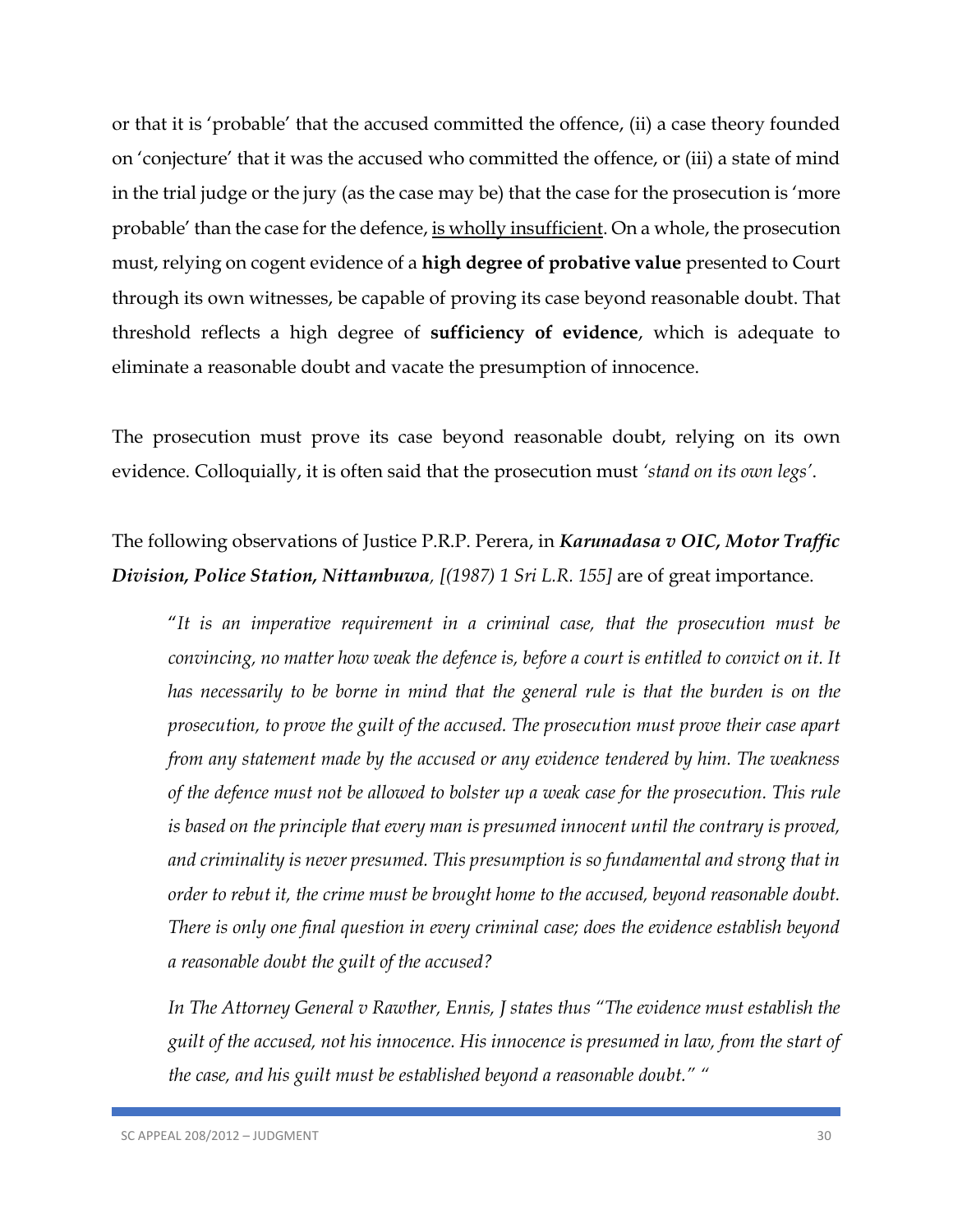Save exceptional situations [where, the dictum of *Lord Ellenborough* said to be contained in *R. v. Lord Cochrane* has been recognized, such as in *The King v. Seeder de Silva* [41 NLR 337] and *Seetin v. The Queen* [68 NLR 316], and the rule of law arising out of logical reasoning and the application of rules of evidence recognized in *Ilangatilaka and Others v. The Republic* [(1984) 2 Sri L.R. 38], *Basnayake v. OIC, Special Crimes Detection Unit, Anuradhapura* [(1988) 2 Sri L.R. 50], *The Attorney General v. Potta Naufer and Others* [(2007) 2 Sri L.R. 144], and *Somaratne Rajapakse and Others v. Honourable Attorney General* [(2010) 2 Sri L.R. 113] would be applicable], for the purpose of discharging its burden of proving the case against the accused beyond reasonable doubt, the prosecution cannot take advantage of and through prosecutorial argumentation seek the strengthening of the case for the prosecution by (i) the accused having elected to exercise his right to remain silent, (ii) the weaknesses of the case for the defence, or (iii) the case for the defence having been proven by the prosecution to be false.

In view of the foregoing analysis of the law, and in the light of the submissions made by learned President's Counsel for the Appellant and learned Additional Solicitor General for the Respondent, it is necessary to consider the testimonies provided by the two key prosecution witnesses; IP Welagedera and WSI Gamage, with the view to determining whether the prosecution has proven its case beyond reasonable doubt.

The position advanced on behalf of the Appellant was that there exists an irreconcilable contradiction *inter-se* between the testimonies given by IP Welagedera and WSI Gamage. That submission is founded upon the testimony given by IP Welagedera not having contained details of - (i) the resistance shown by the two accused against their arrest, (ii) the action taken by WSI Gamage to secure control of the situation that spontaneously arose, (iii) the manner in which she was able to loosen the grip the 1st accused had on IP Welagedera, and (iv) the manner in which she brought the 2<sup>nd</sup> Accused under control and arrest him. Particularly in view of the artful, strenuous and compelling manner in which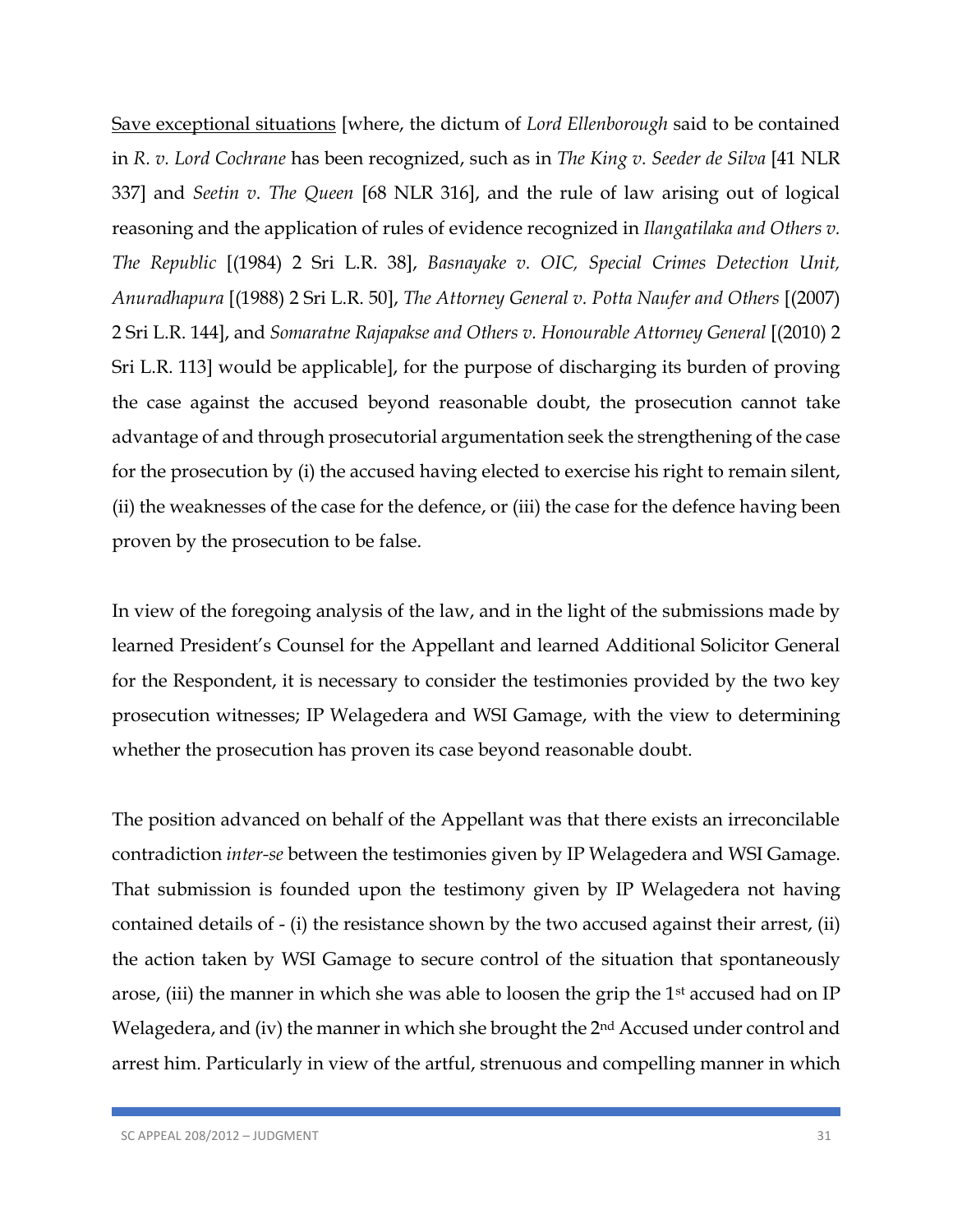the learned President's Counsel for the Appellant advocated this point, I examined the proceedings relating to the testimonies given by these two prosecution witnesses with a high degree of attention and circumspection.

The examination of the proceedings and related evidence revealed the following:

IP Welagedera has not provided any testimony which 'contradicts' the testimony given by WSI Gamage. However, it remains a fact that, IP Welagedera has not provided details regarding the manner in which WSI Gamage assisted him in apprehending the two accused. He has stated that WSI Gamage participated with him in arresting the two accused. He has also briefly stated that the accused showed resistance towards their being arrested. On a consideration of the totality of IP Welagedera's testimony, it appears that his testimony has been confined to his role in the arrest of the two accused and what he personally witnessed. It is necessary to note that, the learned State Counsel who had conducted the prosecution, has also not questioned IP Welagedera about the role performed by WSI Gamage or regarding the manner in which she assisted him. Furthermore, it appears from the testimony given by WSI Gamage that her action towards relieving IP Welagedera from the grip of the 1st Accused was spontaneous and momentary. Thus, it is quite possible as well as probable that IP Welagedera may not have noticed what exactly WSI Gamage did to secure his release from the clutches of the 1<sup>st</sup> Accused. In the circumstances, I am unable to agree with the submission of learned President's Counsel for the Appellant that the difference in the testimonies of IP Welagedera and WSI Gamage affect their credibility and testimonial trustworthiness. I am of the view that the submission made in this regard by learned Additional Solicitor General that the purported omission in the testimony of IP Welagedera does not reasonably affect the credibility that may be attached to him, is quite plausible and hence acceptable. It is also pertinent to note that both the learned judge of the High Court and the learned judges of the Court of Appeal have paid attention to this aspect of the case, and concluded for reasons given in their respective judgments, that the purported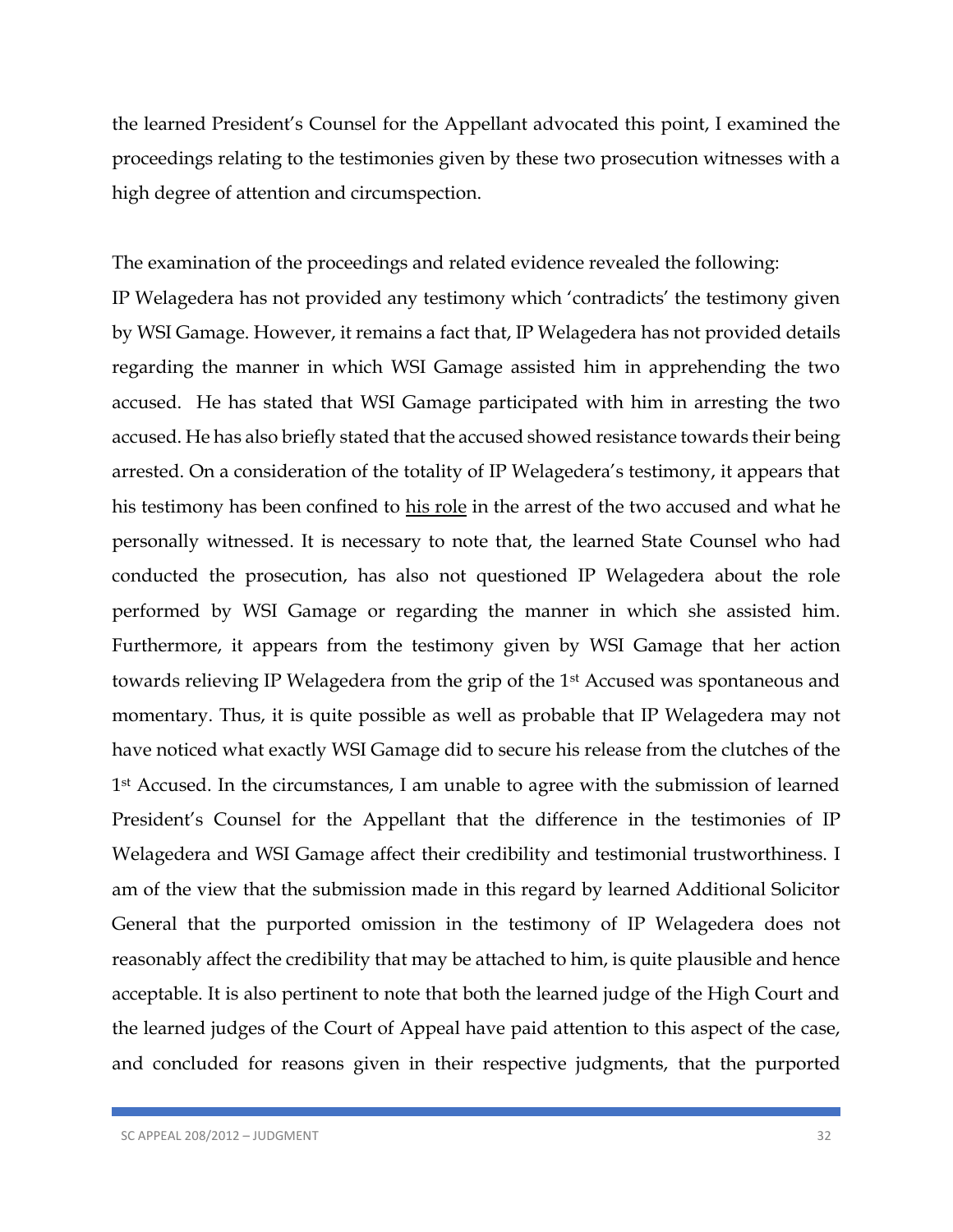discrepancy between the testimonies of the two key prosecution witnesses does not cast a doubt regarding the case for the prosecution.

As regards the submission that the prosecution's evidence regarding the raid (given by IP Welagedera and WSI Gamage), is not full of details and mutually corroborative, I must also observe the following: In an incident of this nature, where unexpected events have occurred during a short period of time at rapid succession and some events have occurred simultaneously, and the very same witnesses were subject to resistance and attempted overpowering (and thus could not observe the incident passively), one cannot reasonably expect them to provide a picture perfect narrative complete with all details of what actually happened. Further, it is quite possible that IP Welagedera did not see the exact manner in which WSI Gamage conducted herself, particularly as he would have been concentrating on relieving himself from the grip of the 1st Accused and on preventing the 1<sup>st</sup> Accused from evading arrest and fleeing from the scene along with the polysack bag. When 'participant-witnesses' as opposed to 'passive-observer-witnesses' give evidence regarding an incident that occurred quite suddenly, it is not humanly possible for their testimonies to mirror each other. Furthermore, their testimonies which had been in response to the examination-in-chief conducted by the learned State Counsel, appear not to have been complete with all the possible details of the event, particularly as the examination of IP Welagedera seems to have been conducted in a somewhat sketchy manner; so apparently, his examination had been far less than a comprehensive examination-in-chief that may be reasonably expected of an experienced State Counsel.

It is necessary to also record that, notwithstanding lengthy cross-examination of both IP Welagedera and WSI Gamage, the defence had not been able to establish that, (i) these two witnesses had been belated in recording their detailed notes relating to the raid, (ii) there exists inconsistencies of any particular significance between their oral testimonies and the detailed notes, (iii) their testimonies suffer from inconsistencies *per-se,* (iv) the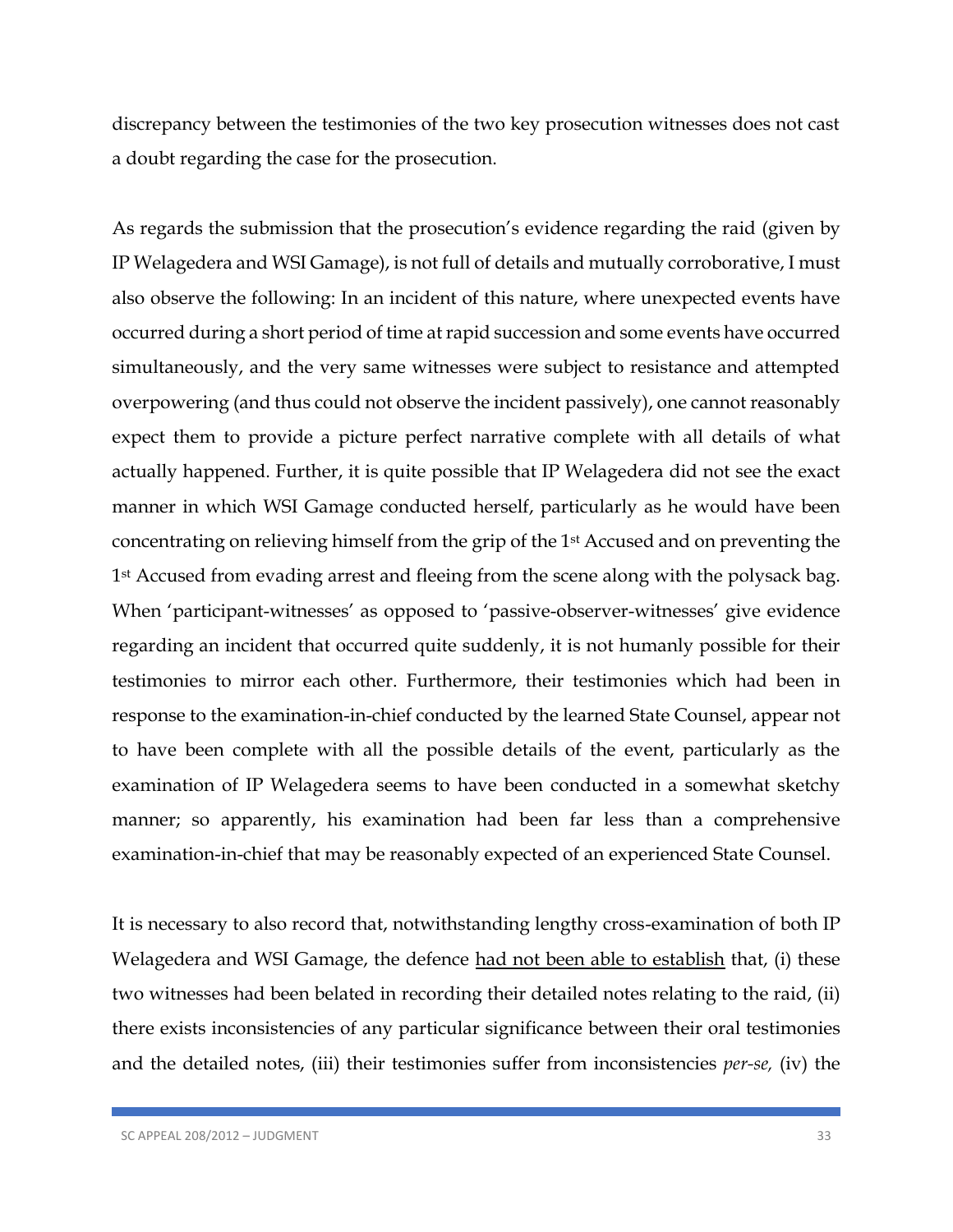evidence of the two main prosecution witnesses are incompatible with any other independently proven material fact, (v) the prosecution's version is either highly or inherently improbable, (vi) during their testimonies they displayed a particular demeanour or deportment which reflects that they were intentionally uttering falsehood, or (vii) the prosecution witnesses entertained a cause or a motive to falsely implicate the accused. Further, the cross-examination of these two witnesses did not give rise to an inference that they had fabricated a case by foisting heroin on the 1<sup>st</sup> Accused. Further, the defence was not able to elicit during cross-examination any admission favourable to the position of the defence.

In *State of Uttar Pradesh v M. K. Anthony, [AIR 1985 SC 48]* Justice Desai, has held as follows:

"*While appreciating the evidence of a witness, the approach must be whether the evidence of the witness read as a whole appears to have a ring of truth. Once that impression is formed, it is undoubtedly necessary for the court to scrutinise the evidence more particularly keeping in view of the deficiencies, draw-backs and infirmities pointed out in evidence as a whole and evaluate them to find out whether it is against the general tenor of the evidence given by the witness and whether the earlier evaluation of the evidence is shaken as to render it unworthy of belief. Minor discrepancies on trivial matters not touching the core of the case, hyper-technical approach by taking sentences torn out of context here or there from the evidence, attaching importance to some technical error*  committed by the investigating officer not going to the root of the matter would not *ordinarily permit rejection of the evidence as a whole. … Even honest and truthful*  witnesses may differ in some details unrelated to the main incident because power of *observation, retention and reproduction differ with individuals. Cross-examination is an unequal duel between a rustic and refined lawyer."*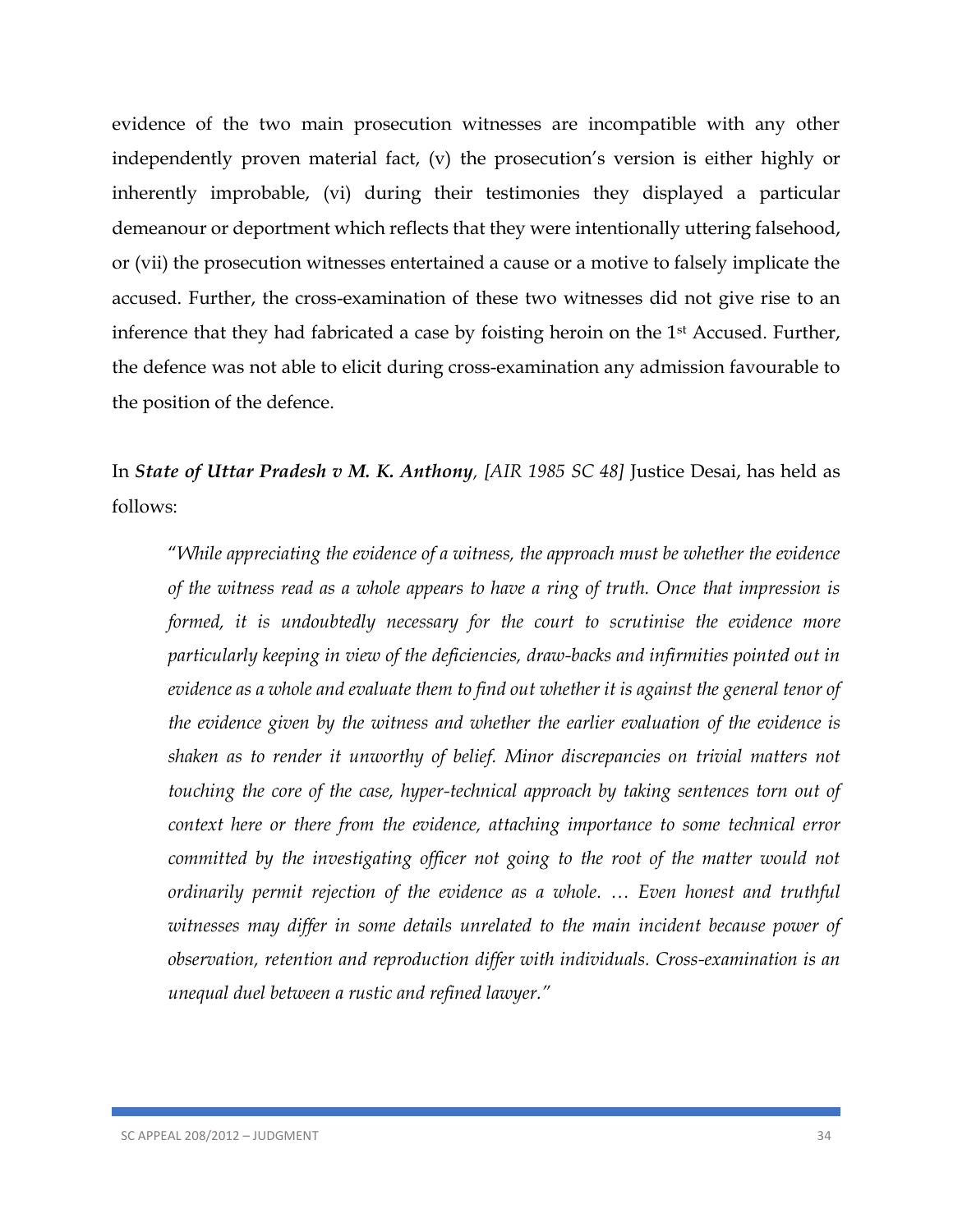In *Mananage Susil Dharmapala v. Officer-in-Charge, Special Crimes Division, Colombo,* referring to the degree of proof the prosecution is obliged to fulfill, the Supreme Court had the occasion to observe the following:

*"In terms of section 3 of the Evidence Ordinance, a fact is said to be proved when, after considering the matters before it, the Court either believes it to exist or considers its existence so probable that a prudent man ought, under the circumstances of the particular case, to act upon the supposition that it exists. Therefore, on an application of the principle contained in section 3 of the Evidence Ordinance buttressed by the earlier mentioned judicial precedents, I am of the opinion that, a criminal case can be considered to have been proved by the prosecution beyond reasonable doubt, if in the objective mind of the Judge or the jury, as the case may be, the prosecution has presented sufficient cogent evidence which causes the Judge or the jury to believe that the accused had committed the offence he has been charged with, or the judge or the jury considers that the accused having committed the offence to be so probable that the judge or the jury ought, under the circumstances of the case, act upon the supposition that the accused committed the offence. A case is 'proven beyond reasonable doubt', when a state of mind develops in the judge or the jury as the case may be, as to belief in the truthfulness of the assertion made by the prosecution, and the absence of a logically sound reason to doubt that assertion."*

In view of the foregoing, I am convinced and therefore do not entertain a reasonable doubt in my own mind, that the narrative which has been given by IP Welagedera and WSI Gamage in their testimonies, reflect an accurate and reliable picture of the events that had taken place on 16th August 2004 in Mannar near the Pillaiyar Kovil pertaining to the 1st Accused - Appellant and the 2nd Accused. I am also of the view that the prosecution has proven its case against the Appellant beyond reasonable doubt.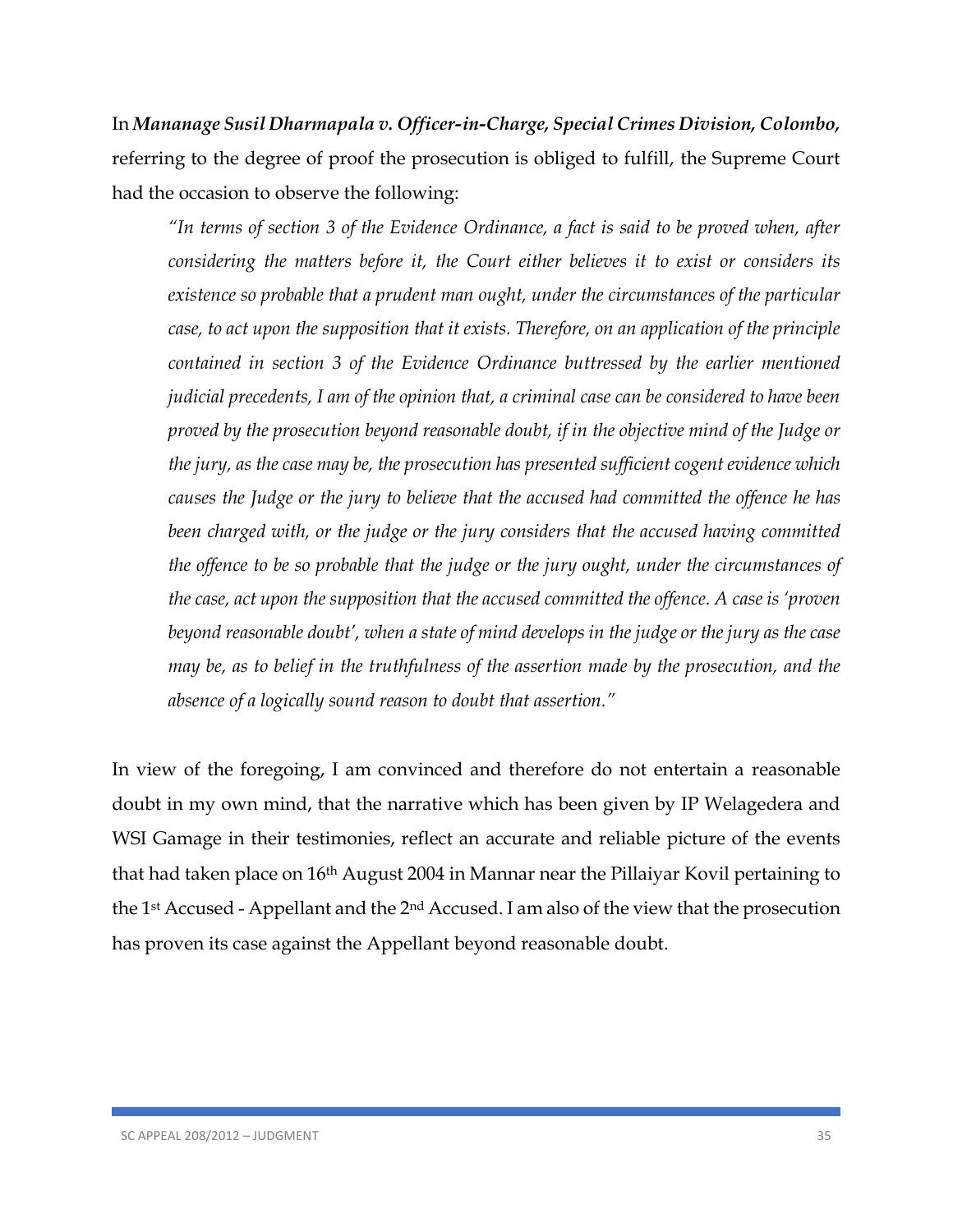# **The law and its application as regards the impugned judgments of the High Court and the Court of Appeal**

During the course of the hearing, learned President's Counsel for the Appellant and the learned Additional Solicitor General for the Respondent addressed this Court on several aspects pertaining to the impugned judgments of the High Court and the Court of Appeal. Those submissions necessitate that a description be provided of the applicable law regarding the scope, nature and degree of scrutiny required to be performed by this Court in respect of those two judgments.

## **Testimony and evidence related functions of the trial judge**

A key challenge launched by learned President's Counsel for the Appellant regarding the judgment of the High Court, was based on the assessment of credibility of prosecution and defence witnesses by the learned High Court Judge. Learned counsel argued that, the Judge of the High Court had not properly performed the function of assessment of credibility, and had believed the version of the prosecution while not paying due attention to the defence position and the evidence adduced on behalf of the defence. He submitted that this had resulted in the Appellant not having received a *fair trial* in the High Court. In this regard, learned Counsel for the Appellant in his post-argument written submissions has critiqued the judgement of the High Court as amounting to a *"scanty judgment"*.

In response, learned Additional Solicitor General submitted that the impugned judgment of the Court of Appeal reflects that the appellate court had given due consideration to whether the High Court Judge had correctly assessed the credibility of prosecution witnesses, and that the Judge of the High Court had, due to valid reasons, accepted the testimonies of prosecution witnesses and rejected the testimonies given by the defence witnesses.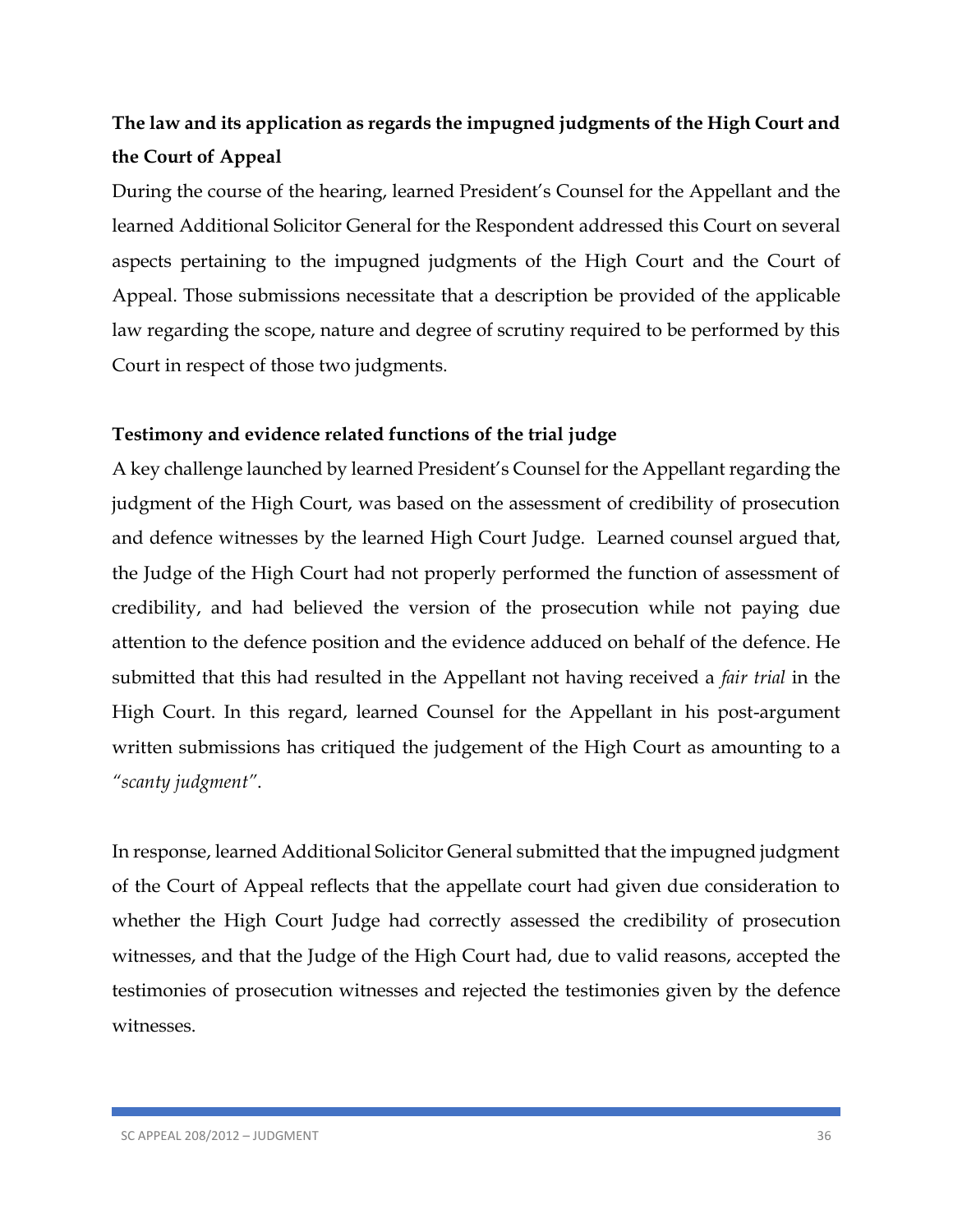The core submission made in this regard by learned President's Counsel for the Appellant was that the learned Judge of the High Court had not in terms of the applicable law, duly performed his functions as a trial judge. Thus, the following description of the role and functions of a trial judge is provided:

Particularly in a criminal trial conducted before a judge sitting without a jury, **testimony and evidence related functions** to be performed by the presiding judge, which I wish to refer to as the **primary functions of the trial judge to be performed after the recording of evidence**, are the following:

- (i) Assessment and determination of 'credibility' of witnesses.
- (ii) Determination of 'testimonial trustworthiness' of the testimonies given by witnesses.
- (iii) Analysis of the evidence.
- (iv) Determination of the 'probative value' (weight) to be attached to evidence and the 'sufficiency' of evidence to prove the charges.
- (v) Determination of whether the prosecution has 'proven the ingredients of the offence(s)' the accused stands charged.
- (vi) If the defence has relied on a 'general or special exception to criminal liability', whether the defence has proven such exception.
- (vii) Determination of whether the prosecution has proven its case 'beyond reasonable doubt', and contra wise, whether the defence has raised a 'reasonable doubt' regarding the case for the prosecution.

It is to be noted that the performance of these evidence related functions would require application of certain legal principles and therefore a correct appreciation and application of such legal principles would be necessary for the lawful performance of these functions. A methodical and rational approach to discharging each of these functions is necessary. However, it must be appreciated that performing each of these functions individually,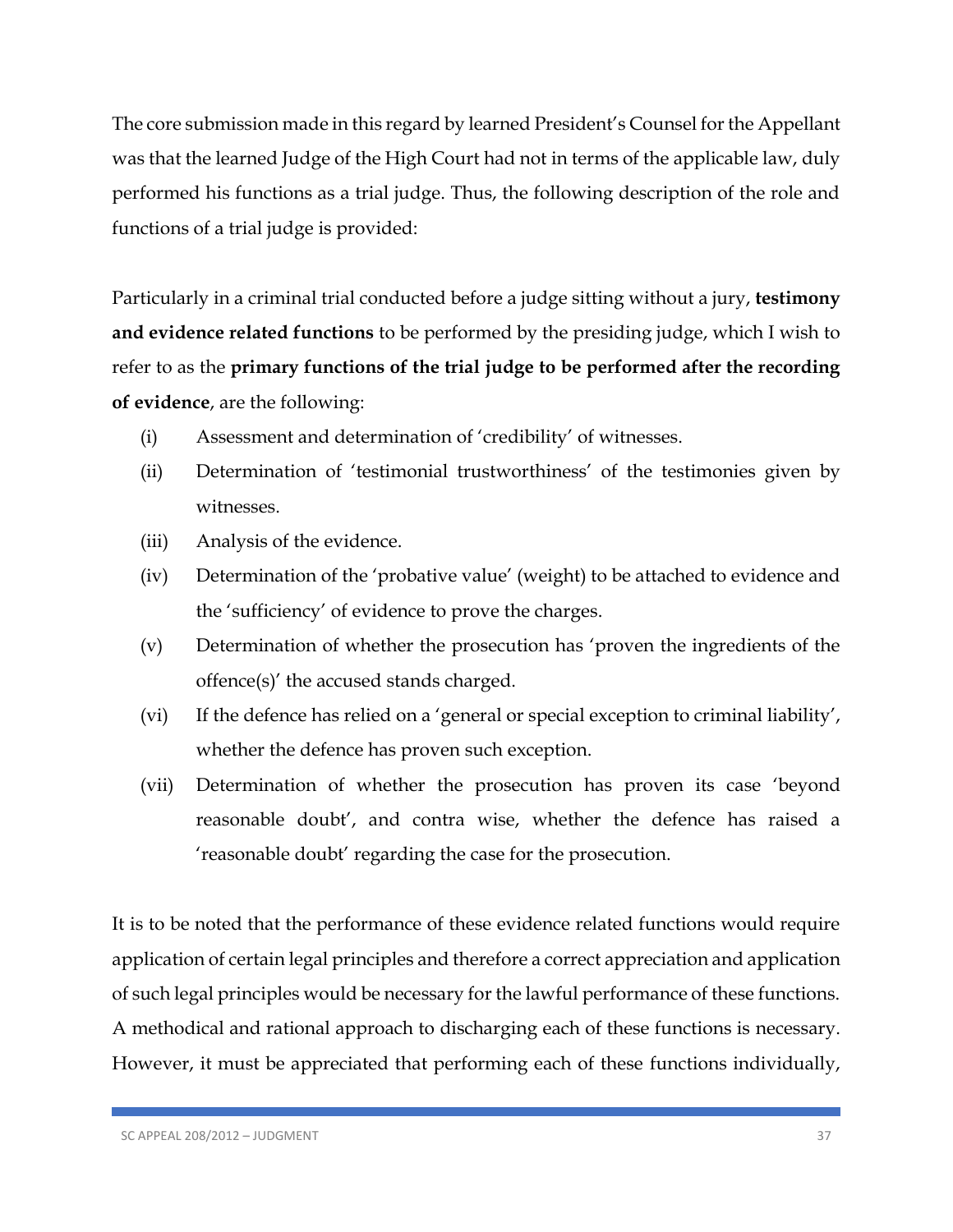separately from each other (as if in watertight compartments), and incrementally adopting a segmented or phased-out approach, (in the manner scientific experiments are conducted), may not be practically feasible. That is mainly due to the inter-relationship and interdependency of these functions and in view of the nature of the material to be taken into consideration. The adjudication of every criminal trial, must necessarily be founded upon *inter-alia* the performance of these critical functions. If a verdict of *'guilt'* of an accused is arrived at without performing these functions in a lawful manner, indeed, as rightly pointed out by the learned President's Counsel for the Appellant, the accused can rightfully claim that he was deprived of a *fair trial.* A judgment of a criminal trial Court which does not reflect that these functions have been carried out by the learned trial judge in a lawful and sufficient manner, cannot be relied upon to satisfy an appellate Court that the accused had received a *fair trial,* and that he had been found *'guilty'* in a lawful manner. However, a determination of whether or not the accused has been deprived of the constitutional right (in terms of Article 13(3) of the Constitution) to a *fair trial* should be founded upon not only whether or not the trial judge has correctly performed the above-mentioned functions, but also on a careful consideration of the totality of testimonies given by witnesses and the evidence of the case. However, it is important to note that a verdict arrived at without the proper performance of the aforestated testimony and evidence related functions would be unlawful and hence should be vacated in appeal, only if such failure on the part of the trial judge had **prejudiced the substantial rights of the accused or occasioned a failure of justice**.

In this regard, it is important to note that the nature and the extent to which these testimony and evidence related functions are to be performed by the trial judge would depend upon the nature of the issues placed in dispute by the parties. For example, it would not be necessary to assess and determine credibility of a witness whose testimony has not been impeached through cross-examination or adversely commented upon during submissions of counsel. In view of the compelling need to save precious judicial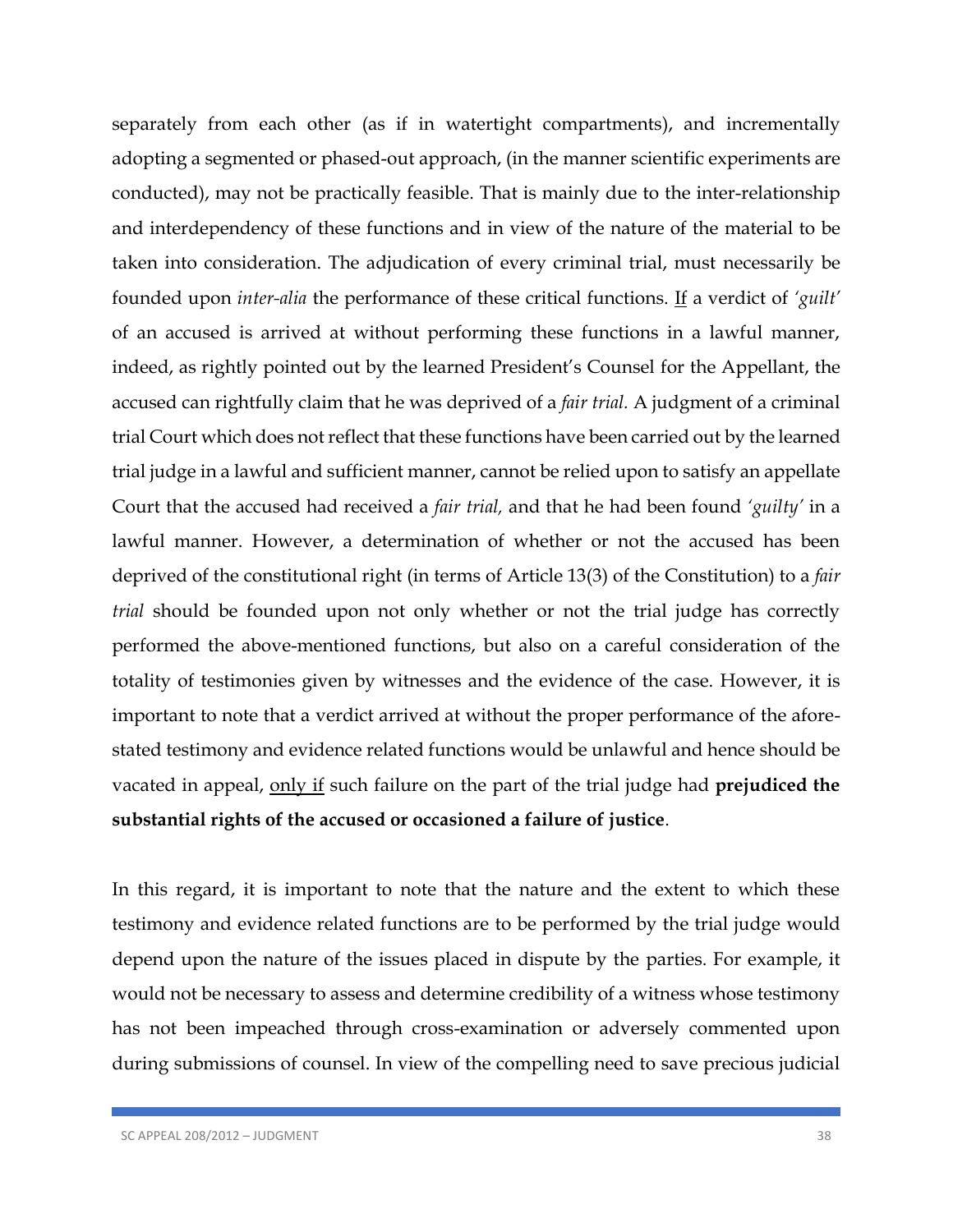time and associated resources, what is either admitted, or not challenged or critiqued, need not be judicially considered and determined.

### **Jurisdiction of the Court of Appeal**

As regards the impugned judgment of the Court of Appeal, learned President's Counsel submitted that the Court of Appeal had failed to consider whether the prosecution has proved its case *beyond reasonable doubt*. He asserted that the assessment of credibility of prosecution witnesses was totally flawed and hence the learned Judges' decision to believe the two main prosecution witnesses was erroneous. He further submitted that the version of the defence had not been carefully considered, and that was vital, as in his opinion, the defence evidence at its minimum raised a reasonable doubt regarding the case for the prosecution. The sum-total of those submissions was that the Court of Appeal had not properly performed its appellate functions. Learned Additional Solicitor General submitted that the Court of Appeal had performed its functions in terms of the law, and had affirmed the conviction of the Appellant, only after careful scrutiny of the evidence led at the trial by both the prosecution and the defence and upon a consideration of the judgment of the High Court. Thus, in my view it is necessary to refer to the following description of the jurisdiction and functions of the Court of Appeal:

Article 138(1) of the Constitution which confers appellate jurisdiction on the Court of Appeal, provides as follows:

*"The Court of Appeal shall have and exercise subject to the provisions of the Constitution or of any law, an appellate jurisdiction for the correction of all errors in fact or in law which shall be committed by the High Court, in the exercise of its appellate or original jurisdiction or by any Court of First Instance, tribunal or other institution and sole and exclusive cognizance, by way of appeal, revision and restitutio in integrum, of all causes, suits, actions, prosecutions, matters and things of which such High Court, Court of First Instance tribunal or other institution may have taken cognizance:*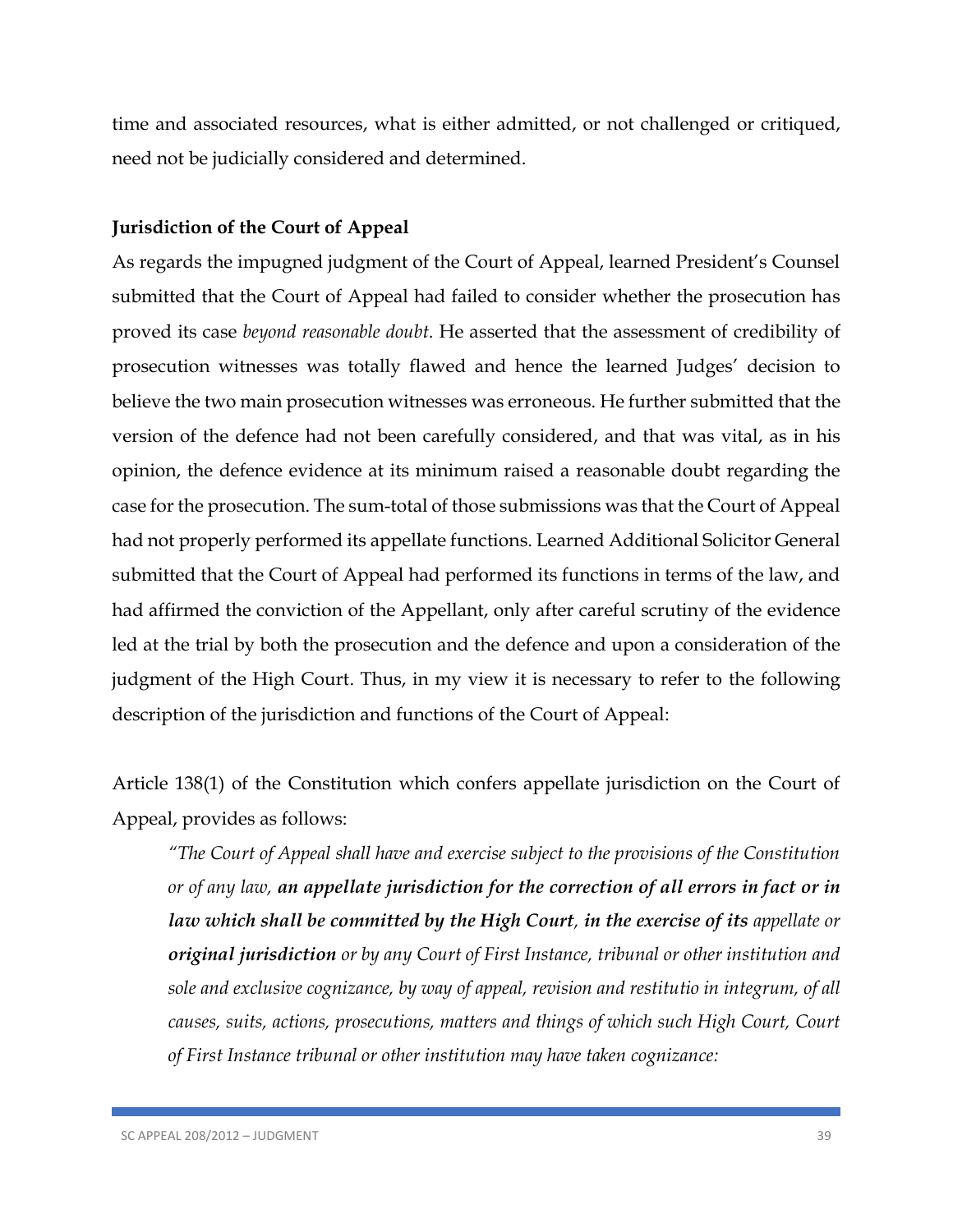*Provided that no judgment, decree or order of any court shall be reversed or varied on account of any error, defect or irregularity, which has not prejudiced the substantial rights of parties or occasioned a failure of justice."* (Emphasis added.)

It would thus be seen that while the Court of Appeal has been vested with wide appellate jurisdiction in respect of a judgment or final order of the High Court, the exercise of that jurisdiction should result in the vacation of the judgment or final order appealed against, only if in the opinion of the Court of Appeal, the procedure adopted or the impugned judgment or final order of the High Court contains an error, defect or irregularity, and such error, defect or irregularity had caused prejudice to the substantive rights of the parties or occasioned a failure of justice. As an infringement of the substantive rights of parties would also result in a failure of justice, in the final analysis, what would give rise to the Court of Appeal vacating, varying or otherwise interfering with the impugned judgment or final order, is the Court of Appeal forming the view that in the totality of the circumstances, the impugned judgment of the High Court had occasioned a **failure or miscarriage of justice**.

In practice, what defines the scope of the exercise of the appellate jurisdiction of the Court of Appeal, are the **grounds of appeal** urged on behalf of the Appellant during the hearing. The scrutiny of the procedural aspects of the impugned proceedings and the contents of the impugned judgment or final order, is founded upon the grounds of appeal actually urged before the appellate court. The Court of Appeal need not go into and focus on matters that have not been urged and argued by Counsel. That is of fundamental importance.

In the present matter, the impugned judgment of the Court of Appeal contains the 'grounds of appeal' urged by learned counsel for the Appellant during the hearing of the Appeal in the Court of Appeal. (It is noted that, in this matter, one and the same counsel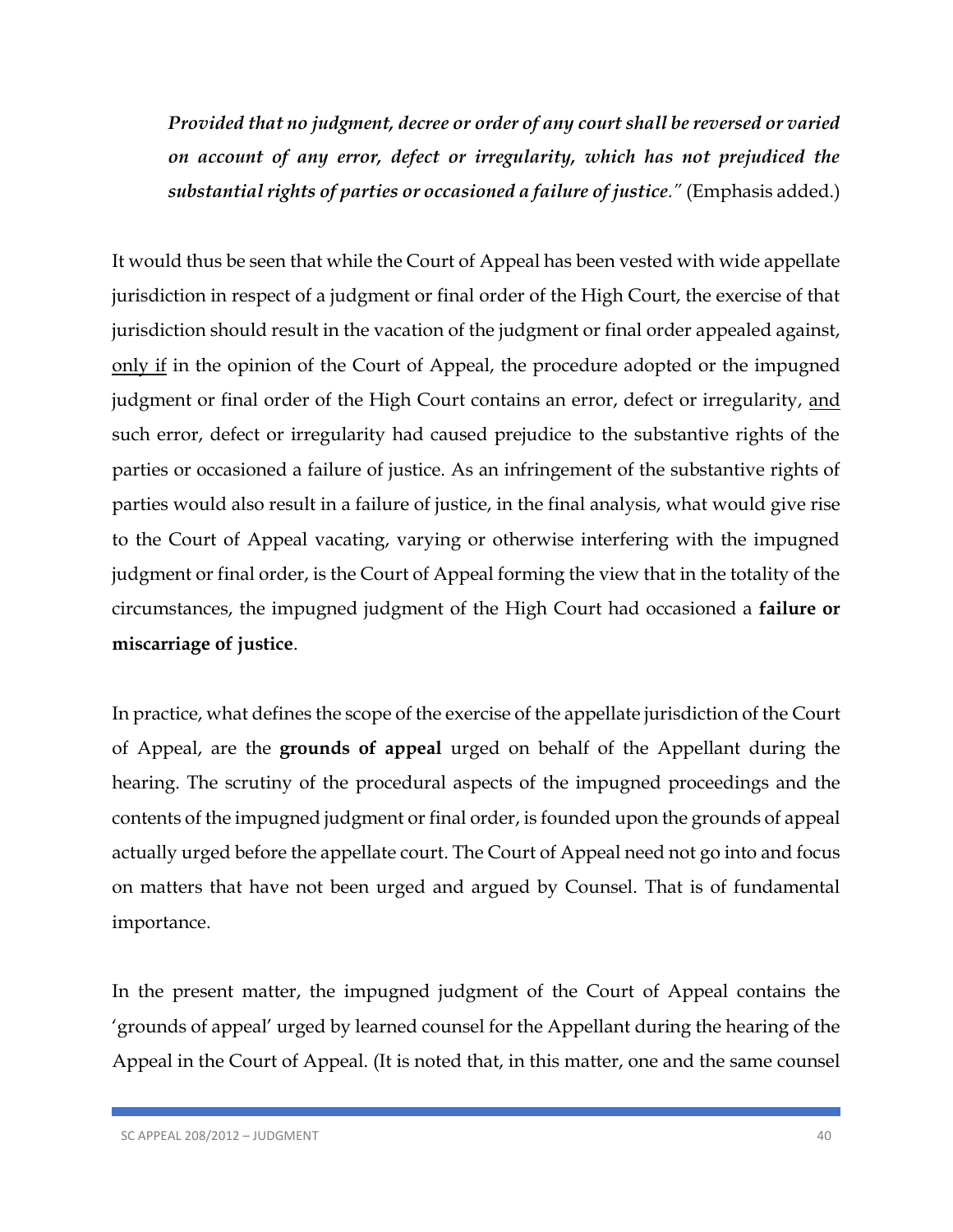appeared for the Appellant and the Respondent before the Court of Appeal and the Supreme Court.) The grounds of appeal urged before the Court of Appeal as contained in the judgment of the Court of Appeal (reproduced verbatim), are as follows:

*"1st ground of appeal:- The trial judge did not analyze the evidence led by the prosecution with caution, resulting in a miscarriage of justice.*

*2nd and 3rd grounds of appeal:- The evidence of IP Welagedera with regard to the raid is scanty and not credible.*

*4th ground of appeal:- The contradictions in the evidence and the probability or improbability of the prosecution version have not been properly evaluated by the learned judge.*

*5th ground of appeal:- In any case there was no evidence whatsoever against the 2nd accusedappellant and therefore the conviction of the 2nd accused-appellant was wrong."*

Therefore, in the instant matter, the duty cast on the Court of Appeal, was to scrutinize the impugned judgment in the backdrop of the afore-stated grounds of appeal. It is evident from the impugned judgement of the Court of Appeal, that following a consideration of the afore-stated grounds of appeal and the proceedings of the High Court, it had answered the first three questions in the negative, and the fourth question in the affirmative. That had resulted in the conviction of the 1st Accused being affirmed and the conviction of the 2nd Accused being vacated and therefore he being acquitted.

From a generic perspective, in an appeal against a conviction, the primary task of the appellate court is to scrutinize the proceedings, including the recorded testimonies of witnesses and the impugned judgment of the High Court, and determine whether the trial judge had performed the functions expected of a trial judge in terms of the law, objectively, diligently and correctly; in other words, determine whether the trial judge has performed his functions **judicially**. This does not require the appellate court to assume the position of the trial judge, and re-adjudicate the case. For example, the duty cast on an appellate court does not require re-assessment of the credibility of witnesses.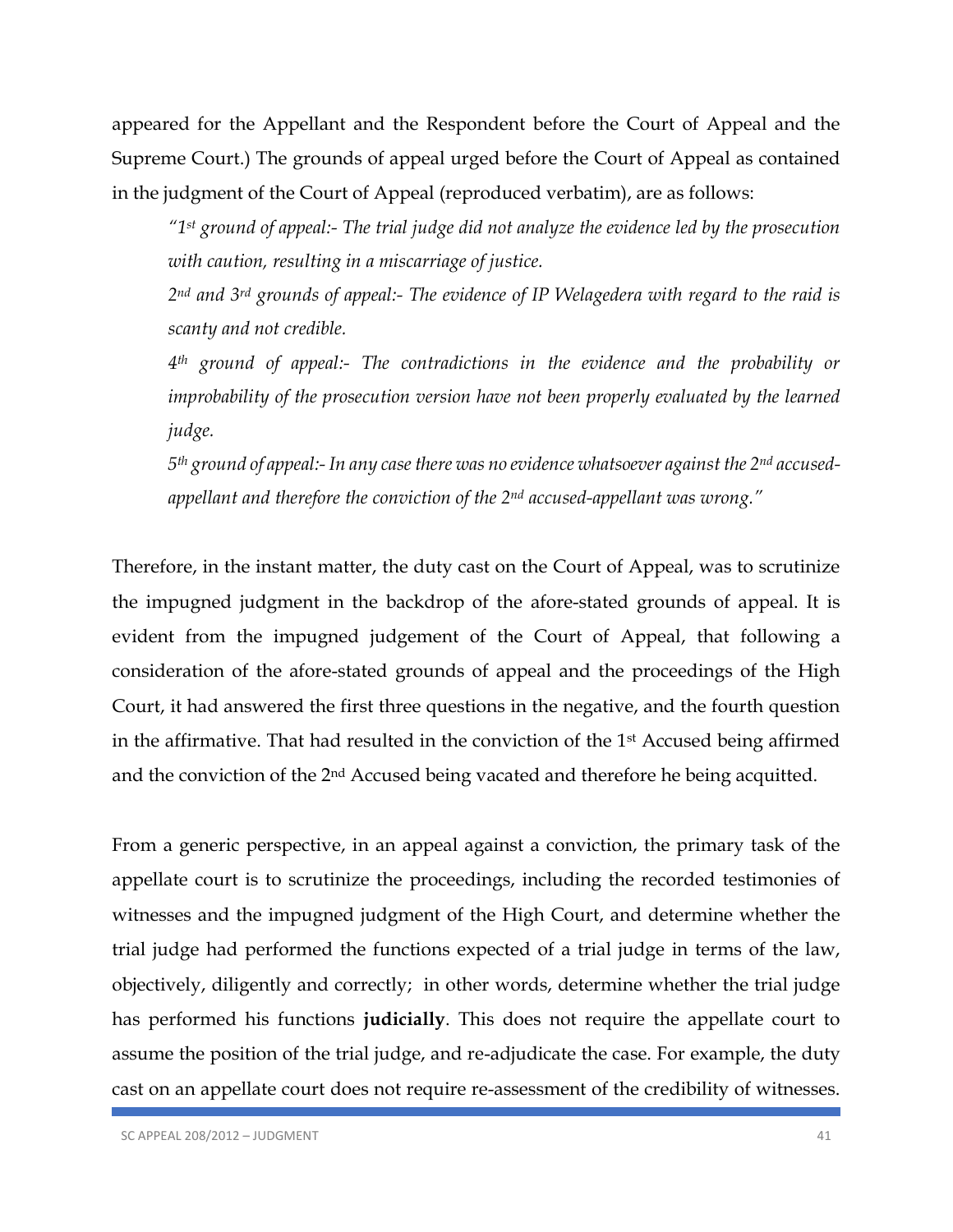What is necessary is for the appellate court to carefully consider and determine whether the functions the law requires the trial judge to perform, have been lawfully and correctly performed. This scrutiny should be performed while recognizing that the trial judge is vested by law with a degree of discretionary authority. That there could be a difference between the objective view of the learned judges of the Court of Appeal and the learned judge of the High Court, does not necessarily make the latter view unlawful or unsafe. One judge needs to recognize and respect individual, independent and objective views founded upon a judicial consideration of evidence and the applicable law, by another judge.

In the instant matter, what would be necessary is for the Court of Appeal to have considered whether the trial judge had assessed the credibility and testimonial trustworthiness of witnesses having applied criteria recognized by law, and done so correctly. However, during the hearing of the appeal, if the assessment and determination of credibility of a particular witness has not been challenged on specific grounds, the appellate court would not be required to perform the task of determining whether the trial judge had lawfully assessed and determined credibility of that particular witness. It is seen that the grounds on which the credibility of prosecution witnesses IP Welagedera and WSI Gamage were challenged was on the footing that there was a contradiction *interse* (inconsistency) between the evidence of the two witnesses, and that the prosecution's version of events was improbable. Therefore, the scrutiny of the assessment of credibility of those two witnesses should be based on those two grounds, only.

In *King v. Gunaratne and Another [14 Ceylon Law Recorder, 144],* the objective of the scrutiny of the trial proceedings and the impugned judgment by the appellate Court has been captured by Chief Justice Macdonnell in the following manner:

*"This is an appeal mainly on the facts from a Court which saw and heard the witnesses to a Court which has not seen or heard them. …"* Chief Justice Macdonnell has enumerated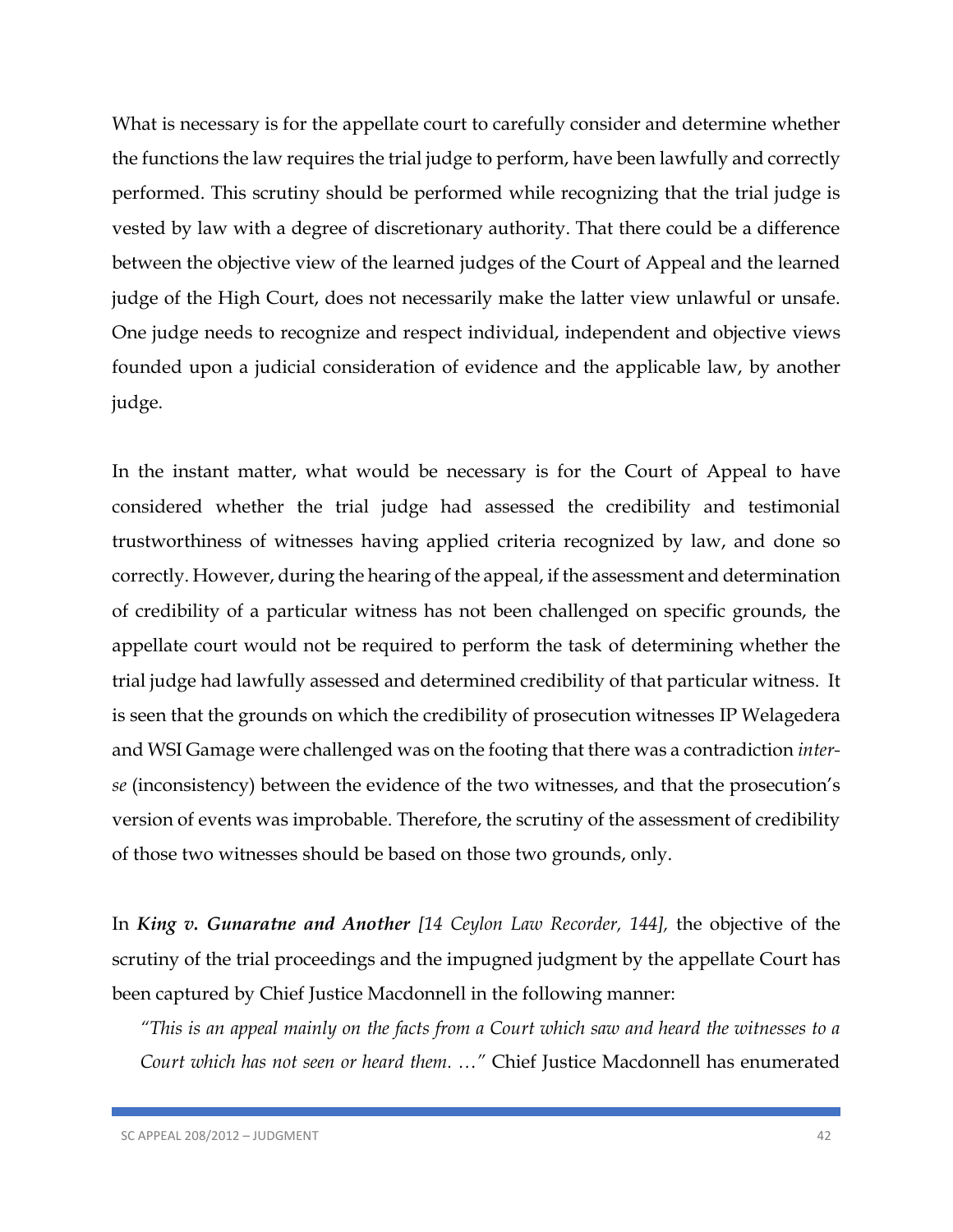three tests which a Court sitting in appeal should apply when determining questions of fact. They are as follows:

- *(i)* Was the verdict of the Judge unreasonable and against the weight of the evidence?
- *(ii)* Was there a misdirection either on the law or on the evidence?
- *(iii)* Has the trial Court drawn wrong inferences from matters in evidence?

Indeed, it is the *cursus curiae* of appellate Courts of this country, that an appellate Court will not lightly interfere with the assessment and determination of credibility of witnesses and testimonial trustworthiness, arrived at by a trial judge. Chief Justice G.P.S. de Silva's views regarding this aspect in *Alwis v. Piyasena Fernando, [(1993) 1 Sri L.R. 119]* are of particular relevance. His Lordship has held as follows:

*"It is well established that findings of primary facts by a trial judge who hears and sees witnesses are not to be lightly disturbed on appeal. The findings in this case are based largely on credibility of witnesses. …"*.

In *Kumara de Silva and two others v Attorney-General, [(2010) 2 Sri L.R. 169] [CA Minutes of 15.11.2007],* Sarath de Abrew, J held as follows:

*"Credibility is a question of fact, not of law. Appeal Court judges repeatedly stress the importance of the trial Judge's observations of the demeanour of witnesses in deciding questions of fact. The acceptance or rejection of evidence of witnesses is therefore a question of fact for the trial Judge, since he or she is in the best position to hear and observe witnesses.*  In such a situation the Appellate courts will be slow to interfere with the findings of the *trial Judge unless such evidence could be shown to be totally inconsistent or perverse and lacking credibility."*

In *Ariyadasa v Attorney-General, [(2012) 1 Sri. L.R. 84],* Sisira de Abrew, J in holding that the witness whose credibility was challenged was in fact a credible witness, and having done so based on the trial judge's finding to that effect, has held as follows: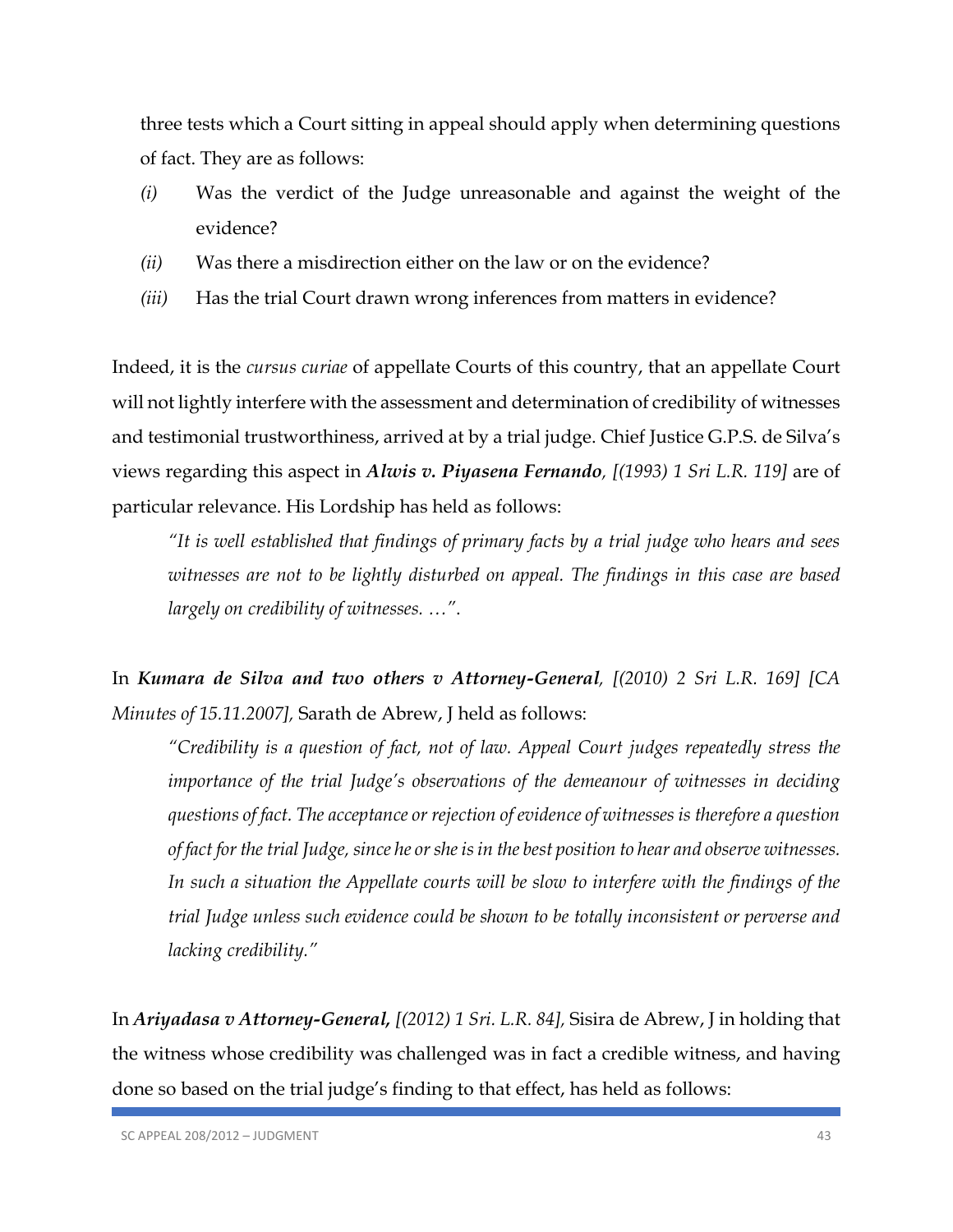*"Court of Appeal will not lightly disturb a finding of a trial Judge with regard to the acceptance or rejection of a testimony of a witness, unless it is manifestly wrong, when the trial judge has taken such a decision after observing the demeanour and the deportment of a witness. This is because the trial Judge has the priceless advantage to observe the demeanour and deportment of the witness which the Court of Appeal does not have."*

One key reason for the afore-stated approach is that the trial court has the invaluable advantage of observing the demeanour and deportment of witnesses who testify at the trial, and using such observations for the purpose of assessing and determining the credibility of witnesses. Furthermore, the gradual and incremental unfolding of human testimony and other evidence during the course of a trial, and the ability of the trial judge to question witnesses and obtain clarifications, place the trial judge in an advantageous position in appreciating the evidence and the respective positions of the prosecution and the defence. These advantages are not available to an appellate Court, which is called upon to determine the lawfulness of the finding of the trial Court, based on a consideration of the verbatim transcript of the trial proceedings together with the judgment of the trial judge, aided by submissions of counsel and the reasons for the findings contained in the judgment. That is the legal basis for an appellate Court to be hesitant to disturb the findings of a trial judge regarding the credibility of witnesses and the trustworthiness of the testimonies given by witnesses. However, for an appellate Court to be respectful of the trial judge's assessment and determination of credibility and testimonial trustworthiness of witnesses, the record of the trial proceedings and the judgment should reflect that the trial judge had paid due attention to the demeanour and deportment of the relevant witnesses, and formed a view regarding their credibility and testimonial trustworthiness *inter-alia* based on such demeanour and deportment. Furthermore, the judgment should reflect that the trial judge was acutely aware of the others tests and the criteria available for the assessment of credibility and testimonial trustworthiness, had applied those criteria in an appropriate manner to the extent that is warranted, and had objectively and diligently arrived at findings thereon. A sweeping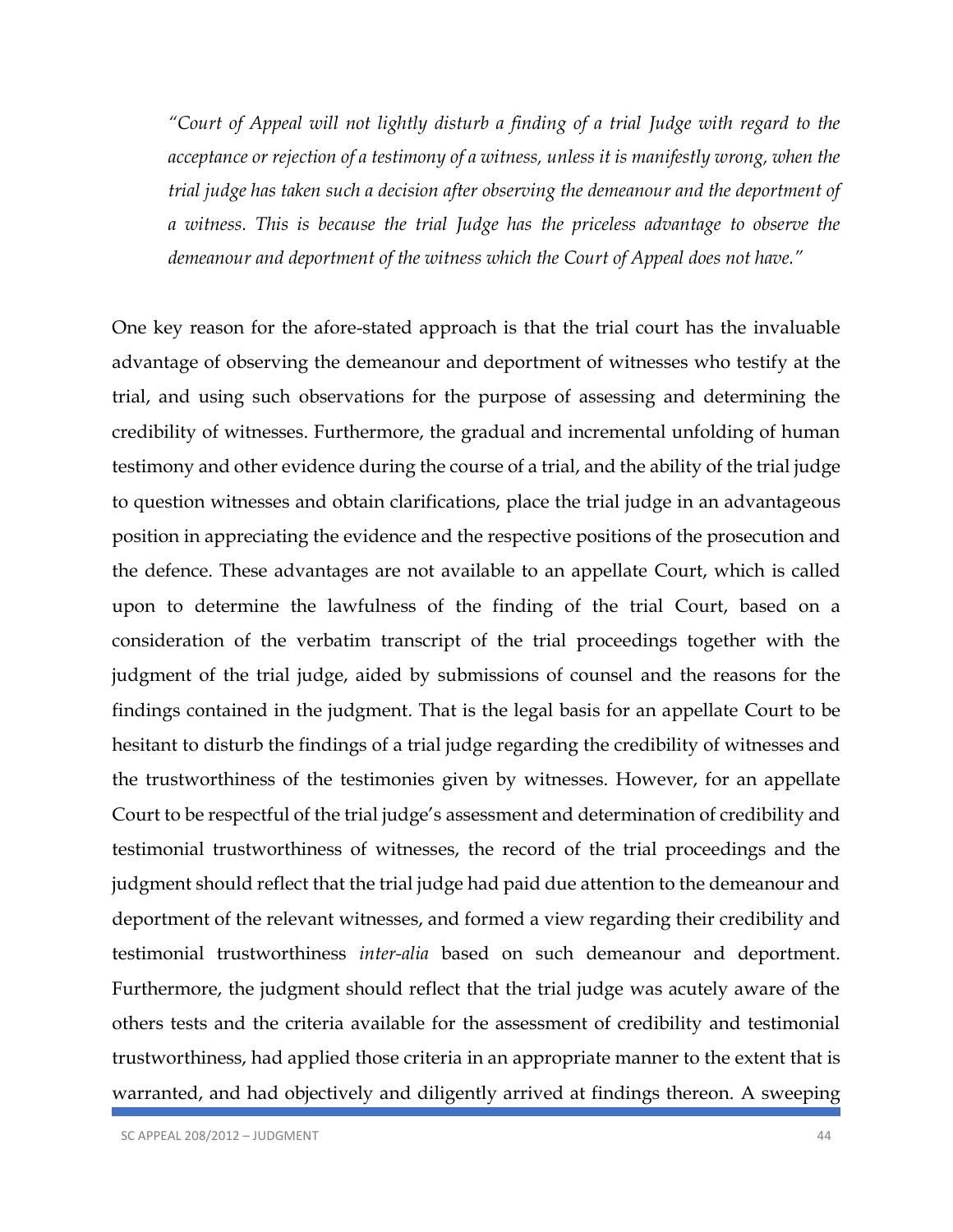averment by the trial judge that he believes the testimony given by a witness without giving reasons therefor, would not enable proper judicial scrutiny of the judgment of the trial judge. He must explain the process and the criteria by which credibility and testimonial trustworthiness were assessed and determined, and give reasons for his findings.

Furthermore, the judgment must reflect that the trial judge had developed a correct appreciation of the case for the prosecution and the defence. A mere reproduction of the testimonies given by witnesses in the form of a summation, and a sweeping averment that the testimonies given by witnesses are believable and hence acceptable, would not meet with the standard expected of a trial judge.

If the judgment of the trial court depicts that -

- (i) the trial judge had not functioned independently, impartially and neutrally,
- (ii) the trial judge had not judicially performed the functions of assessment and determination of credibility of witnesses and testimonial trustworthiness of the testimonies given by witnesses,
- (iii) the trial judge had not appreciated the evidence correctly,
- (iv) the evidence had not been correctly analyzed, weighed, the sufficiency of evidence presented by the prosecution had not been considered and the probative value of such evidence had not been determined,
- (v) the trial judge had taken into consideration inadmissible or irrelevant material and had been substantially influenced or prejudiced by such material,
- (vi) the trial judge had not correctly appreciated and applied the applicable law,
- (vii) the trial judge had not taken into consideration and determined whether the constituent ingredients of the offence(s) have been proven by the prosecution,
- (viii) the trial judge had not considered whether the prosecution has proven its case beyond reasonable doubt, or conversely, whether the defence has raised a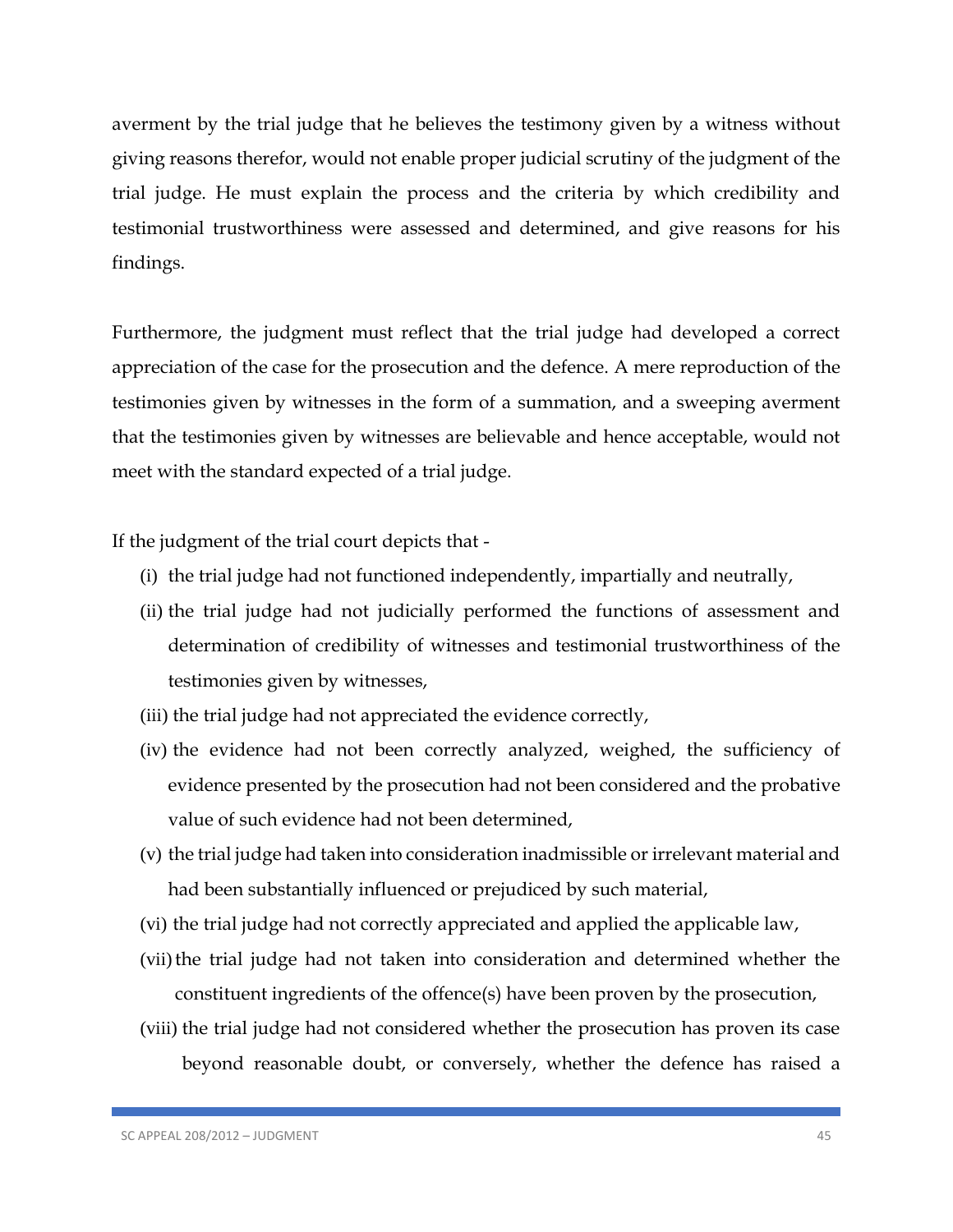reasonable doubt through either cross-examination of prosecution witnesses, presentation of defence evidence or through submissions, or

(ix) the trial judge had arrived at a perverse finding (verdict),

and in view of the evidence and the applicable law, a **substantial miscarriage of justice has occurred** to the accused – appellant due to one or more failures enumerated above, or in the circumstances of the case including the totality of the evidence, the conviction of the accused is wholly unreasonable, arbitrary or unreliable (unsafe), the finding of the trial judge must be classified as being **'unlawful'**, and thus the **verdict** must be **quashed** by the appellate court.

Therefore, if the appellate Court is to affirm the conviction of the accused – appellant, the impugned judgment of the trial court should *ex-facie* reflect that the trial judge has performed the earlier mentioned functions in the manner the law demands that he should perform in the circumstances of the particular case, and the finding of *'guilt'* should in the opinion of the Court of Appeal not be unreasonable, arbitrary, perverse or unreliable (unsafe).

## **Jurisdiction of the Supreme Court**

Learned President's Counsel for the Appellant, insisted that this Court scrutinizes the evidence presented by the prosecution and the defence afresh (as if combing the evidence with a fine tooth-comb), and hold that the prosecution had failed to prove its case beyond a reasonable doubt. Somewhat hesitantly though, in deference to the detailed submissions made by both counsel with regard to the testimonies given by prosecution and defence witnesses, in the earlier part of this judgment, I have engaged in a detailed analysis of the testimonies given by witnesses for the prosecution and the defence and stated the conclusions that was reached thereon.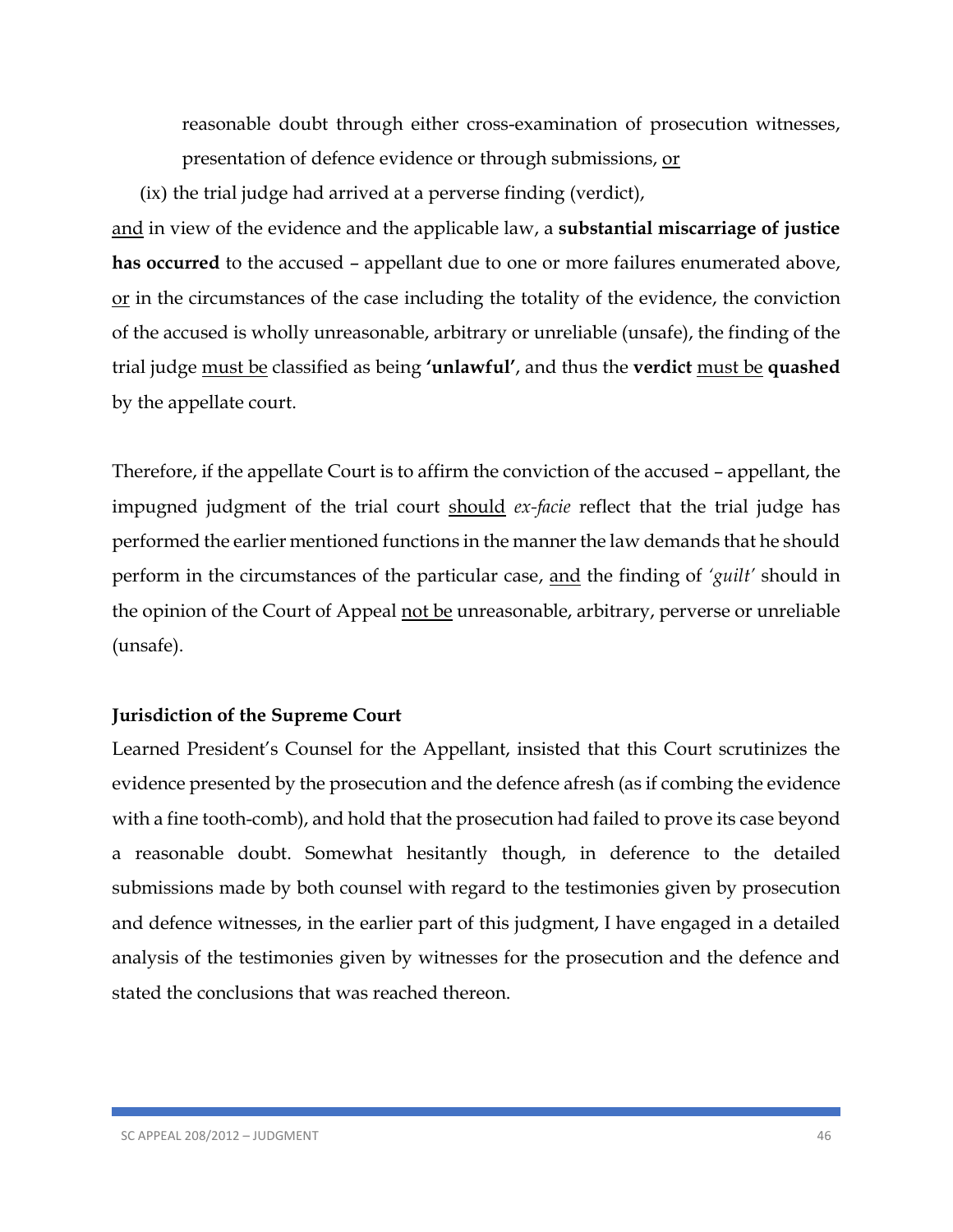Nevertheless, it is necessary for me to provide the following description pertaining to the jurisdiction of the Supreme Court and its duties and functions in the consideration of an Appeal from a judgment of the Court of Appeal, in a criminal matter:

In terms of article 118 of the Constitution, the Supreme Court is the highest and final superior Court of record, and shall, subject to the provisions of the Constitution, exercise *inter-alia* final appellate jurisdiction. As regard its final appellate jurisdiction, in terms of Article 127(1) of the Constitution, the Supreme Court has been conferred with the jurisdiction to correct all errors in fact or in law which had been committed by the Court of Appeal. In terms of Article 127(2) of the Constitution, in the exercise of that final appellate jurisdiction, the Supreme Court may affirm, reverse or vary any order, judgment, or sentence of the Court of Appeal, and may issue such directions to any Court of First Instance or order a new trial or further hearing in any proceedings as the justice of the case may require. In a criminal appeal to the Supreme Court, while answering the questions of law in respect of which special leave to appeal or leave to appeal (as the case may be) had been granted, the primary function of this Court is to determine whether in the backdrop of the grounds of appeal urged before the Court of Appeal, the afore-stated functions of the Court of Appeal which sat in appeal against the judgment of the High Court, had been performed in a lawful and correct manner. Additionally, this Court has the overarching duty to consider whether (a) the failure if any on the part of the Court of Appeal performing its appellate function had occasioned a miscarriage of justice, and (b) in any event, for cogent reasons to be enumerated, the finding of the trial court, should be allowed to stand.

The following avenues would pave the way for the Supreme Court to exercise its appellate jurisdiction:

(i) In terms of Article 128(1) of the Constitution, where the Court of Appeal either *ex-mero motu* or at the instance of any aggrieved party to a matter or proceedings, grants *leave to appeal to the Supreme Court.*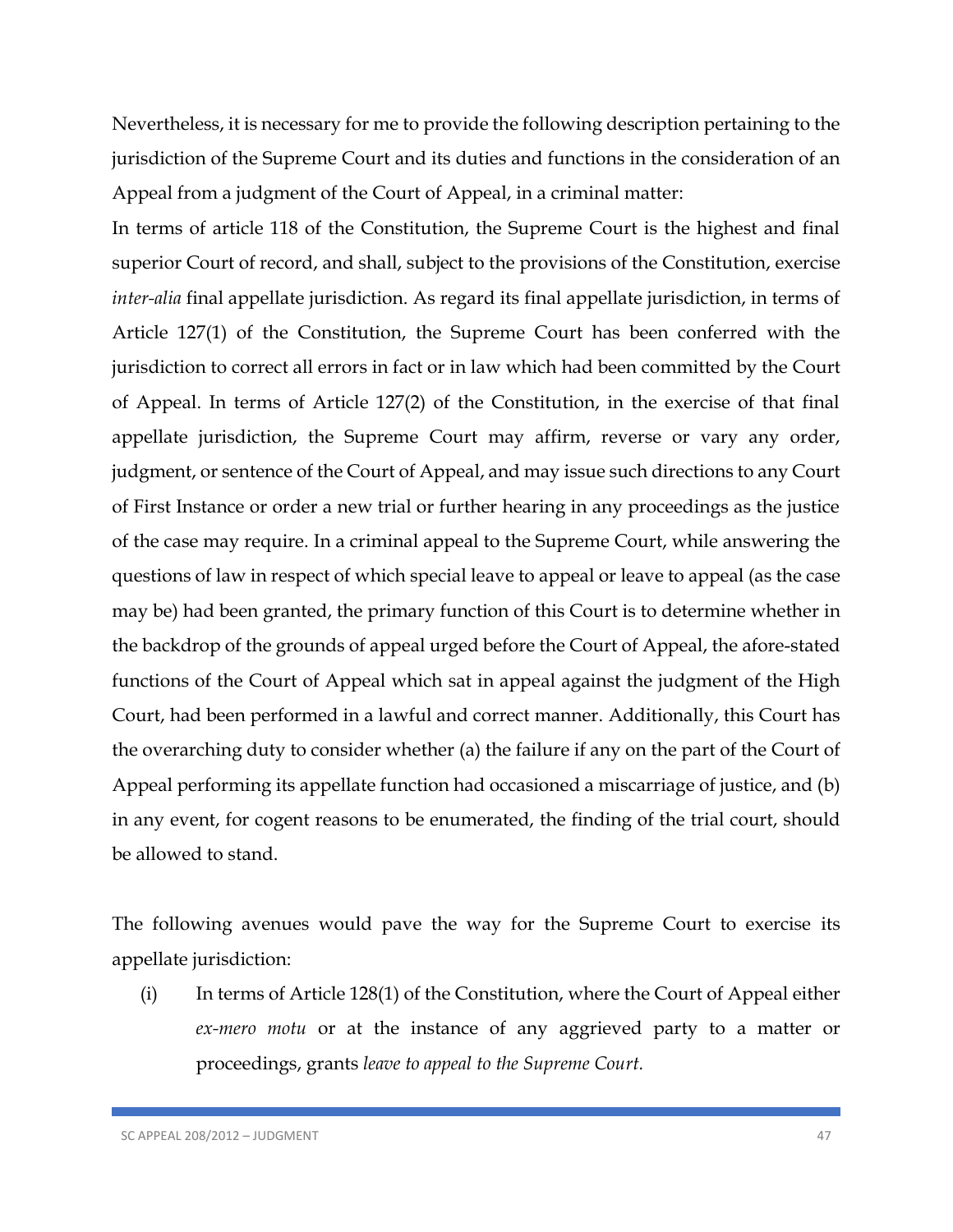- (ii) In terms of Article 128(2) of the Constitution, where the Supreme Court in its discretion grants *special leave to appeal to the Supreme Court,* in instances where the Court of Appeal has refused to grant *leave to appeal* to the Supreme Court or where in the opinion of the Supreme Court, the case is fit for review by the Supreme Court.
- (iii) In terms of the proviso to Article 128(2) of the Constitution, where the Supreme Court grants *leave to appeal* in a matter or proceedings as it is satisfied that the question to be decided is of public or general importance.

It would be seen that the instant Appeal has come up through the second avenue enumerated above, due to the reason that the Supreme Court in the exercise of its discretion has deemed it fit to grant *special leave to appeal to the Supreme Court* on the premise that in view of the three questions of law identified by this Court (referred to at the outset of this judgment) this matter is fit for review by the Supreme Court. It must be noted that the entitlement granted by the Constitution to prefer an appeal to the Supreme Court, should necessarily be with *leave* first having been obtained (which is a precondition to be satisfied), and exercised founded upon a **substantial question of law**  which arises out of the impugned judgment of the Court of Appeal. It is important to bear in mind that raising a question of law should not be strategy based, with the view to causing the Supreme Court to re-assess and re-determine fundamental testimony-related issues such as credibility of witnesses and testimonial trustworthiness of evidence contained in testimonies of witnesses.

In matters such as the instant appeal, **the findings of facts by both the High Court and the Court of Appeal are concurrent**. That the Supreme Court should not interfere with concurrent findings of fact arrived at by the trial Court and the Court of Appeal is not a cast-iron rule. Nevertheless, it is necessary for this Court to express the view that, the Supreme Court would only in '**special circumstances'** (in the true sense of that term)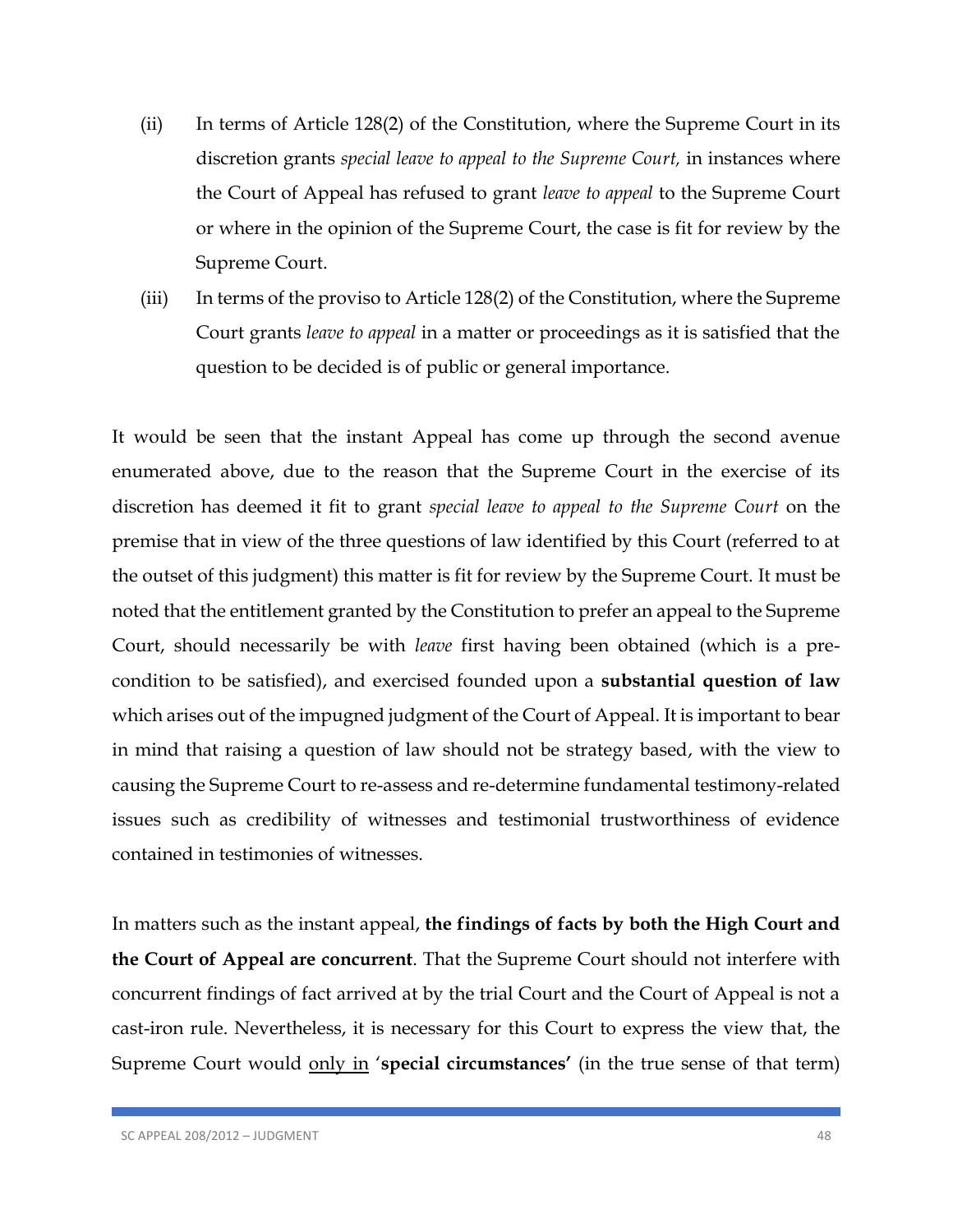**founded upon compelling reasons of law and facts**, disturb such **concurrent findings** of the two lower courts. As held by Justice Kulatunge in *Rev. Mathew Peiris v. The Attorney General [(1992) 2 Sri L.R. 372],* where the final decision is reached (as is the case here), on the basis of antecedent determinations of facts on several issues, a court of final appeal (the Supreme Court) should be slow to interfere with the findings of the trial court. This Court should not be called upon to perform the functions of the trial Court or that of the Court of Appeal. There should be a substantial question of law, which requires to be answered by the apex Court of this country. Thus, I would be inclined not to accept the suggestion by learned President's Counsel for the Appellant, that this Court interferes with the findings of the learned trial judge on the assessment of credibility of witnesses arrived at by him. Indeed, if the Appellant could establish that the learned trial judge had grievously erred in the application of legal criteria in the assessment of credibility and testimonial trustworthiness, and upon the attention of the Court of Appeal having been drawn to such error, the Court of Appeal had overlooked that aspect of the case, then I would not have hesitated to go to the extent of exercising jurisdiction which the Court of Appeal ought to have exercised and scrutinized whether a failure of justice had been caused regarding the assessment of credibility and testimonial trustworthiness of witnesses. I must state that in the instant Appeal, for the reasons I have stated in the earlier part of this judgement (relating to the analysis of testimonies given by witnesses and their evidence) the Appellant has not satisfied that high threshold, which warrants this Court to re-assess and determine afresh, credibility and testimonial trustworthiness of witnesses.

Ideally, in an Appeal to the Supreme Court against a judgment of the Court of Appeal, the appeal should be argued by counsel based on an agreed set of evidence-based facts which emerged at the trial. This Court should be invited to determine a substantial question of law arising out of the judgment of the Court of Appeal, which may either be a pure question of law, or be a question of law which to some extent is founded upon or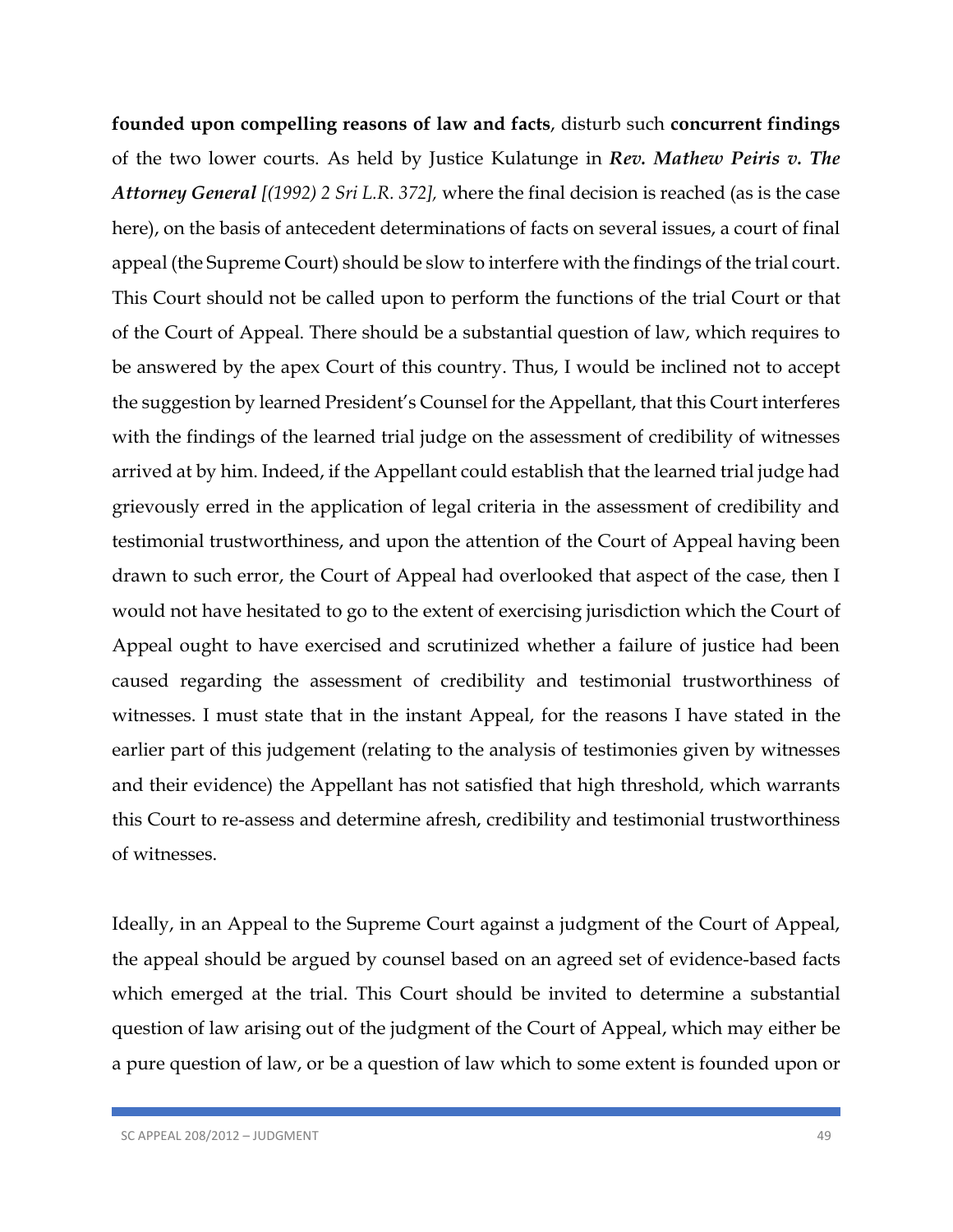mixed with facts that have emerged through evidence presented at the trial. Whether the trial judge had performed his functions in accordance with the law and done so correctly, is a matter to be argued and considered during the first appeal, and not before this Court. The objective of this Court exercising the final appellate jurisdiction in respect of a judgment of the Court of Appeal, is to determine whether the impugned judgment of the Court of Appeal is in accordance with the law, and if the said judgment raises questions of law, to answer them in accordance with the law. An Appeal to the Supreme Court against a judgment of the Court of Appeal, unless unavoidable due to the nature of the questions of law raised pertaining to the judgment of the Court of Appeal, should not be used by the Appellant to critique the judgment of the High Court. In any event, the judgment of the High Court should not be critiqued, founded upon grounds not urged before the Court of Appeal. In colloquial terms, the Appeal to the Supreme Court should not be an occasion to *'take a bite at the cherry for a second time'*.

However, as pointed out by Justice Soza in *Attorney General v. D. Seneviratne*, *[(1982) 1 Sri L.R. 302],* once special leave to appeal has been granted, the Supreme Court need not limit the scope of its consideration of the impugned judgment and the corresponding proceedings to the question of law in respect of which special leave to appeal has been granted. It may, in the interests of justice, consider the entire matter and correct any errors of fact or law that may have been committed by a subordinate court.

Justice Sharvananda in *Sri Lanka Ports Authority v. Pieris [(1981) 1 Sri L.R. 101],* had expressed the following view as regards the scope of the final appellate jurisdiction of the Supreme Court:

*"Article 127 spells the appellate jurisdiction of this Court. The appellate jurisdiction extends to the correction of all errors in fact and/or in law which shall be committed by the Court of Appeal or any court of first instance. There is no provision inhibiting this Court from exercising its appellate jurisdiction once that jurisdiction is invoked. On reading Articles 127 and 128 together, it would appear that once leave to appeal is granted by the*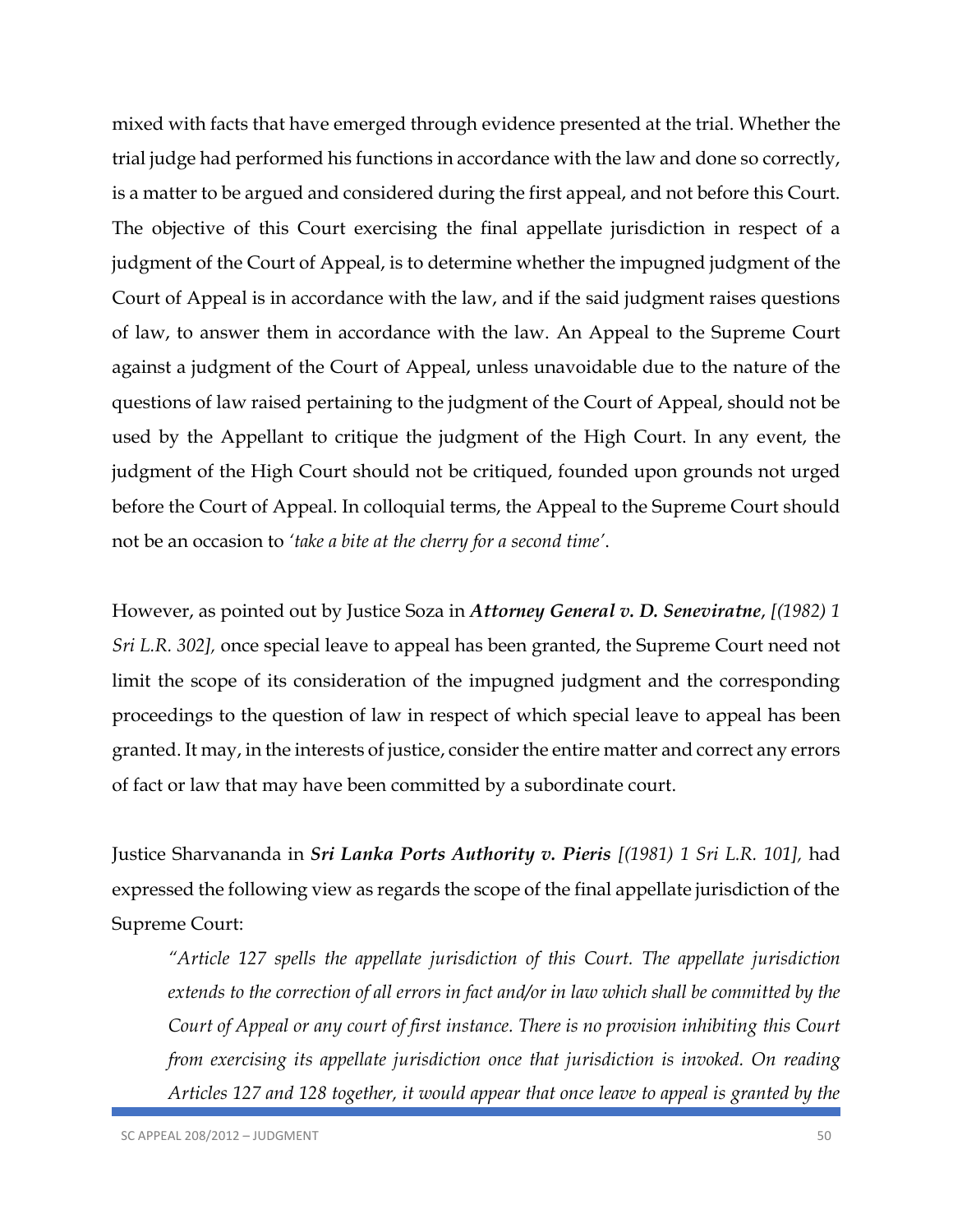*Supreme Court or the Court of Appeal and this Court is seized of the appeal, the jurisdiction of this Court to correct all errors in fact or in law which had been committed by the Court of Appeal or court of first instance is not limited but is exhaustive. Leave to appeal is the key which unlocks the door into the Supreme Court, and once a litigant has passed through the door, he is free to invoke the appellate jurisdiction of this Court "for the correction of all errors in fact and/or in law which had been committed by the Court of Appeal or any court of first instance". This Court, however, has the discretion to impose reasonable limits to that freedom, such as refusing to entertain grounds of appeal which were not taken in the court below and raised for the first time before this Court. This Court in the exercise of its discretion will, however, look to the broad principles of justice and will take judicial notice of a point which is patent on the face of the proceedings and discourage mere technical objections."* [Emphasis added.]

In *Bandaranaike v. Jagathsena and Others, [(1984) 2 Sri L.R. 397],* Justice Colin-Thome, referring to the wide final appellate jurisdiction vested in the Supreme Court, has observed that, the wide power vested in the Supreme Court must be used with circumspection. The Court must attach the greatest weight to the opinion of the judge who saw the witnesses and heard their evidence. Consequently, the Court should not disturb a judgment of fact, unless it is 'unsound'.

In *Bharwada Bhoginbhai Hirjibhai v. State of Gujarat, [1983 AIR SC 753],* cited by learned Additional Solicitor General, Justice Thakkar, referring to the testimonies given by two young ladies who were children at the time of the incident and sexually abused by the Appellant, has expressed the following view:

*"… Their evidence has been considered to be worthy of acceptance. It is a pure finding of*  fact recorded by the Sessions Court and affirmed by the High Court. Such a concurrent *finding of fact cannot be reopened in an appeal by special leave unless it is established: (1) that the finding is based on no evidence, or (2) that the finding is perverse, it being such as no reasonable person could have arrived at even if the evidence was taken at its face value*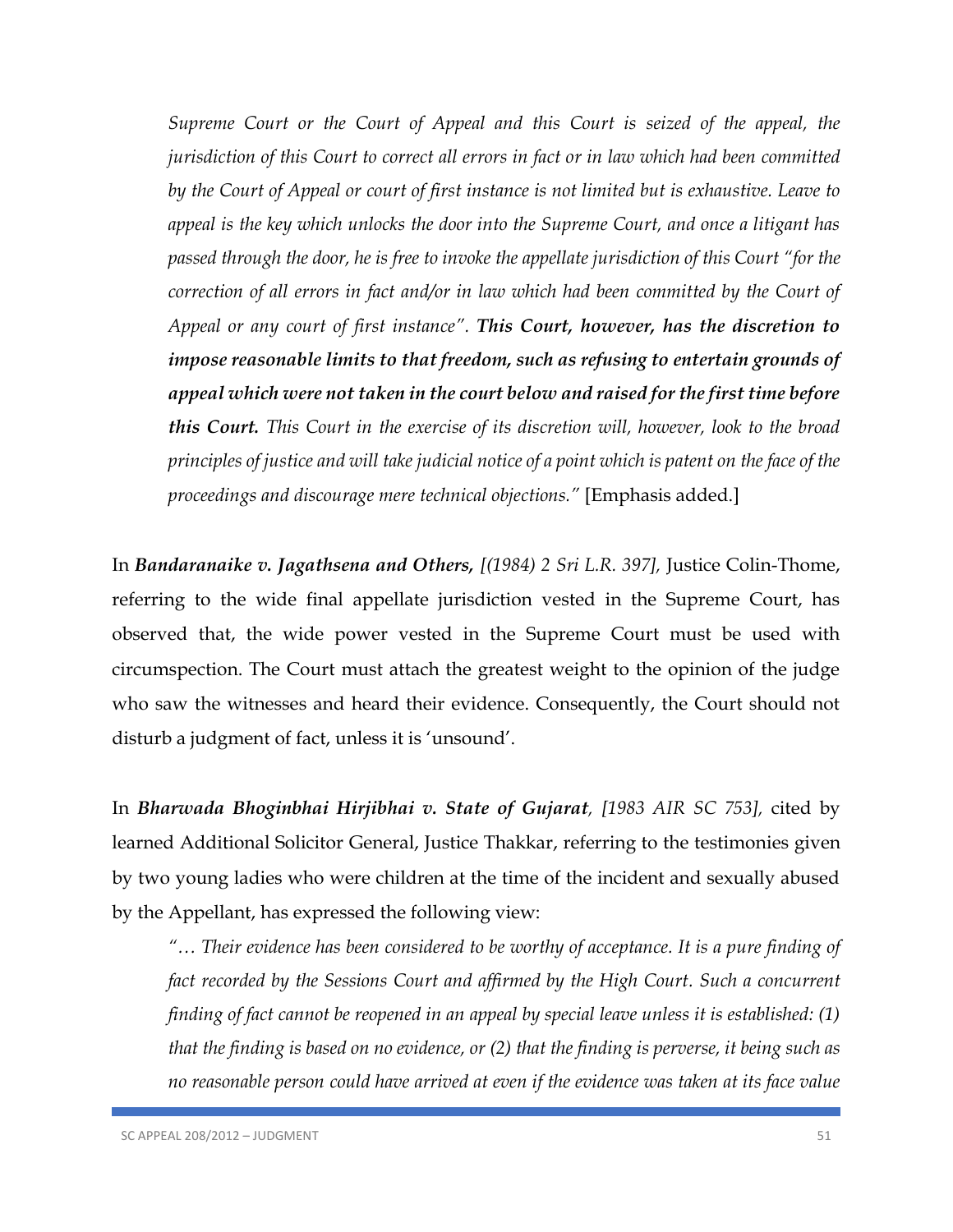*or (3) the finding is based and built on inadmissible evidence, which evidence, if excluded from vision, would negate the prosecution case or substantially discredit or impair it, or (4) some vital piece of evidence which would tilt the balance in favour of the convict has been overlooked, disregarded, or wrongly discarded. … We do not consider it appropriate or permissible to enter upon a re-appraisal or reappreciation of the evidence in the context of the minor discrepancies painstakingly highlighted by learned counsel for the appellant. Overmuch importance cannot be attached to minor discrepancies. …"*

I find myself in agreement with the afore-stated views.

### **Questions of law**

I will now deal with the questions of law in respect of which special leave to appeal had been granted.

# *(i) Did the learned Judges of the Court of Appeal misdirect themselves in not considering the defence version at all and affirming the conviction of the Appellant?*

This question of law is founded upon the assertion that an appellate court has a duty to consider the version of the defence presented at the trial, and that in the instant appeal, the Court of Appeal had failed to perform that duty. It is necessary to point out that one function of the Court of Appeal is to consider the version of the defence (if any) presented at the trial, and thereafter consider whether the High Court had considered that version and arrived at lawful conclusions thereon. Such a consideration of the version of the defence raised at the trial is necessary for the purpose of considering whether such version (a) gives rise to a reasonable doubt regarding the case for the prosecution, or (b) gives rise to a general or special exception to criminal responsibility. In the instant appeal, the first of these two grounds is applicable. Therefore, it is necessary to point out that the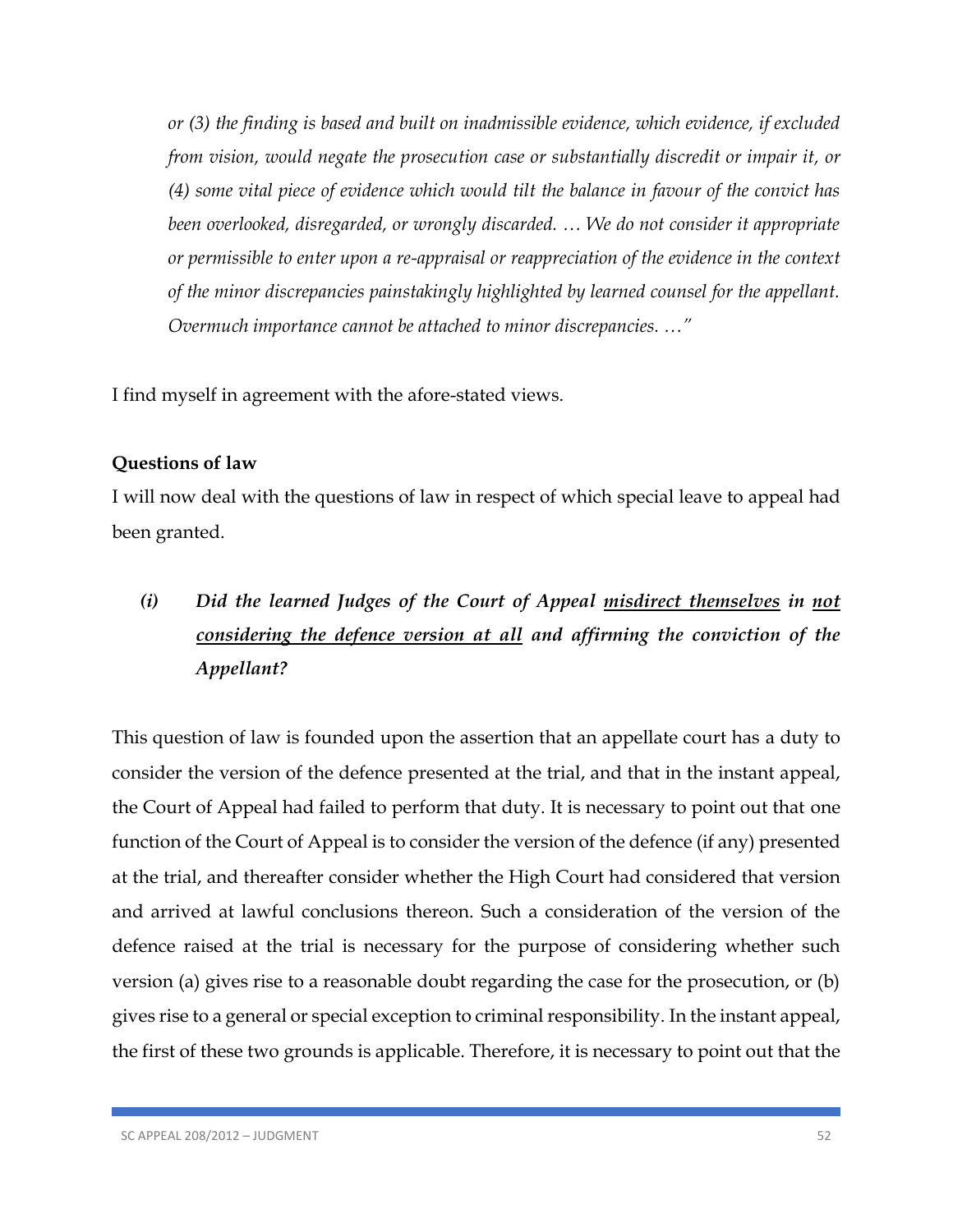afore-stated question of law will be viewed by this Court from that slightly varied legal footing.

The submission of the learned President's Counsel for the Appellant was that the Court of Appeal had not given due consideration to the evidence presented on behalf of the defence. In response, learned Additional Solicitor General submitted that the judgment of the Court of Appeal clearly reflects that it had given due consideration to the position of the defence and the evidence presented on behalf of the accused and had been mindful of that position throughout the scrutiny of the judgment of the High Court.

It is necessary to point out that the purported non-consideration by the learned High Court Judge of the evidence presented by the defence, has not been a ground based upon which the judgment of the High Court was challenged before the Court of Appeal. That is seen when one considers the grounds of appeal presented to the Court of Appeal (as contained in the judgment of the Court of Appeal and referred to previously in this judgment). That position is strengthened when one considers the contents of the written submissions tendered on behalf of the Appellant to the Court of Appeal. Thus, in my opinion, the necessity did not arise for the Court of Appeal to have considered whether the learned judge of the High Court had given due consideration to the evidence presented by the Defence. A consideration of the impugned judgment of the Court of Appeal reveals that the judgment contains and is limited, to the views of the Court of Appeal regarding the grounds of appeal urged on behalf of the Appellant. As the learned Counsel for the Appellant had not raised a ground of appeal alleging that there was a failure on the part of the trial judge to have considered the evidence presented on behalf of the defence, understandably the Court of Appeal has not considered that aspect.

However, a careful scrutiny of the judgement of the High Court reveals clearly that the learned judge had in fact considered the defence version (both the defence evidence and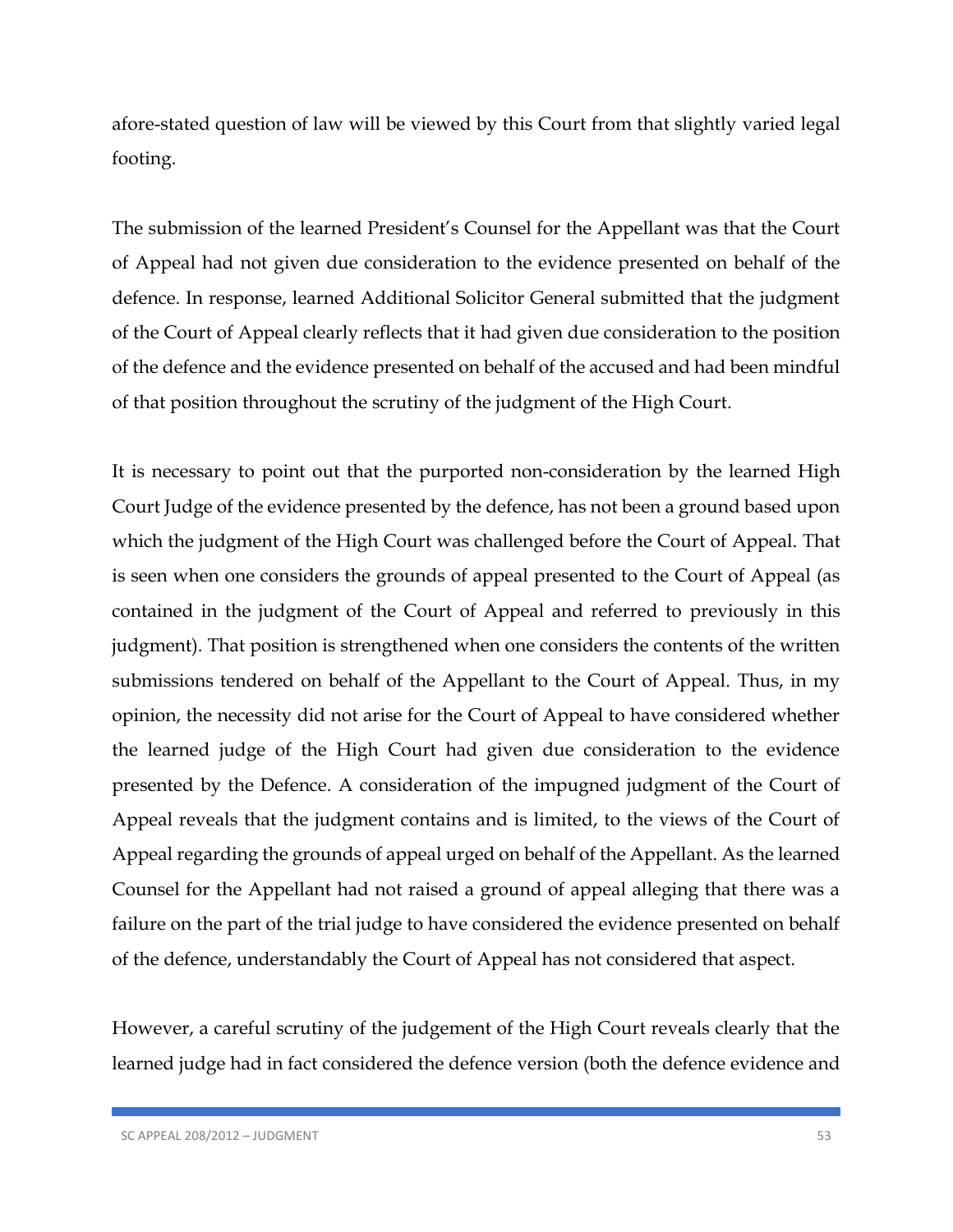the suggestions made to prosecution witnesses during their cross-examination) and decided to reject it. The judgment of the High Court reveals two more aspects. They are, that the learned Judge of the High Court had for reasons stated, decided (i) not to believe the evidence given by defence witness Sivabalan, and (ii) that the case for the defence does not give rise to a reasonable doubt regarding the case for the prosecution.

Be that as it may, it is observed that this question of law seems to have been raised on behalf of the Appellant on the footing that the position of the defence and the defence evidence give rise to a reasonable doubt regarding the case for the prosecution, which aspect is claimed by the Appellant as not having been considered by the learned trial judge and by the Court of Appeal. However, a perusal of the judgment of the High Court clearly reveals that the learned High Court Judge has considered the evidence of IP Welagedera and WSI Gamage from the perspective of (a) the probability of the prosecution's version, (b) consistency between the version of events testified to by IP Welagedera vs. WSI Gamage, (c) suggestions made to both prosecution witnesses, and (d) the evidence presented on behalf of the accused (defence evidence). The learned trial judge has concluded that the prosecution witnesses were credible and that their evidence could be acted upon. In that backdrop, the Court of Appeal while referring to the purported discrepancy between the testimonies of IP Welagedera and WSI Gamage, has observed the following:

*"In this regard the learned High Court Judge has vividly described how certain witnesses may observe certain things the others may not. … A witness may not observe and remember better than another the manner in which the incident took place, especially when he was the person who was attempting to subdue and overpower a criminal in order to apprehend him with the contraband, rather than a witness who observes the incident. The person really involved may sometimes be oblivious to the blows he received and the injuries suffered or how and the manner in which he received and suffered, his primary concern being the arrest of the accused, come what may. … The learned Judge has also stated that*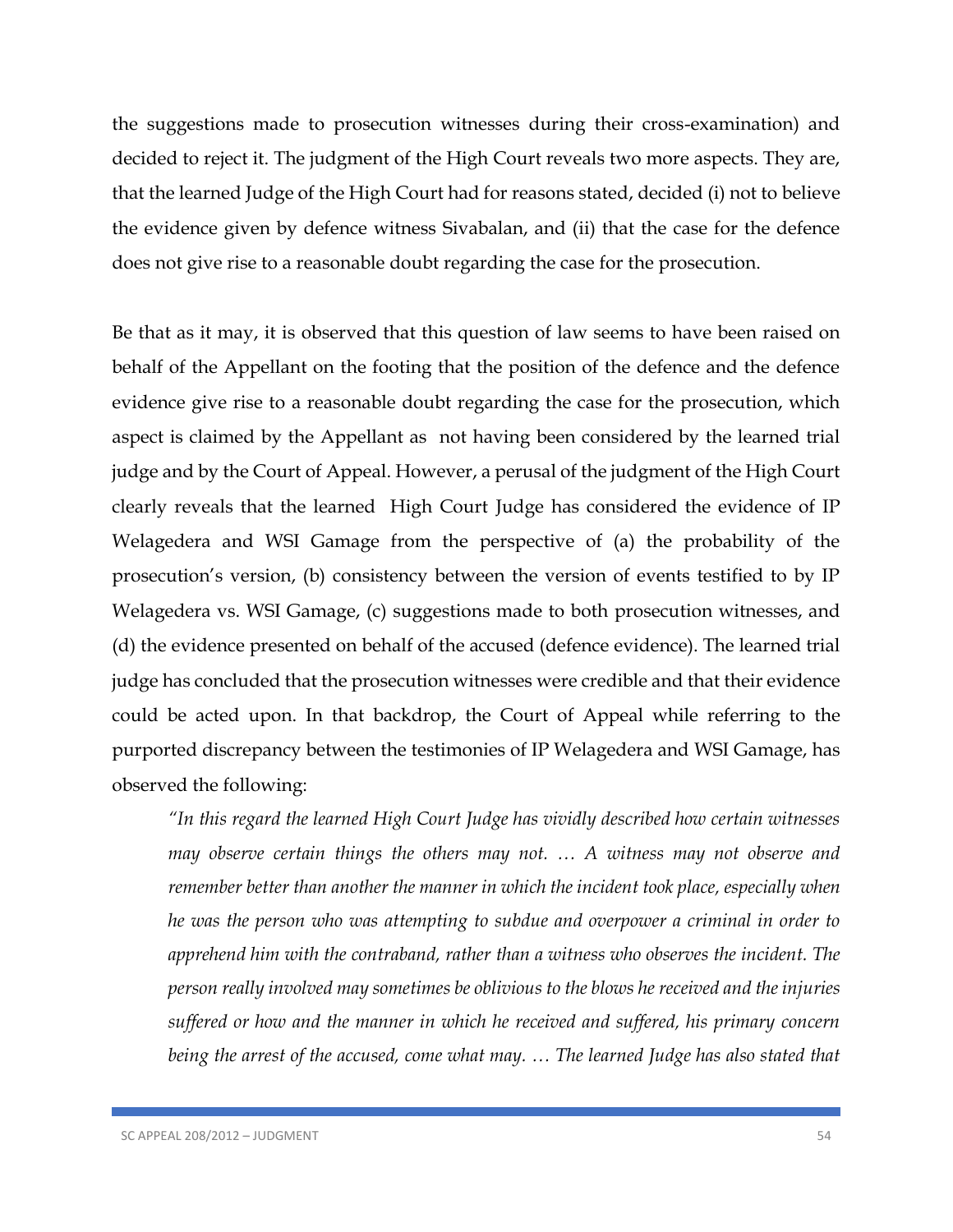*when things occurred in rapid succession it would not be possible for some witnesses to observe as well as certain other witnesses, the sequence and the things that happened."*

The above-quoted extract of the impugned judgment of the Court of Appeal shows (a) the extent to which the learned judge of the High Court had considered issues pertaining to the credibility and testimonial trustworthiness of key prosecution witnesses, and (b) the manner in which the learned judges of the Court of Appeal had addressed their minds to whether the learned judge of the High Court had correctly assessed and determined credibility and testimonial trustworthiness of key prosecution witnesses.

In view of the foregoing, I hold that, the impugned judgment of the Court of Appeal cannot be impeached on the premise that the Court of Appeal had failed to specifically consider the defence evidence. Thus, I conclude that the impugned judgment of the Court of Appeal does not contain a misdirection, and that in any event, the non-consideration of the defence evidence by the Court of Appeal has not occasioned a failure of justice.

*(ii) Did the learned Judges of the Court of Appeal misdirect themselves when they failed to consider that although credibility of a witness is primarily the function of the trier of facts, when the said trier of facts has failed to analyze the defence evidence and has deprived the accused of his constitutional protection to a fair trial, a duty is cast on the Court of Appeal to ensure that a miscarriage of justice does not occur?*

This ground of appeal has been formulated on the premise that the learned judge of the High Court had failed to analyze the defence evidence and has thereby deprived the accused of his constitutional protection to a *fair trial*. However, a scrutiny of the judgment of the High Court reveals that the learned judge of the High Court had after considering the case for the prosecution, engaged in a detailed consideration of the evidence given by the Appellant and defence witness Sivabalan. Consequent to the narration and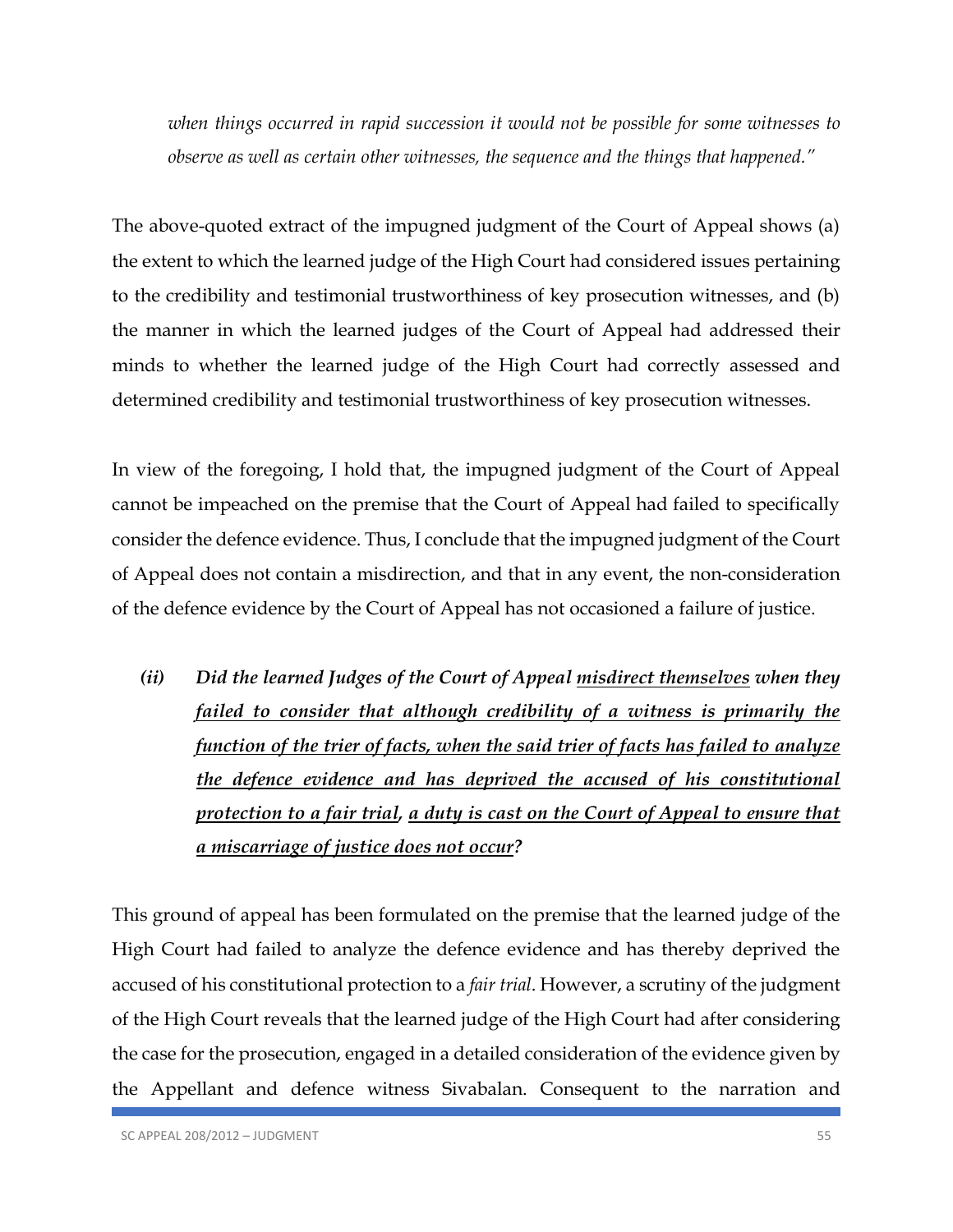consideration of their evidence, the learned judge of the High Court has concluded that he does not believe the defence evidence. That amounts to a rejection of the defence evidence following a consideration of such evidence. Therefore, I hold that the premise on which this question had been raised is faulty, and thus does not require further consideration.

# *(iii) Did the learned Judges of the Court of Appeal misdirect themselves when they failed to appreciate that the learned trial judge did not analyze the evidence led by the prosecution with caution resulting in a miscarriage of justice?*

Once again, this question of law is also founded on the assumption that the judge of the High Court had failed to analyze the evidence led by the prosecution.

The Judgement of the High Court clearly shows that the learned judge of the High Court had -

(a) appreciated the nature of the charges framed against the accused,

(b) recorded a summation of the evidence given by each witness for the prosecution and provided a description of the prosecution's narrative,

(c) considered the evidence given by IP Welagedera and WSI Gamage and thereby assessed the credibility and testimonial trustworthiness of their testimonies,

(d) considered whether there exists any discrepancy between the testimonies of IP Welagedera and WSI Gamage,

(e) considered whether IP Welagedera not having testified regarding certain aspects which WSI Gamage had testified, affects their credibility,

(f) arrived at the finding that notwithstanding lengthy cross-examination, defence counsel had not proved a single contradiction,

(g) considered whether the officers of the PNB had followed an unlawful procedure by producing the suspects before the Magistrate of Anuradhapura instead of producing them before the Magistrate of Mannar,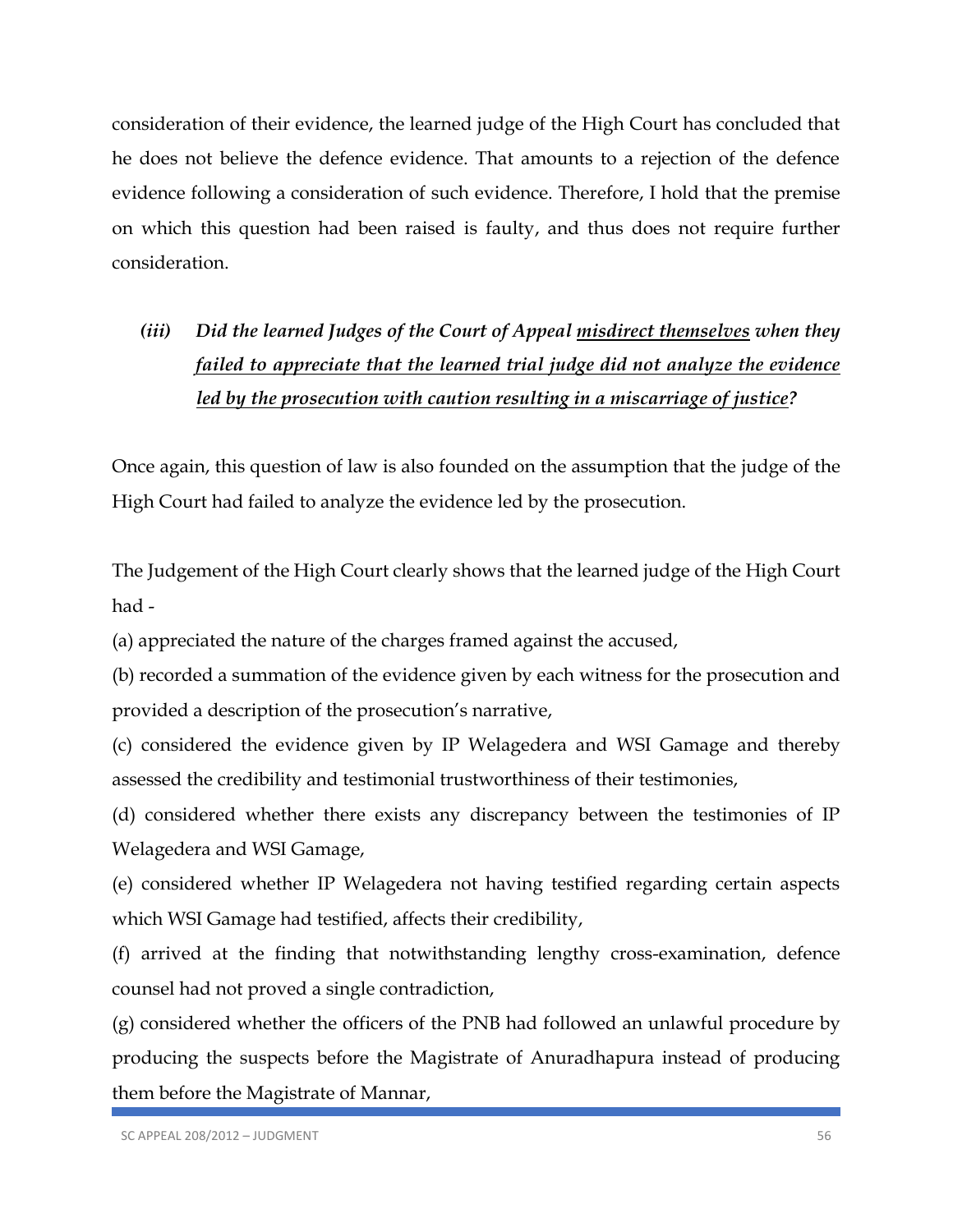(h) considered whether the defence had suggested any reason for officers of the PNB to have falsely implicated the accused,

(i) considered the defence evidence,

(j) arrived at the conclusion that due to a reason cited in the judgment, defence witness Sivabalan had given false testimony,

(k) concluded that the prosecution version is true, and that the defence version cannot be believed, and

(l) held that the prosecution has proved its case beyond reasonable doubt.

In the circumstances, I cannot agree with the submission made by learned President's Counsel and the premise contained in the afore-stated question of law, that there has been a tangible ill-consideration of testimonies given by witnesses and an absence of analysis of the evidence presented by the prosecution and the defence. In the circumstances, I must record my strong disapproval of the classification given by learned President's Counsel for the Appellant to the judgment of the High Court, that it is a *'scanty judgment'*. Even though the judgment of the High Court does not reflect a methodical and detailed discharge of the testimony and evidence related functions expected of a trial judge, I am of the view that there has been a judicious consideration of credibility of witnesses and the evidence placed before Court by the prosecution and the defence. Particularly in view of the totality of the evidence, I hold that there has not been a failure of justice or any prejudice caused to the Appellant. In the circumstances, in my view, the Appellant has not been denied of a *fair trial*. In any event, as the available evidence amply supports the conviction of the Appellant, I hold that there has been no miscarriage of justice.

A perusal of the judgment of the Court of Appeal reveals the following features:

- (i) A consideration of the charges framed against the accused by the Attorney-General.
- (ii) Grounds of appeal urged by counsel for the Appellants at the hearing.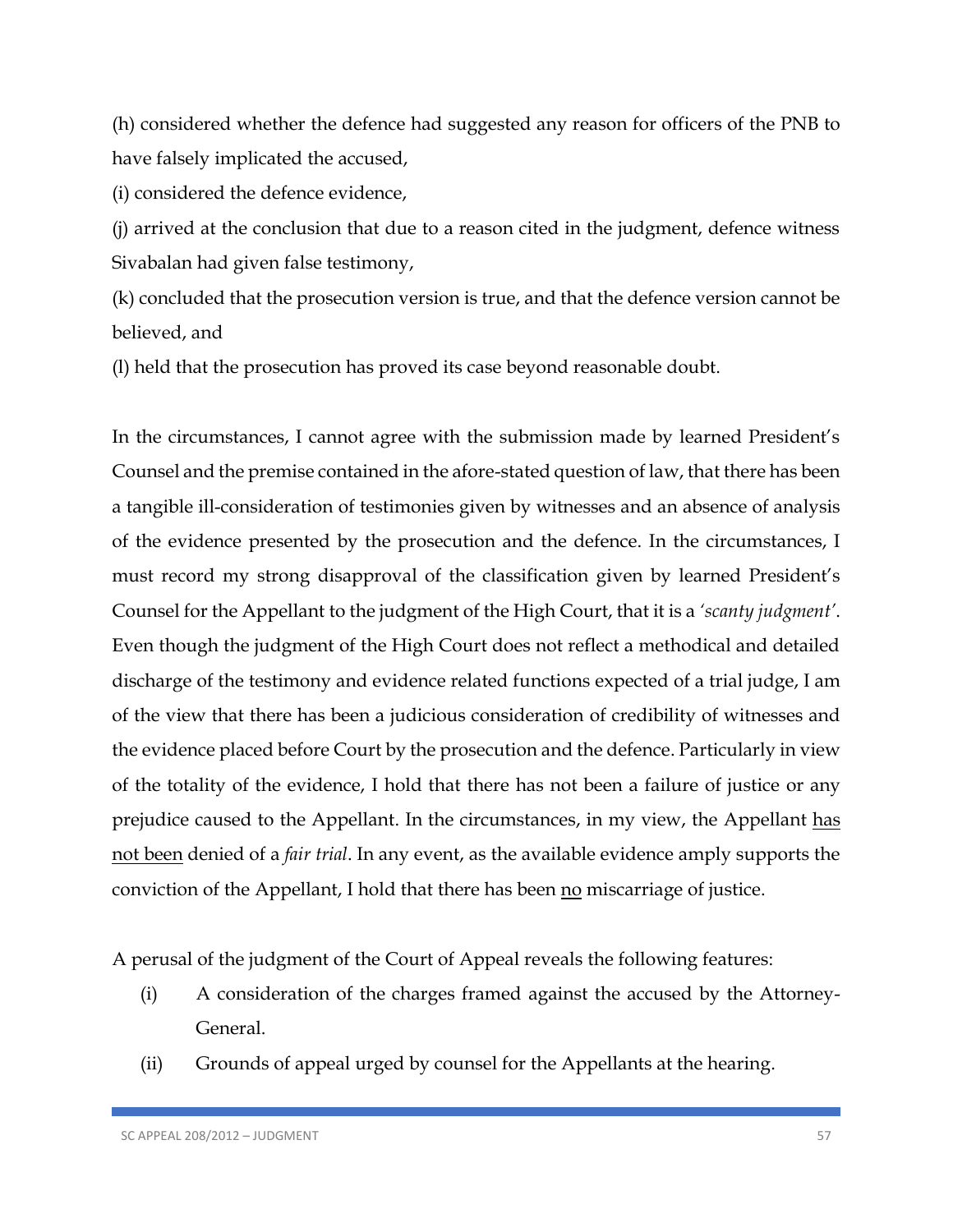- (iii) Appreciation of the law pertaining to the role of the Court of Appeal regarding finding of facts by the High Court.
- (iv) A narrative of the evidence presented.
- (v) A description of the main features of the case relating to assessment of credibility of prosecution witnesses: that notwithstanding lengthy crossexamination, there are no contradictions *inter-se* ; that in view of the attendant circumstances, the absence of certain details in the testimony of IP Welagedera in comparison with the testimony of WSI Gamage, does not affect the credibility that may be attached to their testimonies ; that the Court concurs with the finding of the trial judge in that regard, together with reasons thereof.
- (vi) A finding that the defence had not suggested any motive on the part of prosecution witnesses to falsely implicate the accused by foisting a large quantity of heroin on the accused.
- (vii) A conclusion that in the totality of the circumstances of the case, the findings of the trial judge cannot be classified as being perverse or unreasonable. That there is ample evidence presented by the prosecution to convict the 1<sup>st</sup> accused – appellant.
- (viii) A conclusion that the evidence presented by the prosecution falls short of proving beyond reasonable doubt that the 2nd Accused – Appellant had the requisite knowledge of the contents of the parcel that was in the possession of the 1st Accused – Appellant, and hence that there is a reasonable doubt as to the culpability of the 2nd Accused – Appellant with regard to the offences of trafficking and possession of heroin.

In my view, the forgoing features of the impugned judgment of the Court of Appeal is clearly in consonance with the proper and lawful exercise of the appellate jurisdiction of the Court of Appeal (in a criminal matter). It is seen that, it had only been after a careful and correct consideration of the testimonies of witnesses, evidence presented at the trial